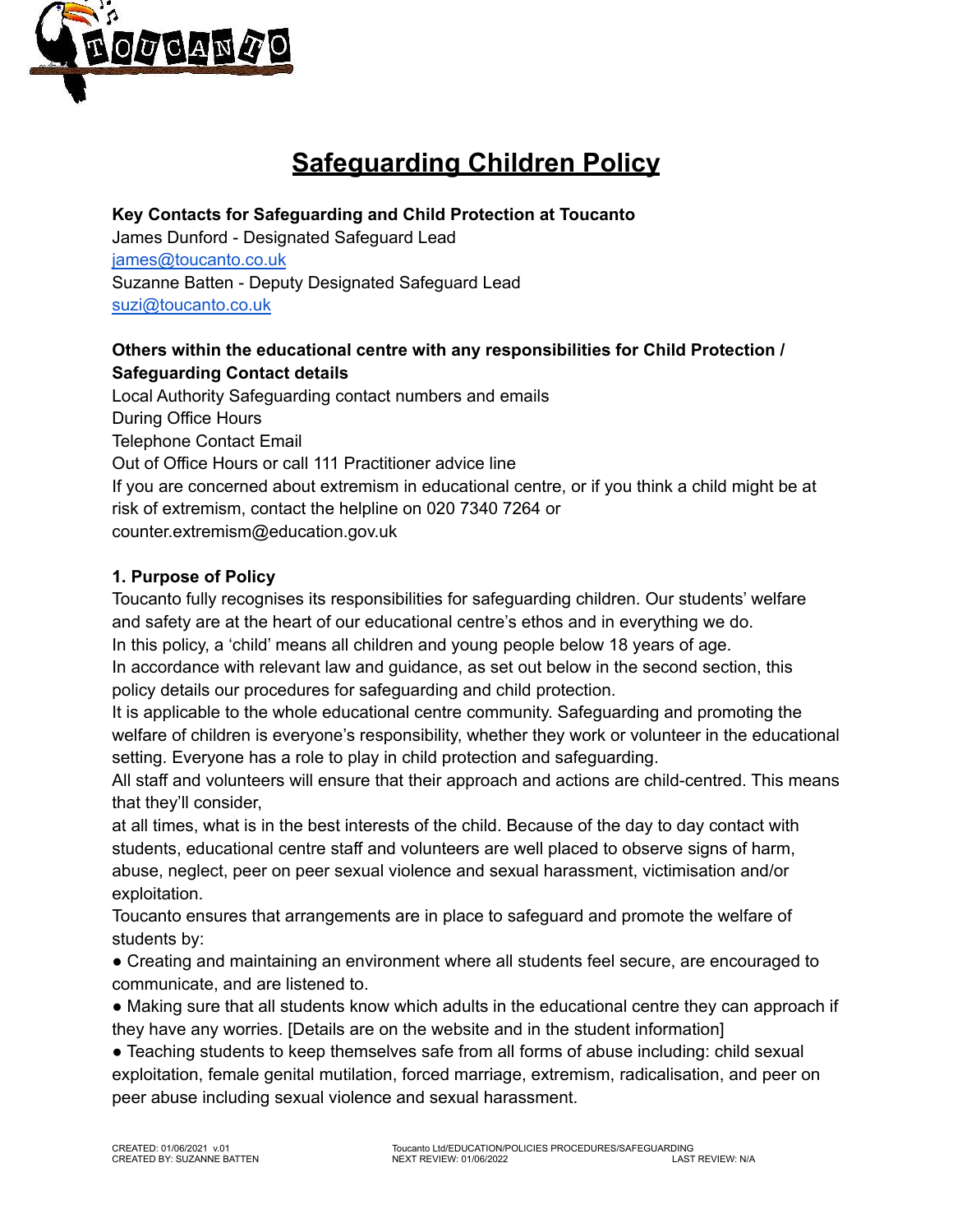

● Appointing senior members of staff from the educational centre leadership team to the roles of Designated and Deputy Safeguarding Leads.

● Providing effective, relevant and ongoing training and development for all staff and Governors. We do this through a variety of external providers, including local authority, prevent leads, and local County Lines Officers and online training to ensure best practice.

● Swiftly and effectively addressing any concerns and ensuring robust, timely referrals are made to other agencies. Ensuring effective links with relevant agencies in all matters regarding safeguarding and child protection.

● Reviewing and supporting students who are subject to child protection plans and contributing to the implementation of the plan.

• Keeping meticulous, written records of concerns about students, even where there is no need to refer the matter immediately (this includes recording dates, times, people responsible, and actions), and ensuring all records are kept securely and shared appropriately.

● Ensuring the suitability of all staff through safe recruitment practice and maintaining an accurate and up to date Single Central Register.

● Making sure that all educational centre staff and volunteers understand their responsibilities with regard to safeguarding and child protection.

● Ensuring that parents and carers also have an understanding of the responsibility placed on the educational centre and its staff for safeguarding and child protection.

• Maintaining awareness of those students who are persistently absent or missing from educational centre, notifying the local authority in line with 'Children Missing in Education' protocols.

● Maintaining clear procedure in line with the latest guidance for reporting allegations against staff members.

Furthermore, Toucanto recognises that:

- Some students are at increased risk of abuse.
- Some students face additional barriers with respect to recognising or disclosing abuse.

The educational centre is committed to recognising diversity and ensures anti-discriminatory practices. We ensure that all students

have the same protection. We give special consideration to students who:

● Have special educational needs (SEN) or disabilities (further information is in section 9).

- Are young carers.
- Show signs of mental health problems.
- Are missing education.

● May experience discrimination due to their race, ethnicity, religion, gender identification, or sexuality.

- Are at risk of FGM, sexual exploitation, forced marriage, or radicalisation.
- Are asylum seekers.
- Have English as an additional language.

• Are known to be living in difficult situations e.g. where there are issues at home, such as: substance abuse/misuse or domestic violence or where a family member has mental health needs.

● Are at risk due to either their own or a family member's mental health needs.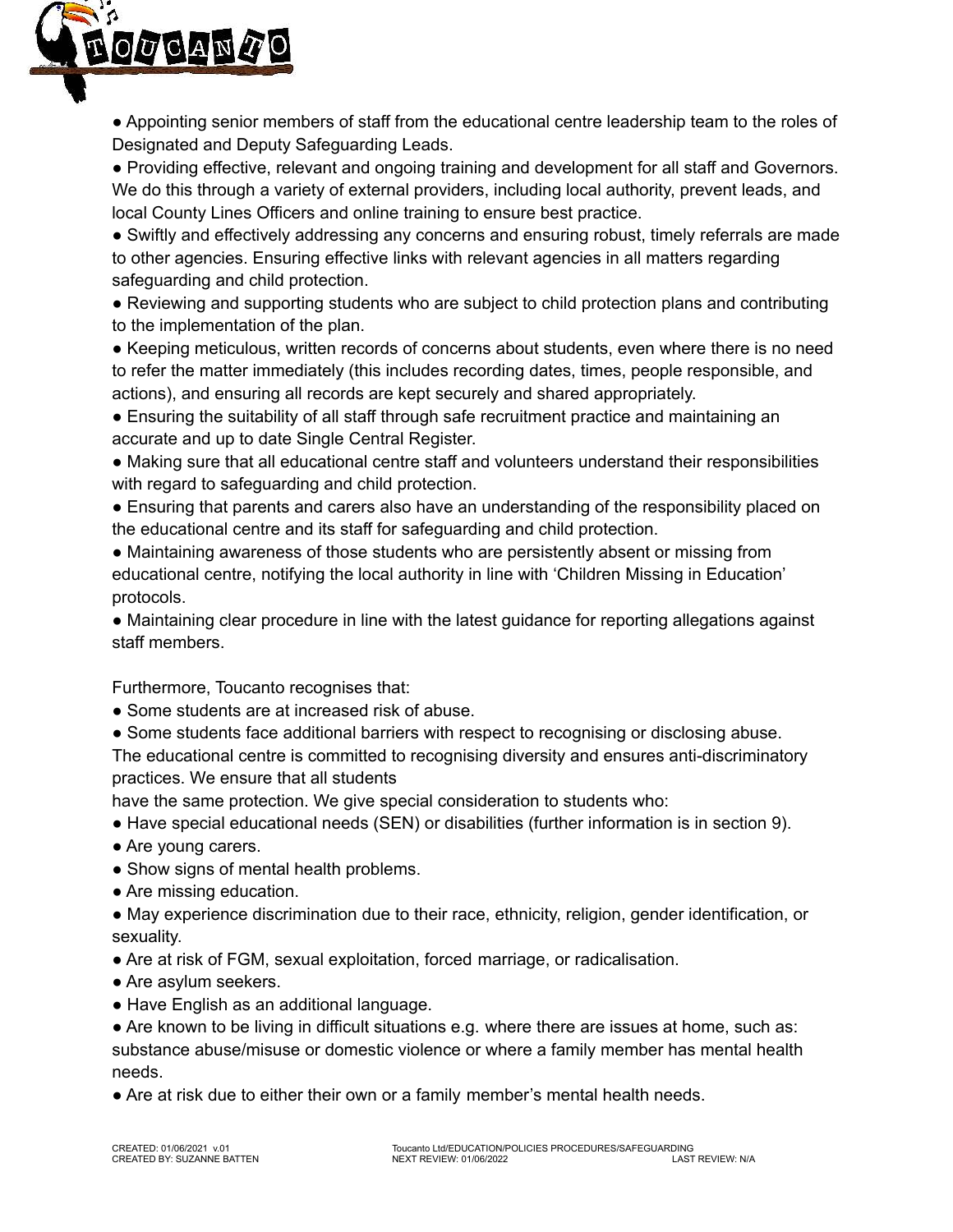

● Are within the care system and are looked after or have been previously looked after or have a social worker.

## **2. Safeguarding Children**

2.1

Toucanto recognises that safeguarding covers a broad range of areas and it aims to achieve the following:

- Protecting children from maltreatment.
- Preventing impairment of children's mental and physical health and/or development.

● Ensuring children are growing up in circumstances consistent with the provision of safe and effective care.

● Undertaking that role so as to enable children to have optimum life chances, so they can enter adulthood successfully

2.2

As part of meeting a child's needs, Toucanto:

• Recognises that sharing information, particularly with safeguarding partner agencies and other professionals, in a timely manner is crucial in identifying and tackling all forms of abuse and neglect. Fears about sharing information must not be allowed to stand in the way of the need to promote the welfare, and protect the safety, of children. The Data Protection Act (DPA) 2018 and GDPR do not prevent, or limit, the sharing of information for the purposes of keeping children safe.

● Recognises that, to facilitate the sharing of 'special category personal data,' the DPA 2018 contains 'safeguarding

of children and individuals at risk' as a processing condition that allows practitioners to share information without consent if it is not possible to gain consent, it cannot be reasonably expected that a practitioner gains consent, or if to gain consent would place a child at risk.

● Will identify children who may benefit from the Early Help process and make timey disclosures to the Local Authority to enable that process to begin. Working with safeguarding partners and other professionals to assist with these assessments and work flowing from these assessments.

• Recognises that mental health issues can be an indicator of abuse and neglect and will share any such concerns appropriately.

● Will identify students who may be suffering from significant harm and make child protection referrals.

● Will identify students who need extra help and make appropriate referrals, including to early help service, to prevent

concerns escalating.

2.3

Toucanto also understands the importance of contextual safeguarding, i.e. that incidents or behaviours can be associated with factors outside the educational centre and can occur between children outside of educational centre. All staff should be considering the context within which such incidents and behaviours occur. This is known as contextual safeguarding and simply means that assessments should consider whether wider environmental factors are present in a child's life that are a threat to their safety and/or welfare.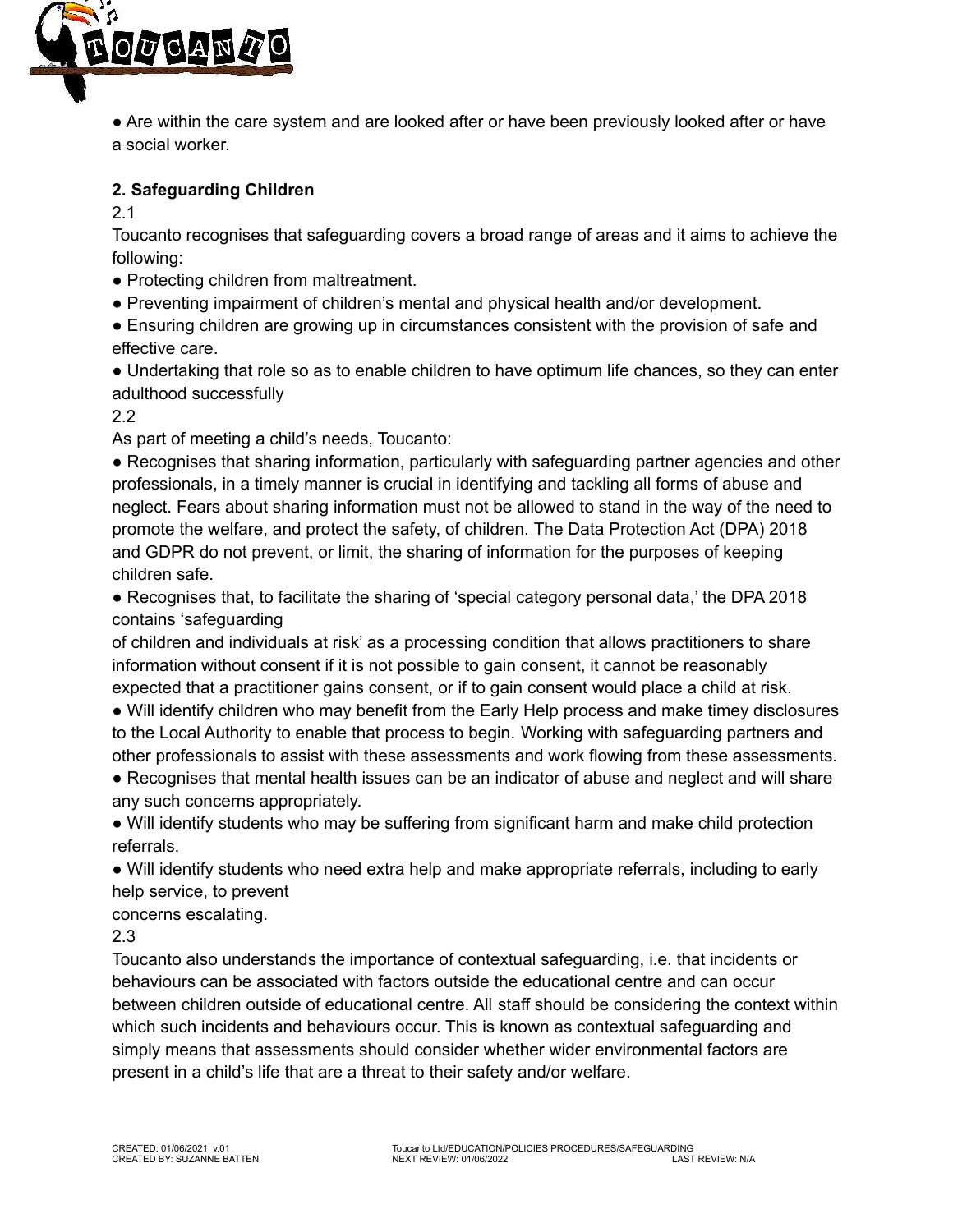

# **3. Legislation and guidance**

This policy for Toucanto is derived from a variety of legislative provisions and statutory guidance. In particular, it is based on good practice found in:

- Keeping Children Safe in Education (2020).
- Working Together to Safeguard Children (2018).
- Governance Handbook.

Our safeguarding policy and procedures comply with all of this guidance and is updated with local arrangements agreed and published by the three local safeguarding partners. The following legislation is also incorporated into this policy:

• The Children Act 1989 (and 2004 amendment), which gives a broad framework for the care and protection of children and includes provisions for Local Authority inquiries, care proceedings, and emergency provisions.

● Female Genital Mutilation Act 2003 S 5B(11), as inserted by section 74 of the Serious Crime Act 2015, places a statutory duty on teachers to report to the police where they discover/find that female genital mutilation (FGM) appears to have been carried out on a girl under 18. Responsibilities for safeguarding and supporting girls affected by FGM are found in Statutory guidance on FGM.

• The Rehabilitation of Offenders Act 1974 outlines provisions for when people with criminal convictions can work with children.

■ 'Regulated activity' in relation to children is found in Schedule 4 of the Safeguarding Vulnerable Groups Act 2006.

● educational centres' "PREVENT" duties under the Counter-Terrorism and Security Act 2015 with respect to protecting people from

the risk of radicalisation and extremism can be found in: Statutory guidance on the Prevent duty. Other statutory provisions relevant to child protection and safeguarding include:

- The Education Act 2002 (section 175/157).
- The Education (pupil information) (England) Regulations 2005.
- Prevent Duty Guidance for England and Wales September 2015.
- The Sexual Offences Act, 2003, Home Office.
- Teaching on-line safety in educational centres, DfE, 2019.

A full list of the guidance this policy has referred to, and which staff can refer to for further information, can be found in Appendix 3: 'The educational centres' Statutory Duty.

The duty for all academies, including free educational centres and all independent educational centres, to safeguard and promote the welfare of pupils at the educational centre is set down in Part 3 of the schedule to the Education (Independent educational centre Standards) Regulations 2014.

Toucanto's policy reflects these duties and complies with our training agreement and articles of association.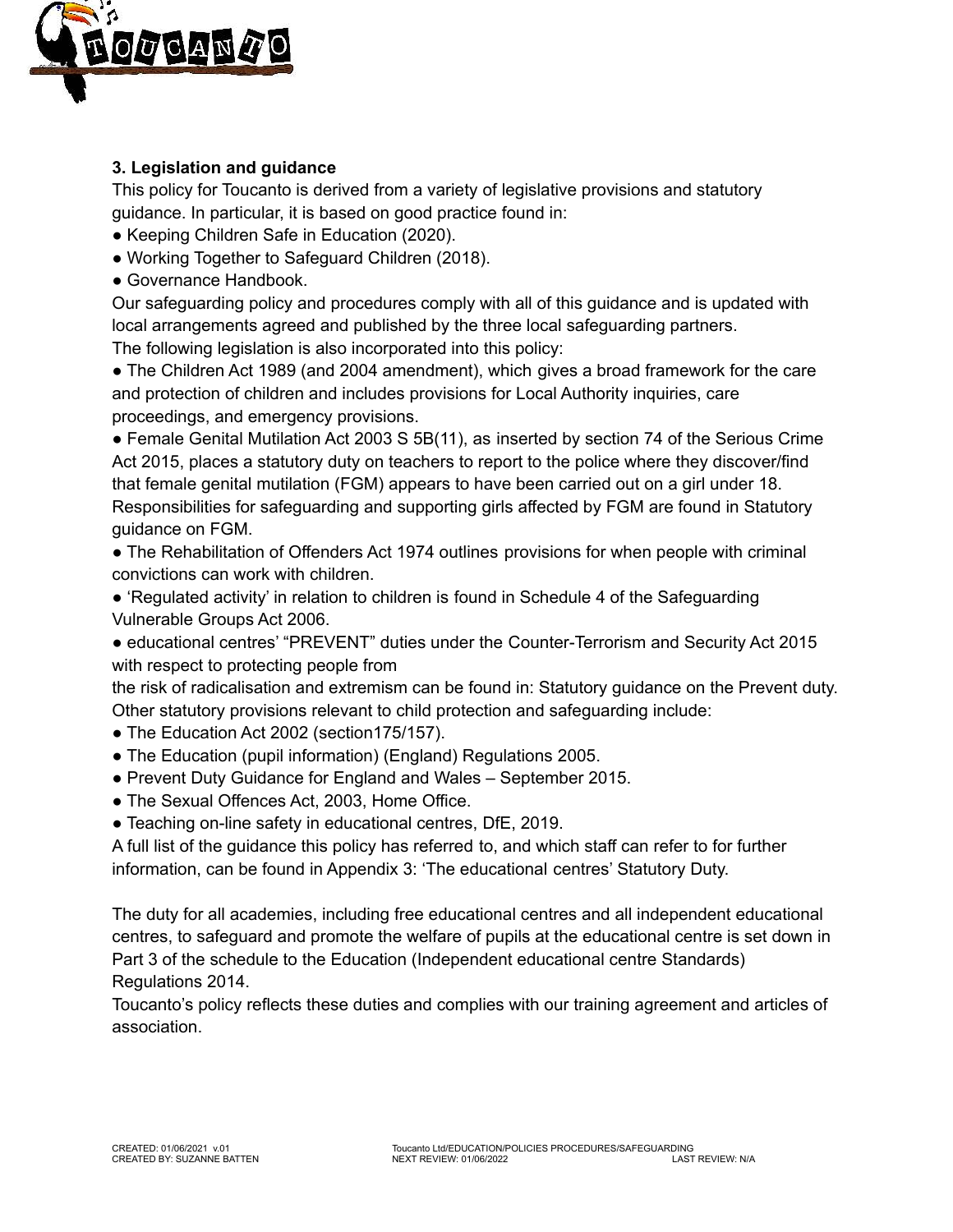

## 3.1 Related Policies

Safeguarding covers more than the contribution made to child protection in relation to individual young people. It also encompasses issues such as staff conduct, health and safety, bullying, online safety, arrangements for meeting medical needs, providing first aid and/or intimate care,

drugs and substance misuse, positive behaviour management, and the use of physical intervention and restraint.

This document must therefore be read, used, and applied alongside the educational centre policies and procedures referred to below:

The Single Central Record of identity, qualification, and vetting checks for all staff and volunteers.

• The staff recruitment and selection processes, in line with the Children's Workforce Development Council procedures.

- dealing with allegations against members of staff.
- The quidelines for visitors.
- The Safer Working Practices guidelines for staff and volunteers.
- Staff Code of Conduct
- Data Protection Policy.
- Online Safety Policy.
- The guidelines for using a computer and personal technology in educational centre (students).

• The educational centre's 'Ladder of Consequences' in relation to the acceptable use of ICT equipment by students.

- The Behaviour and Anti-bullying Policy.
- The Confidentiality Policy.
- The Health and Safety Policy.
- The Whistleblowing Policy.

#### **4.**

Toucanto recognises that safeguarding and promoting the welfare of children is everyone's responsibility. Everyone who comes into contact with children and their parents or carers has a role to play in safeguarding children.

All staff working (including visiting staff and volunteers) in Toucanto are required to:

● Read and understand part 1 and Annex A of the Department for Education's statutory safeguarding guidance, Keeping

Children Safe in Education, and review this guidance at least annually.

● Be aware of our child protection and safeguarding policy and procedures, including referrals to statutory agencies. They must understand the role of the DSL and know how to deal with children missing from education.

• Observe and comply with the staff code of conduct.

● Attend all relevant training and development provided by the educational centre and be aware of all their responsibilities in line

with Keeping Children Safe in Education 2020.

● Know how to deal with a disclosure. If a student discloses to a member of staff that they are being abused, the staff member should follow the guidance set out in Appendix 1.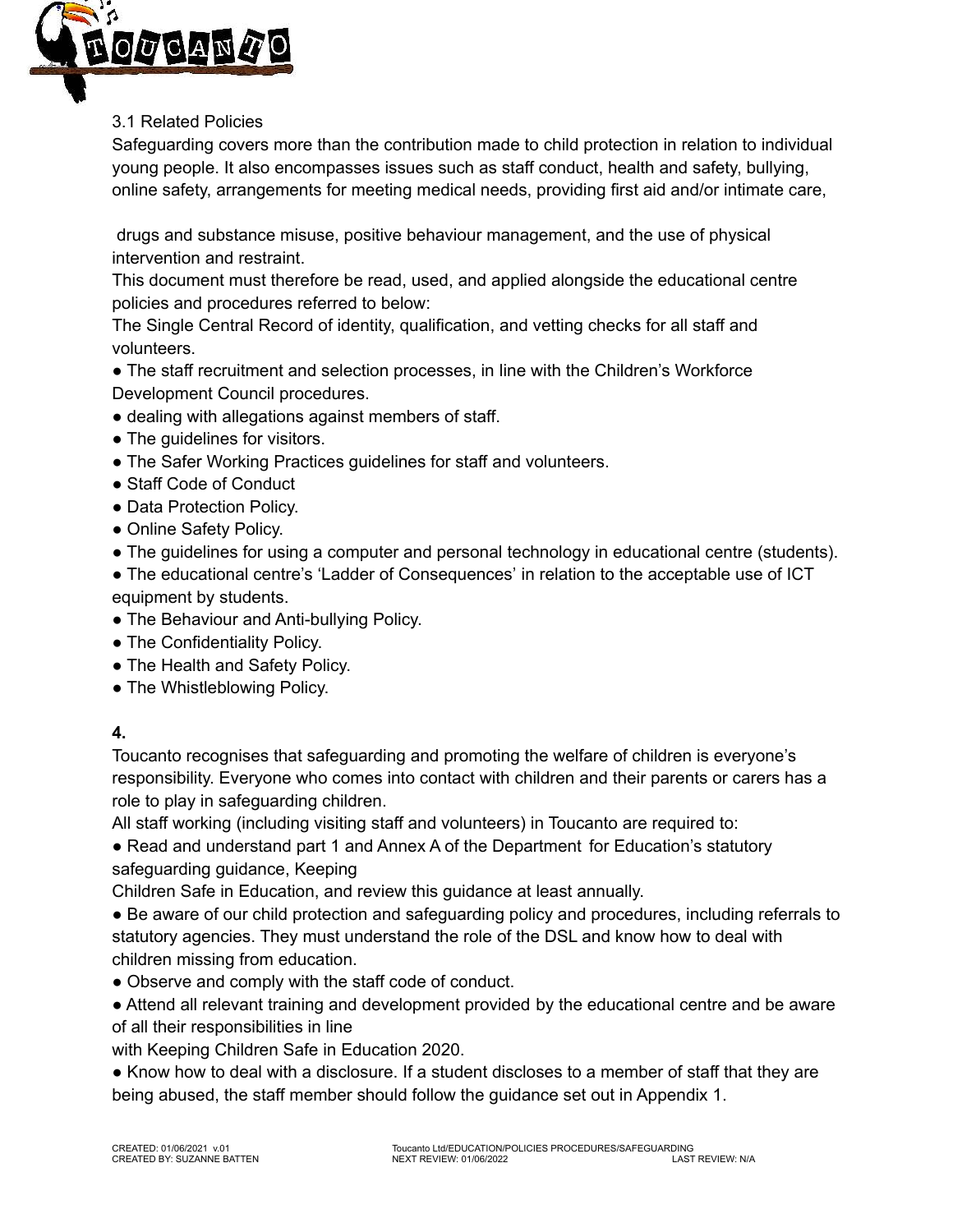

● Report instances of actual or suspected child abuse or neglect to the Designated Safeguarding Lead, or in their absence, the Deputy, in line with the Child Protection Procedures and legal duty for reporting FGM as set out in this policy.

● Understand the educational centre's management policy and procedure and knows what to do in the event of an allegation made against someone working with children.

● Be alert to the signs of harm and abuse, including issues that can manifest themselves due to peer on peer abuse. This is most likely to include, but not limited to: bullying (including cyber bullying), gender-based violence/sexual assaults and sexting. Staff should follow the Child Protection Procedures with regards to peer on peer abuse as outlined in this policy. Further information can be found in Appendix 2.

● Know the Designated and Deputy Safeguarding Lead's name and contact details including telephone numbers and email.

● Be aware of the early help process. This includes identifying emerging problems, liaising with the Designated Safeguarding Lead, sharing information with other professionals to support early identification and assessment and, in some cases, acting as the lead professional in undertaking an early help assessment.

The Governing Body will:

- Assess the impact of this policy in keeping children safe.
- Contribute any local, contextual information that may support children's safety and welfare.
- Appoint a nominated governor to liaise with the Learning coordinator and Designated Safeguarding Lead (DSL) on Safeguarding issues.

● Receive and consider regular reports from the Learning coordinator about the effectiveness of safeguarding and child protection at the educational centre.

● Keep abreast of training to ensure that staff have the skills, knowledge and understanding necessary to keep all children safe.

● Review and annually approve the safeguarding policy, ensuring it complies with all law,

regulation and good practice. They will also hold the DSL to account for its implementation.

- Ensure all Governors read Keeping Children Safe in Education 2020.
- Receive any allegations made against the headteacher.

All Governors must read Keeping Children Safe in Education.

The Learning Coordinator will:

● Be responsible for the implementation of this and all related policies and procedures, ensuring that the outcomes are monitored.

● Ensure that whilst the activities of the Designated Safeguarding Lead (DSL) can be delegated to appropriately trained deputies, the ultimate lead responsibility for safeguarding and child protection, as set out below, remains with the DSL.

• Meet regularly with the DSL.

• Ensure that the DSL has appropriate time, funding, training, and resources to fulfil all of their functions and ensure

adequate cover in the event that the DSL isn't available.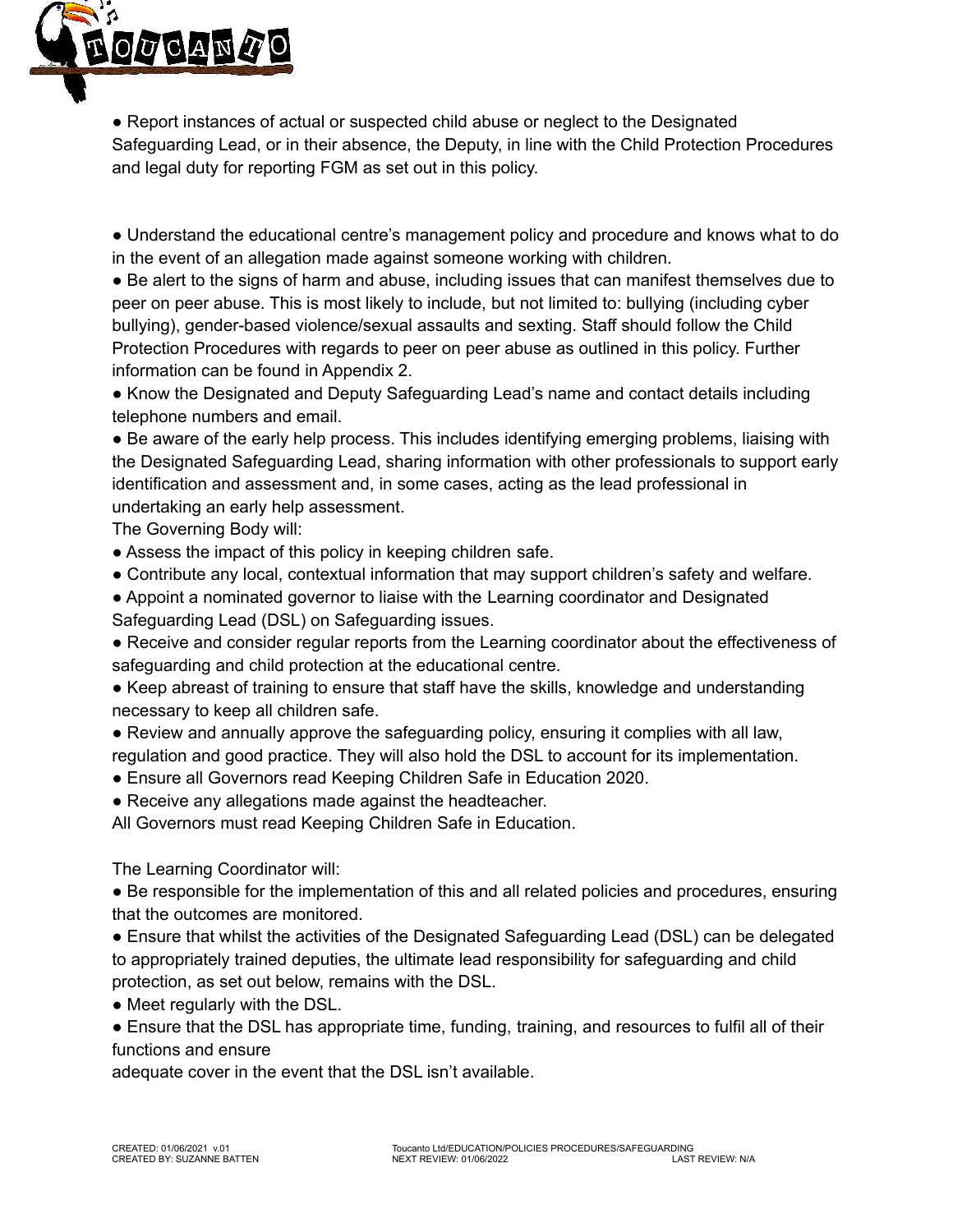

● Ensure that everyone connected to the educational centre is aware of this policy including safeguarding and child protection procedures.

• Attend advanced training with an accredited provider.

● Ensure that all staff are vigilant to harm and abuse, are able to identify those students for whom there are child

protection concerns, and can make appropriate referrals, including to early help services. • Be alert to the signs of harm and abuse and specific safeguarding issues including but not limited to: Child Sexual Exploitation (CSE); Child Criminal Exploitation including County Lines activity; serious violent crime including serious violent sexual offences; peer on peer abuse, FGM, and radicalisation. Peer on peer abuse can manifest itself in many ways but often in bullying (including cyber bullying) gender based violence / sexual assaults and sexting. Staff should follow the Child Protection Procedures with regards to peer on peer abuse as outlined in this policy.

● Appoint a designated teacher to promote the educational achievement and welfare of students who are looked after and to ensure that this person has appropriate training.

● Communicate clearly to educational centre councillors, visitors, parents, and students so everyone understands the educational centre's safeguarding policy and procedures.

● Appoint a DSL and Deputy DSL giving consideration to the range of responsibilities the DSL undertakes, e.g. the DSL needs to have the flexibility to act immediately on a referral that requires an urgent response and time to attend lengthy meetings or case conferences.

• Ensure that contact and role details of the DSL and Deputy DSL are clearly displayed in staff online areas and the website (along with this policy).

• Report to the Governing Body regularly regarding the effectiveness of safeguarding and implementation of related policies.

● Ensure safe recruitment practice is followed when recruiting for posts, and ensure appropriate action is taken when an allegation is made against a member of staff.

● Ensure all appropriate checks are made in relation to all staff, volunteers, and visitors, including Section 128 checks for educational centre Governors.

• Ensure the educational centre offers a safe environment via a robust health and safety policy and procedure to meet the statutory responsibilities for the safety of students and staff at the educational centre.

The Designated Safeguarding Lead is responsible for:

- Being available for all staff to discuss any safeguarding issues or concerns.
- Ensuring all staff are aware of the DSL and deputy contact details.

● Ensuring that all cases of suspected or actual problems associated with child protection or safeguarding concerns (including cases where the early help process may be appropriate) are referred to the appropriate agencies in line with procedures set out in this policy, keeping the Head Teacher appraised.

● Ensuring the educational centre's safeguarding policy and practice is relevant and consistent with the most recent statutory quidance outlined in Appendix 3 and 4.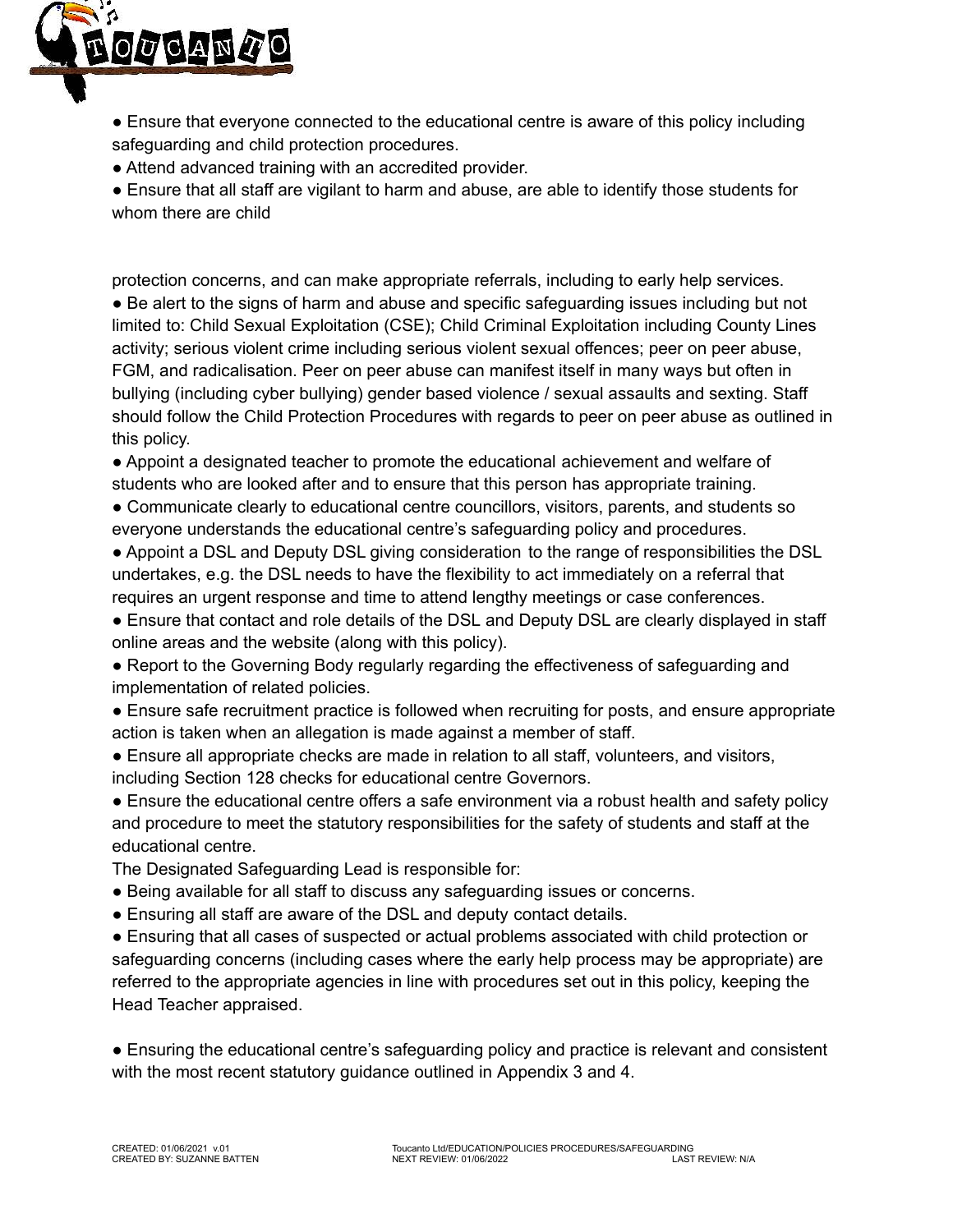

● Being aware of the latest national and local guidance and requirements and keeping the Head Teacher and staff informed as appropriate.

● Attending accredited, enhanced training each year, as required to fulfil the role.

● Ensuring that appropriate training for staff (including periodic updates via e-bulletins, email, or as part of staff meetings) is organised according to the agreed programme with the Learning coordinator and renewed through ongoing professional development.

● Ensuring families are fully aware of the educational centre policies and procedures and kept informed and involved.

● Ensuring that effective communication and liaison takes place between the educational centre and the Local Authority or partner

agencies, and any other relevant agencies, where there is a Safeguarding concern in relation to a student.

● Ensuring that all staff have an understanding of child abuse, neglect, and peer on peer abuse (including serious violence and serious sexual violence, Child Criminal Exploitation, FGM, and Prevent) and their main indicators, including for looked after children and additional

vulnerabilities of children with special educational needs and disabilities (SEND).

- Maintaining details of any looked after child's social worker and the name of the Virtual educational centre Head (in the authority that looks after the child).
- Dealing with allegations of abuse, including assessments for early help, in accordance with local and statutory procedures.
- Supporting the staff member in liaising with other agencies and setting up an interagency assessment as appropriate if early help is appropriate.
- Ensuring that adequate reporting and recording systems are in place.
- Liaising with the Governing Body's nominated governor for safeguarding.

● Ensuring relevant records (and further information not contained in the child's child protection file) are passed on appropriately when students transfer to other educational centres, or are being educated at alternative provision or off-site education.

• Being aware of children who are or who may be living in a private fostering arrangement. The Local Authority Private Fostering Officer is known to the educational centre and ensures liaison to support the welfare and safety of the child.

● Undertaking the Children and Safeguarding Board Executive (LSBC) annual safeguarding audit.

• Referring suspected cases, as appropriate, to the relevant body (local authority children's social care, Channel

programme, Disclosure and Barring Service, and/or police), and support staff who make such referrals directly.

● Contributing and helping other staff to contribute to early help assessments.

• Meeting regularly with the Head Teacher to discuss safeguarding issues including outcomes and implementation of actions relating to case conferences and core groups and all current case work. Other key staff will be invited as appropriate. Safeguarding matters arising will be discussed routinely at each staff and/or Senior Leadership Team (SLT) meeting.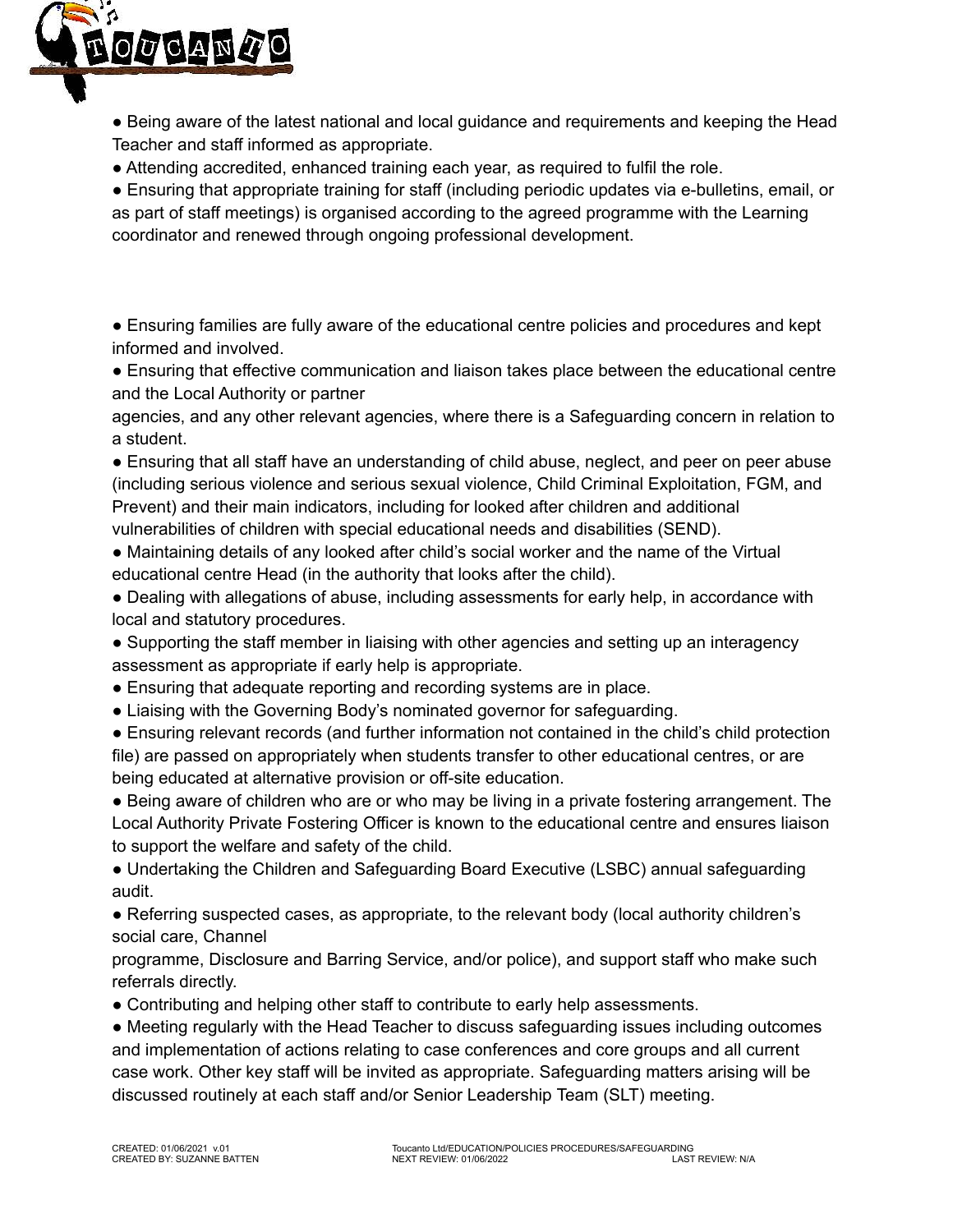

● [Include if your educational centre interacts with a Virtual educational centre provision] Working with the relevant Virtual educational centre Head to discuss how funding can be best used to support the progress of looked after children at the educational centre and meet the needs identified in the student's personal education plan.

# **5. Child Protection Procedures**

5.1

Staff at Toucanto will follow the necessary child protection procedures if an incident occurs. They will be made aware that:

● Where a child is in immediate danger or at risk of harm, a referral should be made to children's social care and/or the police immediately.

● Anyone can make a referral.

● Staff should not assume that somebody else will take action/share information that might be critical in keeping

children safe.

● Where referrals are not made by the Designated Safeguarding Lead, the Designated Safeguarding Lead should be informed, as soon as possible, that a referral has been made.

● The reporting of concerns relating to Female Genital Mutilation (FGM) is mandatory.

• The DSL or Deputy DSL will always be available to discuss safeguarding concerns. When a member of staff at Toucanto suspects that any student may have been subject to abuse, or a student has suggested that abuse has taken place either to themselves or another student, the allegation must be reported immediately to the Designated Safeguarding Lead (DSL) or the Deputy DSL if the DSL is off site.

The DSL or Deputy DSL will:

● Ensure the allegation is acted on within the educational centre day.

● Ensure that the Learning coordinators is informed of all allegations unless the allegation is against the Head, in which case the Chair of Governors will be informed.

• Deal with the allegation in accordance with the agreed procedures. In the case of a violent sexual assault or sexual harassment matter, Toucanto will follow the latest procedures as set out in Keeping Children Safe in Education 2020, which can be found in Appendix D.

• Be best placed to carry out a risk assessment of the issue and determine the escalation and timescales for dealing with the allegation.

It is best practice to ensure that all colleagues who are involved in the allegation are informed of the outcome, so there is closure or continual vigilance as necessary.

# Allegations of Abuse

Appendix 1 provides guidance and detail about:

- Each child abuse category.
- Potential signs of abuse.
- Specific procedures about how to deal with a disclosure.

5.2 Female Genital Mutilation (FGM)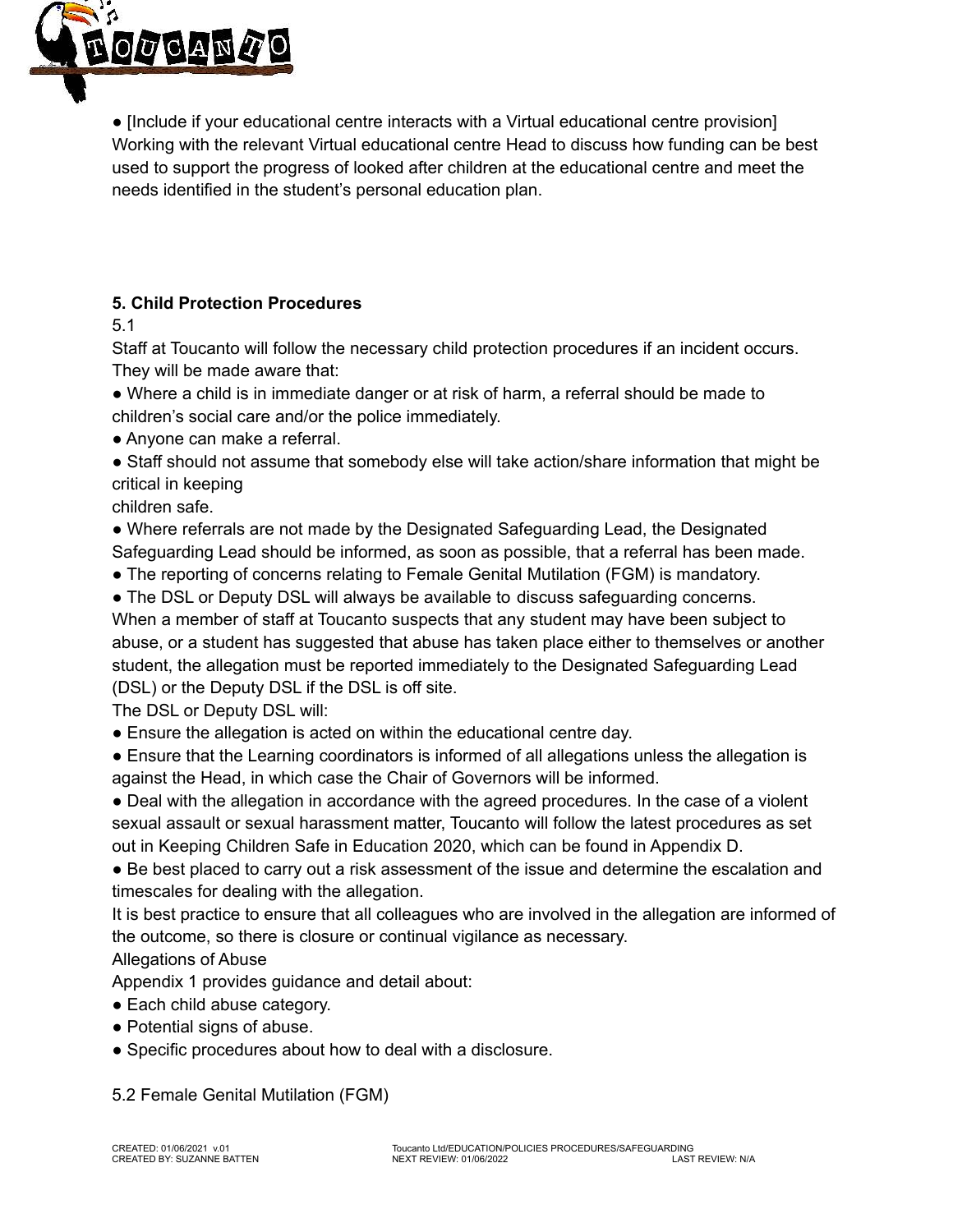

The FGM Mandatory Reporting Duty is a legal duty provided for in the FGM Act 2003 (as amended by the Serious Crime Act 2015). The legislation requires teaching staff to make a report to the police where, in the course of their professional duties, they either:

• Are informed by a girl under 18 that an act of FGM has been carried out on her; or they

● Observe physical signs which appear to show that an act of FGM has been carried out on a girl under 18 and they have no reason to believe that the act was necessary for the girl's physical or mental health or for purposes connected with labour or birth.

## 5.3 Allegations Against Members of Staff

All allegations of abuse made against a member of staff (including supply teachers and volunteers) in relation to a student must be brought to the attention of the Head Teacher and where appropriate the Designated Safeguarding Lead immediately. The Head Teacher will act in a co-ordinating role.

In the event the Head Teacher is the subject of the allegation, the DSL will report to the Chair of Governors immediately to establish (as outlined in KCSIE 2020) 'the nature, content and context of the allegation' and agree the appropriate course of action. In some cases, allegations may be so serious that they will require immediate intervention by the police and/or children's social care services.

If the allegation against a teacher or member of staff (including supply teachers and volunteers) meets any of the following criteria, the Head Teacher (or other lead person) must report it to the Local Authority Designated Officer (LADO) the same day:

- They have behaved in a way that has harmed a child, or may have harmed a child.
- They possibly committed a criminal offence against or related to a child.

• They have behaved towards a child or children in a way that indicates they may pose a risk of harm to children.

• They've behaved towards a child or children in a way that indicates he/she is unsuitable to work with children.

For other allegations, the Head Teacher and DSL will decide if further enquiries are required prior to referral to the Local Authority Designated Officer.

Where the Head Teacher considers that a referral may be warranted under Child Protection Procedures and an allegation appears to meet the criteria, the Head Teacher will inform the Local Authority's Designated Officer.

The Local Authority's Designated Officer (LADO) must be informed of all allegations that come to the educational centre's attention that meet the criteria, so that he/she can consult the police and social care colleagues as appropriate. The Local Authority Designated Officer should also be informed of any allegations that are made directly to the police or to children's social care. All alleged physical injuries must be investigated by the appropriate external agencies.

[Include the following if you are an early years provider] Where appropriate, the educational centre will inform Ofsted of the allegation and actions taken, within the necessary timescale.

#### 5.4 Whistleblowing

Where a staff member at Toucanto feels unable to raise an issue with their employer, or feels that their genuine concerns are not being addressed, other whistleblowing channels may be open to them.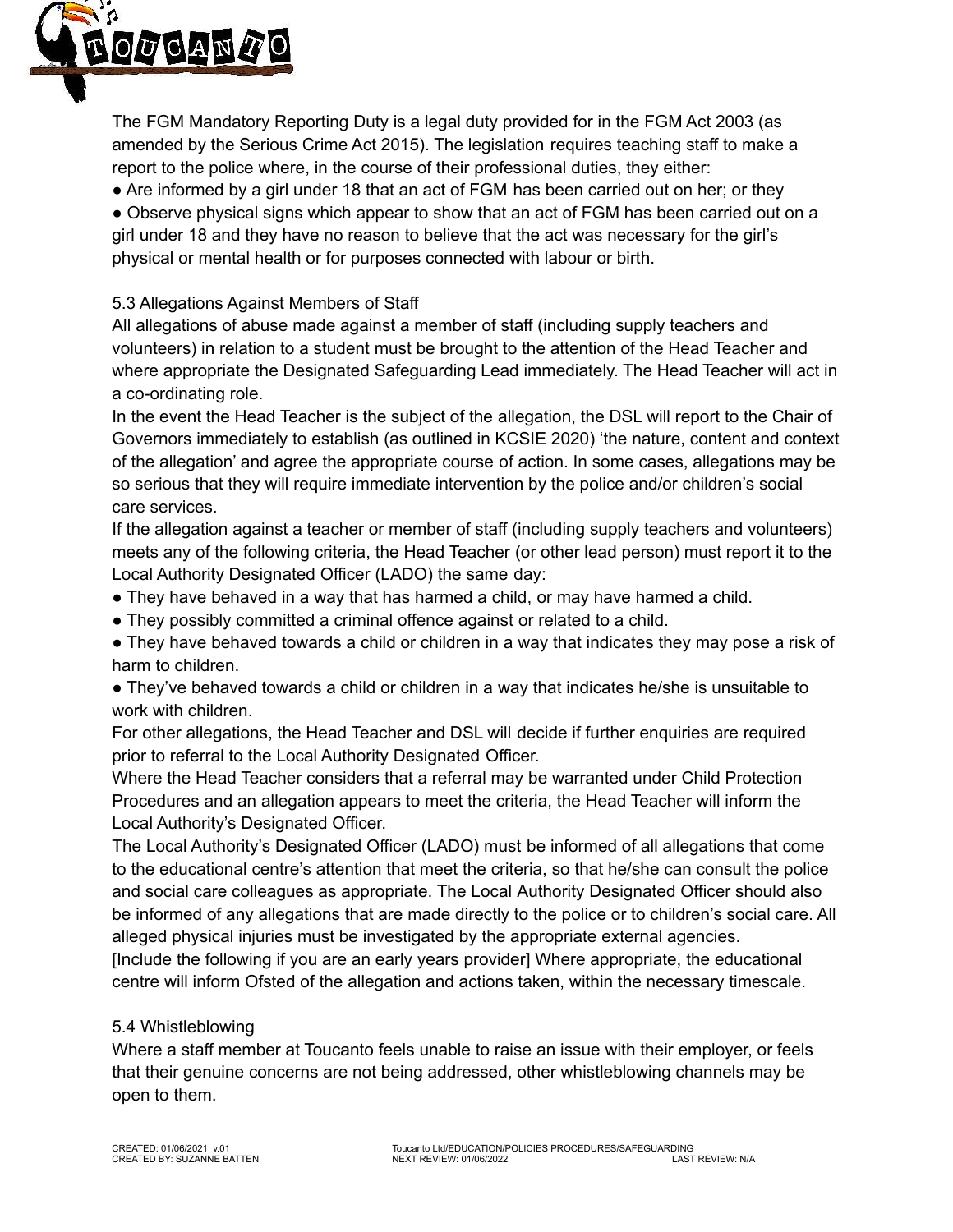

General guidance on whistleblowing can be found via: https://www.gov.uk/whistleblowing The NSPCC's "what you can do to report abuse" dedicated helpline is available as an alternative route for staff who do not feel able to raise concerns regarding child protection failures internally or have concerns about the way a concern is being handled by their educational centre. Staff can call 0800 028 0285, which is available from 8:00am to 8:00pm, Monday to Friday, and email help@nspcc.org.uk.

# **5.5 Training for staff**

Toucanto ensures all staff complete safeguarding and child protection training as part of their induction. The educational centre also has a commitment to updating training for all staff each year and for appropriate staff to attend Local Authority and Inter-Agency Safeguarding Board Meetings.

To achieve this:

- Time will be given to enable this commitment to be met.
- The Designated Safeguarding Lead (DSL) and Deputy DSL will receive relevant training every year.

● All staff and volunteers new to the educational centre will be given appropriate safeguarding training as part of their induction programme to the educational centre. Updates will feature regularly in all staff and SLT meetings, as appropriate.

● All educational centre staff and Governing Body members will undertake the training at least every two years as organised by the DSL.

● Newly recruited staff will complete the online training as part of their induction and will receive educational centre-specific training, including being made aware of local risk factors for extremism.

- The DSL will attend Local Authority and other training courses as necessary and other appropriate inter-agency training every year.
- The DSL will attend Prevent training (WRAP) as provided by the Home Office and Local Authority.
- The Head Teacher will attend advanced training with a designated provider.

• The Senior Leadership team, Pastoral Leaders, and the Governing Body will attend training with a designated provider.

# **5.6 Suitability of staff and safe recruitment practices**

The educational centre recognises that safe recruitment practices are an essential part of creating a safe environment for children and young people. Consequently, we will ensure that staff (including supply teachers) and volunteers working at the educational centre are suitable to do so and therefore do not pose any kind of risk to our students.

Appropriate members of SLT, Governors, and other relevant staff are required to complete Safer Recruitment Training in order to ensure that one panel member on every selection panel is trained is 'Safer Recruitment.'

# **6. Prevent duty - Safeguarding students who are vulnerable to extremism.**

6.1 The educational centre's prevent strategy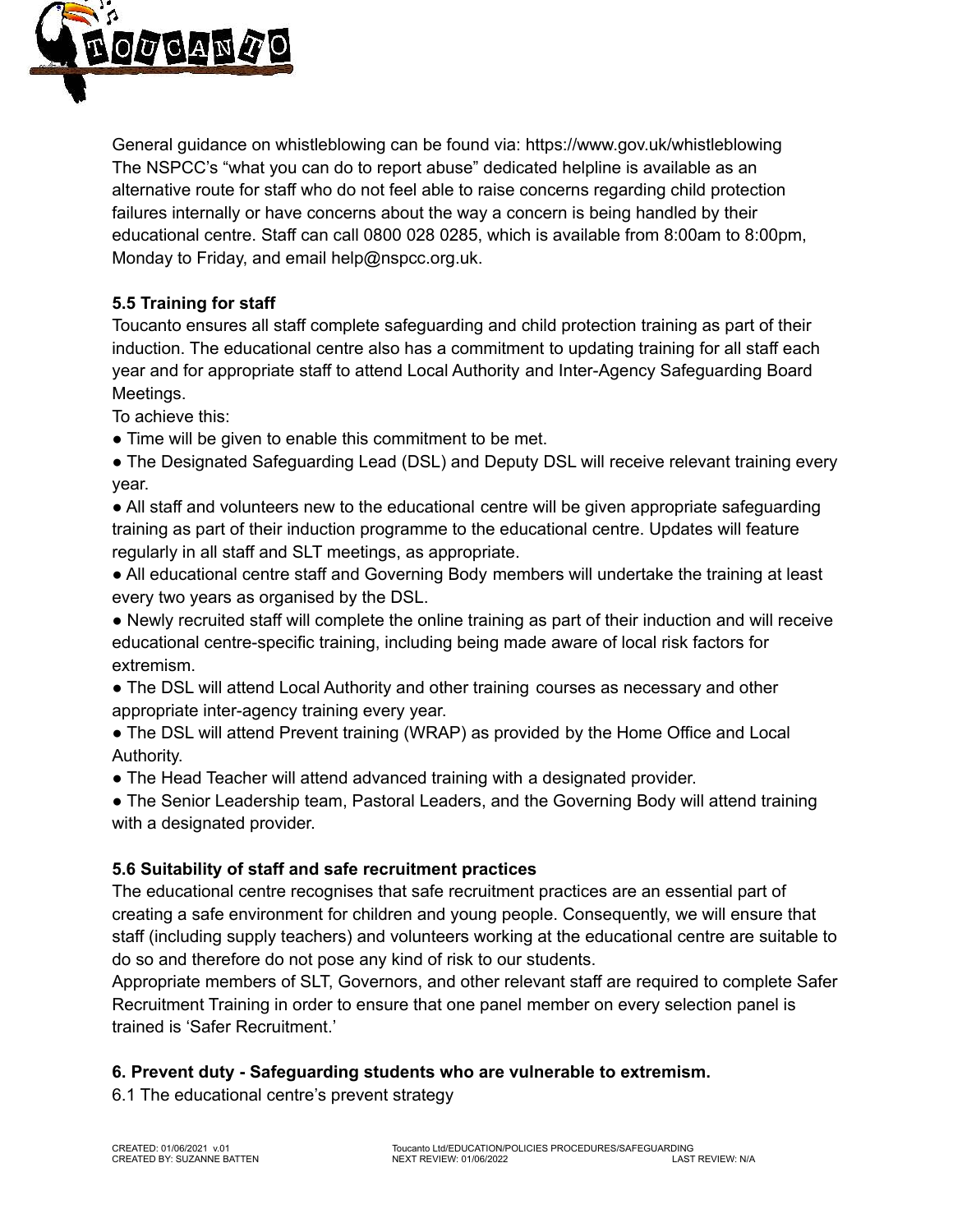

[Enter the name of your educational centre here] follows the statutory guidance on the educational centre's responsibility to fulfil our Prevent Duty. We are aware that there have been occasions, both locally and nationally, in which extremist groups have attempted to radicalise vulnerable children to hold extreme views including those justifying political, religious, sexist, or racist violence, or to steer them into a rigid and narrow ideology that is intolerant of diversity and leaves them vulnerable to future radicalisation.

The Prevent strategy aims to stop people from becoming terrorists or supporting terrorism.

It is rare for children to become involved in terrorist activity. However, some students from an early age can be exposed to terrorist and extremist influences or prejudiced views.

Consequently, the educational centre takes the view that early intervention is always preferable and includes this in its procedures as it does for all safeguarding concerns.

In line with both the fundamental British Values and the educational centre Values, the following key principles underpin the community in which the educational centre is based:

- Inclusion.
- Tolerance.
- Freedom of speech.
- The expression of beliefs and ideology.

Both students and teachers have the right to speak freely and voice their opinions. However, freedom comes with responsibility. Free speech that is designed to manipulate the vulnerable or that leads to violence and harm of others goes against the moral principles in which freedom of speech is valued.

Free speech is subject to treating others with respect, understanding differences, equality, an awareness of human rights, community safety, and community cohesion. The Prevent statutory guidance requires educational centre to have clear protocols for ensuring that any visiting speakers are appropriately supervised and suitable.

The educational centre is committed to working with the local authority and other local partners, families, and communities to play a key role in ensuring young people and our communities are safe from the threat of terrorism. The DSL will keep up to date with all local policies and procedures relating to Prevent.

Staff must consider the level of risk to identify the most appropriate referral, which could include reference to Channel or Children's Social Care.

#### 6.2 Visiting speakers

Visiting speakers will be expected to understand that, where appropriate, their session should actively promote the British values of democracy, the rule of law, individual liberty, and mutual respect and tolerance of those with different faiths

and beliefs and at no point undermine these. In some cases, the educational centre may request a copy of the visiting speaker's presentation and/or footage in advance of the session being provided.

Visiting speakers, whilst on the educational centre site, will be supervised by a educational centre employee. On attending the educational centre, visiting speakers will be required to show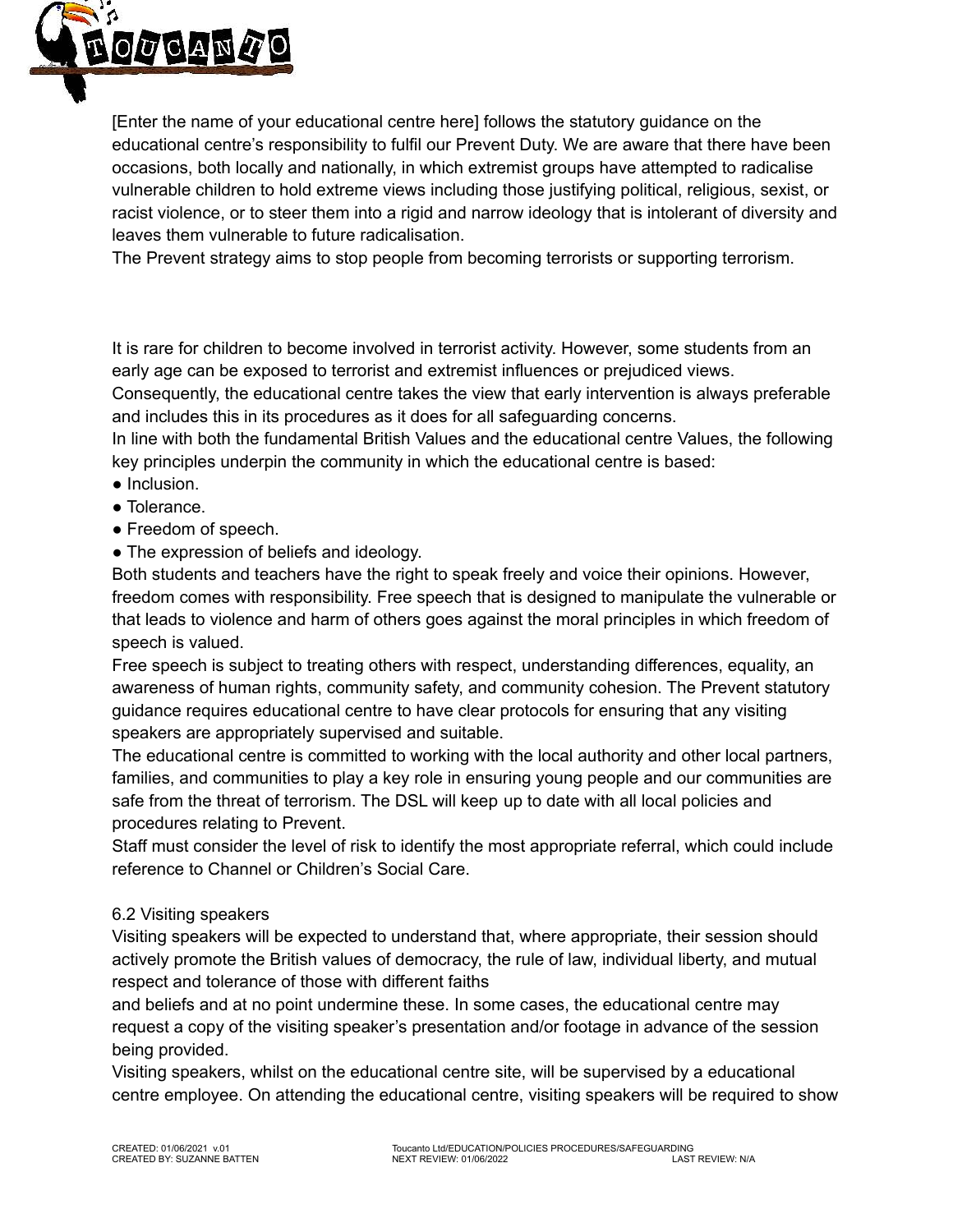

an original current identification document that includes a photograph, such as a passport or photo card driving licence. The educational centre shall also keep a formal register of visiting speakers retained in line with its Data Protection Policy.

## 6.3 Reducing risks of extremism

The Learning coordinator and the Designated Safeguarding Lead will assess the level of risk within the educational centre and put actions in place to reduce that risk.

Visiting speakers, whilst on the educational centre site, will be supervised by a educational centre employee. On attending the educational centre, visiting speakers will be required to show an original current identification document that includes a photograph, such as a passport or photo card driving licence.

The educational centre shall also keep a formal register of visiting speakers retained in line with its Data Protection Policy.

Risk assessments will include:

- The use of educational centre premises by external agencies.
- Integration of students by gender and SEND.
- Anti-bullying policy.
- Other issues specific to the educational centre's profile and community.

There is no single way of identifying an individual who is likely to be susceptible to a terrorist/radical ideology. As with managing other safeguarding risks, all educational centre staff will be vigilant to changes in students' behaviour which could indicate that they may be in need of help or protection.

It is commonly recognised that children at risk of radicalisation may display changes in behaviour, show different signs or seek to hide their views. Staff are advised to use their professional judgement in identifying students who might be at risk of radicalisation and always act proportionately and seek support if they are concerned.

The educational centre recognises that the Prevent duty does not ask teachers to carry out unnecessary intrusions into family life, but as with any other safeguarding risk, they must take action when they observe behaviour of concern.

6.4 Potential signs of radicalisation and extremism

There is no limit to the signs that you might notice – every student is different. However, some of the indicators staff should look out for include:

● Vulnerability: identity crisis, personal crisis, migration, unmet aspirations, and history of criminality.

● Access to extremist influences: friendship groups, internet activity, activities abroad i.e. military camps, and vocalised support of illegal or extremist/militant groups.

● Experiences and influences: social rejection, personal impact from civil unrest and wide spread media coverage of international events, change in appearance and behaviour, family conflict over religious reviews, and verbal or written evidence of support for terrorist activities.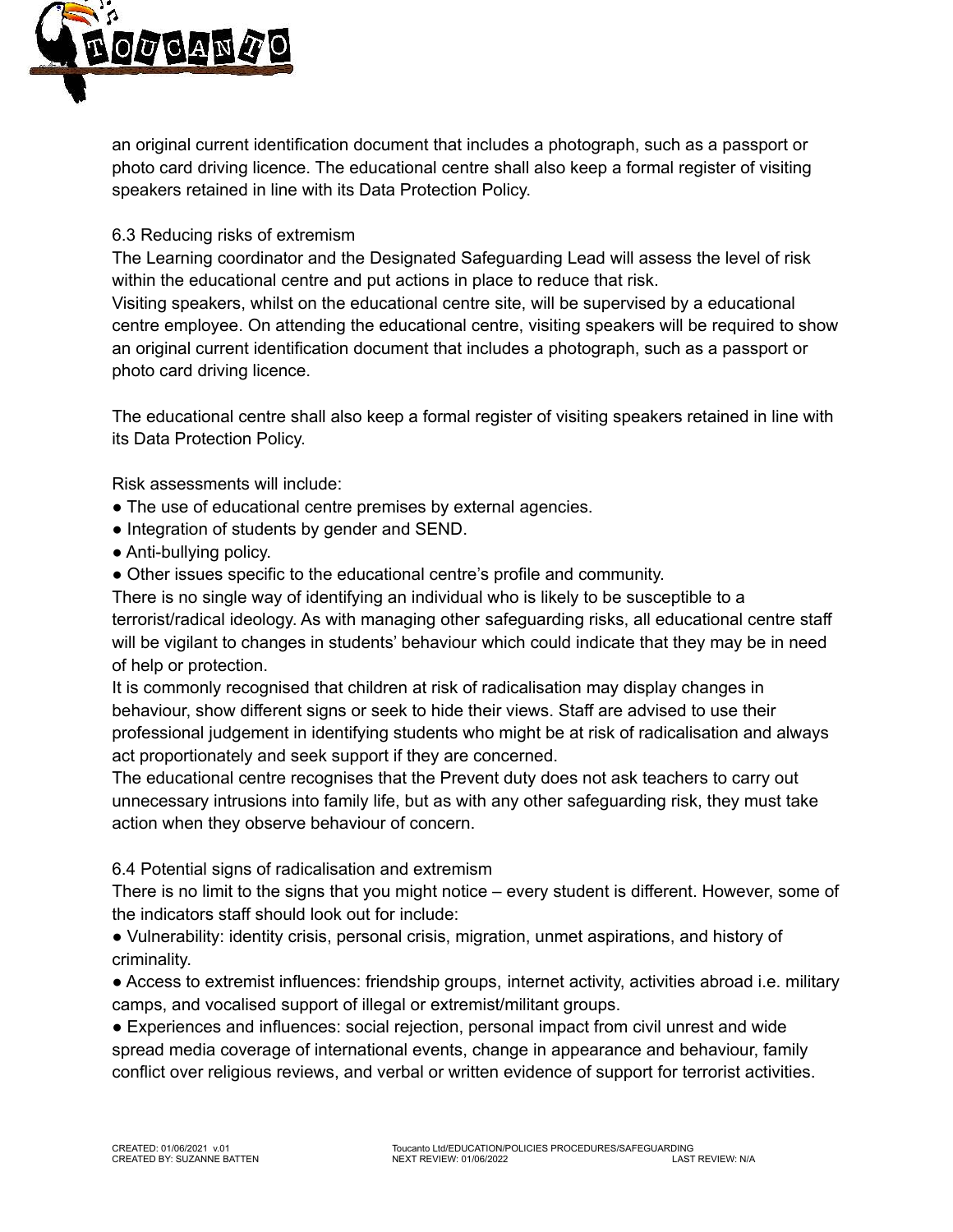

● Travel: pattern of regular extended travel, evidence of falsifying identity documents, and unexplained absences.

● Social factors: disadvantaged background, lack of empathy and/or affinity with others, severe learning difficulties or mental health, being a child of a foreign national or refugee, experience of trauma or sectarian conflict, and extremist views of a significant other.

It is always worth remembering that numerous factors can contribute to and influence the range of behaviours that are defined as violent extremism, but most children or young people do not become involved in extremist action. For this reason, the appropriate interventions in any particular case may not have any specific connection to the threat of radicalisation. For example, they may address mental health, relationship, or drug/alcohol issues.

#### 6.5 Response

Toucanto will appoint a Prevent Single Point of Contact (SPOC) to be the lead within the educational centre for safeguarding in relation to protecting individuals from radicalisation and involvement in terrorism. This will normally be the Designated Safeguarding Lead.

#### 6.6 SPOC Responsibilities

#### Raising Awareness

The Prevent Single Point of Contact (SPOC) role is to raise awareness in relation to all aspects of Prevent and the counterterror agenda generally. They also promote the necessity to safeguard vulnerable children and adults from being exploited and recruited into violent extremism. It is expected that the SPOC will ensure that staff are aware of the role and its responsibilities.

SPOCs are also expected to provide advice and guidance to staff within their educational centre. The Channel coordinators have a range of training packages available to help raise awareness. The aim of training the trainers is to streamline the safeguarding agenda and give everyone the necessary knowledge.

#### Receiving Referrals

It is expected that if a staff member within the educational centre identifies an individual vulnerable to radicalisation, they will contact the SPOC and/or DSL first to discuss the case internally. They should be asked to record their concerns and raise it, as they would with any other safeguarding concern, with the Local Authority. If deemed suitable, the staff member will be asked to complete the Referral and Assessment Form (RAF). This should then be emailed to the Channel coordinator at: channel.project@gmp.police.uk

The Channel Officer will then carry out an extensive risk assessment that aims to identify known risks and additional vulnerabilities. At no point will the person be recorded on a criminal records system as a result of being involved in this process. The coordinator will then complete a case summary and return it to both the SPOC and the staff member.

The SPOC should then arrange a multi-agency safeguarding meeting with the necessary professionals to support the vulnerable individual. Channel can assist this process by using our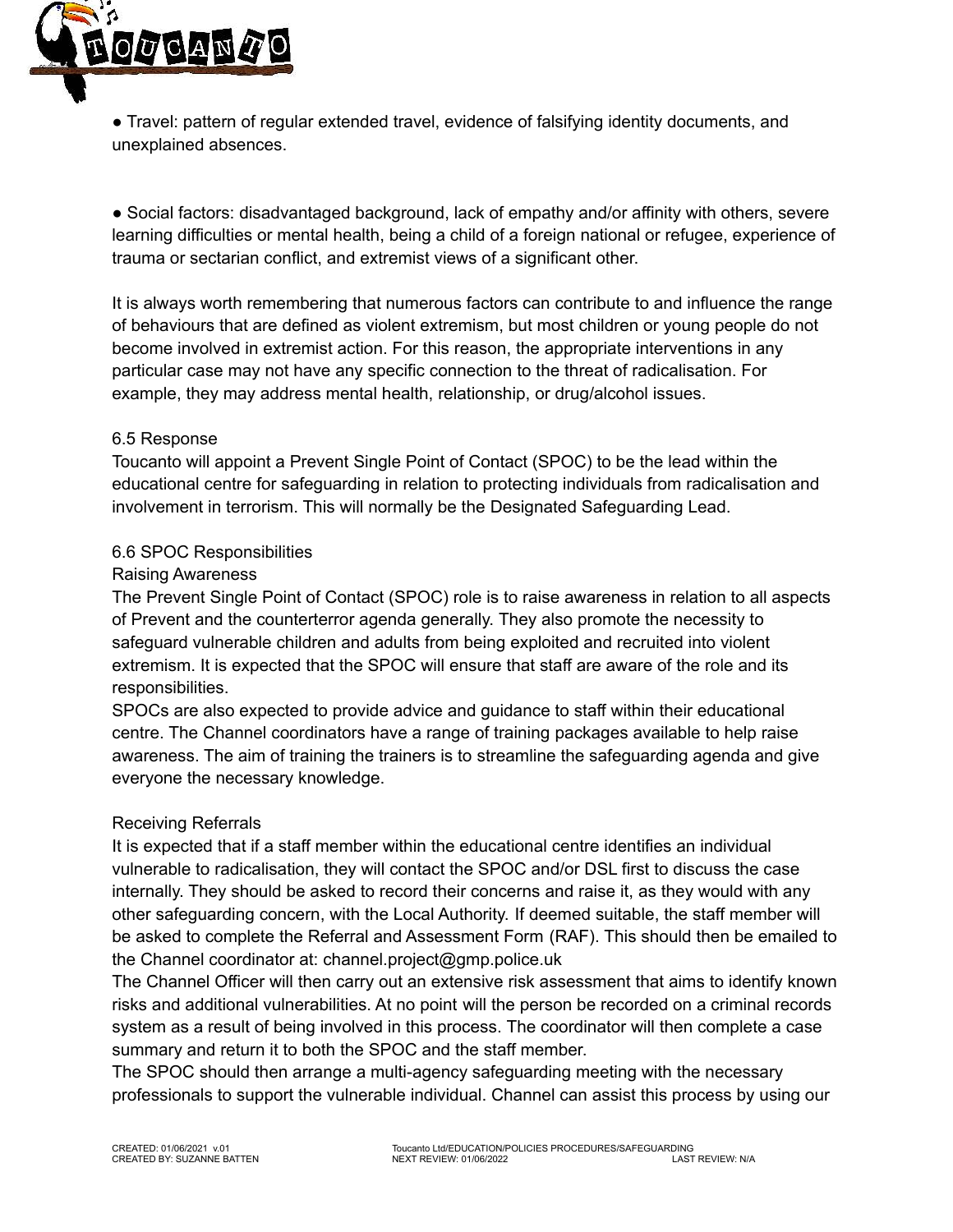

list of SPOCs from other agencies to help ensure the right people are brought to the multi-agency meeting.

In addition to the above, links with the local Channel lead can be made by the DSL and where necessary, individual cases will be referred to the local Channel panel for screening and assessment.

More information on Channel Programme: <https://www.gov.uk/government/publications/channel-guidance>

## 6.7 Training

Toucanto will ensure that the DSL will complete a local Workshop to Raise Awareness of Prevent (WRAP) and that this training will be cascaded to staff as part of the annual CPD training programme. This will be the responsibility of the DSL/SPOC.

7. Safeguarding students who are vulnerable to exploitation, child sexual exploitation, honour based abuse (forced marriage and female genital mutilation), and at risk from or involved with violent crime and peer-on-peer abuse.

All staff at Toucanto will be provided with an awareness of safeguarding issues that can put children at risk of harm. Behaviours linked to issues such as drug taking, alcohol abuse, deliberately missing education, and sexting (also known as youth produced sexual imagery) put children in danger.

# 7.1 Children Missing From Education

All staff should be aware that children who go missing from education, particularly repeatedly, can act as a vital warning sign of a range of safeguarding possibilities. This may include abuse and neglect, which may include sexual abuse or exploitation, and can also be a sign of child criminal exploitation including involvement in county lines.

It may also indicate mental health problems, risk of substance abuse, risk of travelling to conflict zones, risk of female genital mutilation, or risk of forced marriage. Early intervention is necessary to identify the existence of any underlying safeguarding risks and to prevent the risks of a child going missing in future. All staff should be aware of Toucanto's unauthorized absence and children missing from education procedures, which are set out in section 9.

# 7.2 Child Criminal Exploitation

Child criminal exploitation (CCE) is a form of abuse where an individual or group takes advantage of an imbalance of power to coerce, control, manipulate, or deceive a child into criminal activity, in exchange for something the victim needs or wants, and/or for the financial or other advantage of the perpetrator or facilitator, and/or through violence or the threat of violence.

The abuse can be perpetrated by males or females, and children or adults. It can be a one-off occurrence or a series of incidents over time, and range from opportunistic to complex organised abuse.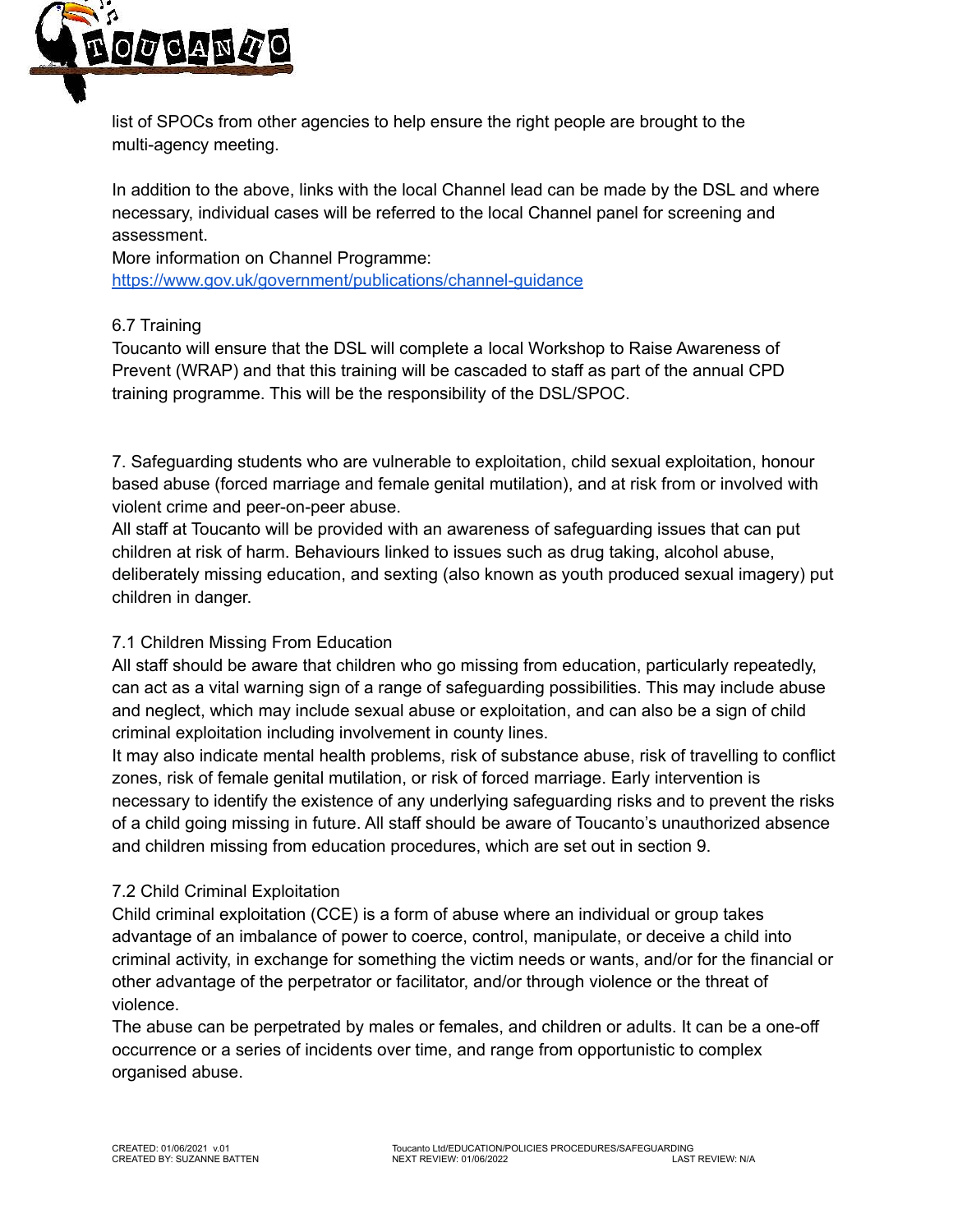

The victim can be exploited even when the activity appears to be consensual. It does not always involve physical contact and can happen online. For example, young people may be forced to

work in cannabis factories, coerced into moving drugs or money across the country (county lines), forced to shoplift or pickpocket, or to threaten other young people. Staff should make themselves aware of issues surrounding County Lines.

How do you know if County Lines drug dealing is happening in your area?

- Some signs to look out for include:
- An increase in visitors and cars to a house or flat.
- New faces appearing at the house or flat.
- New and regularly changing residents (e.g. different accents compared to local accent).
- Change in resident's mood and/or demeanour (e.g. secretive/ withdrawn/ aggressive/ emotional).
- Substance misuse and/or drug paraphernalia.
- Changes in the way young people you might know dress.
- Unexplained, sometimes unaffordable new things (e.g. clothes, jewellery, cars etc).
- Residents or young people you know going missing, potentially for long periods of time.
- Young people seen in different cars/taxis driven by unknown adults.
- Young people seeming unfamiliar with your community or where they are.
- Truancy, exclusion, and disengagement from educational centre.
- An increase in anti-social behaviour in the community.
- Unexplained injuries.

All staff should be aware of the associated risks and understand the measures in place to manage these.

All staff at [Enter the name of your educational centre here] will be made aware of the indicators that may signal children are at risk from, or are involved with, serious violent crime. Signs may include:

- Increased absence.
- Change in friendships.
- New relationships with older individuals or groups.
- A significant decline in performance.
- Signs of self-harm.
- Significant change in wellbeing.
- Signs of assault.
- Unexplained injuries.
- Unexplained gifts or new possessions.

These could indicate that children have been approached by, or are involved with, individuals associated with criminal networks or gangs.

Indicators of CCE can include a child:

- Appearing with unexplained gifts or new possessions.
- Associating with other young people involved in exploitation.
- Suffering from changes in emotional wellbeing.
- Misusing drugs and alcohol.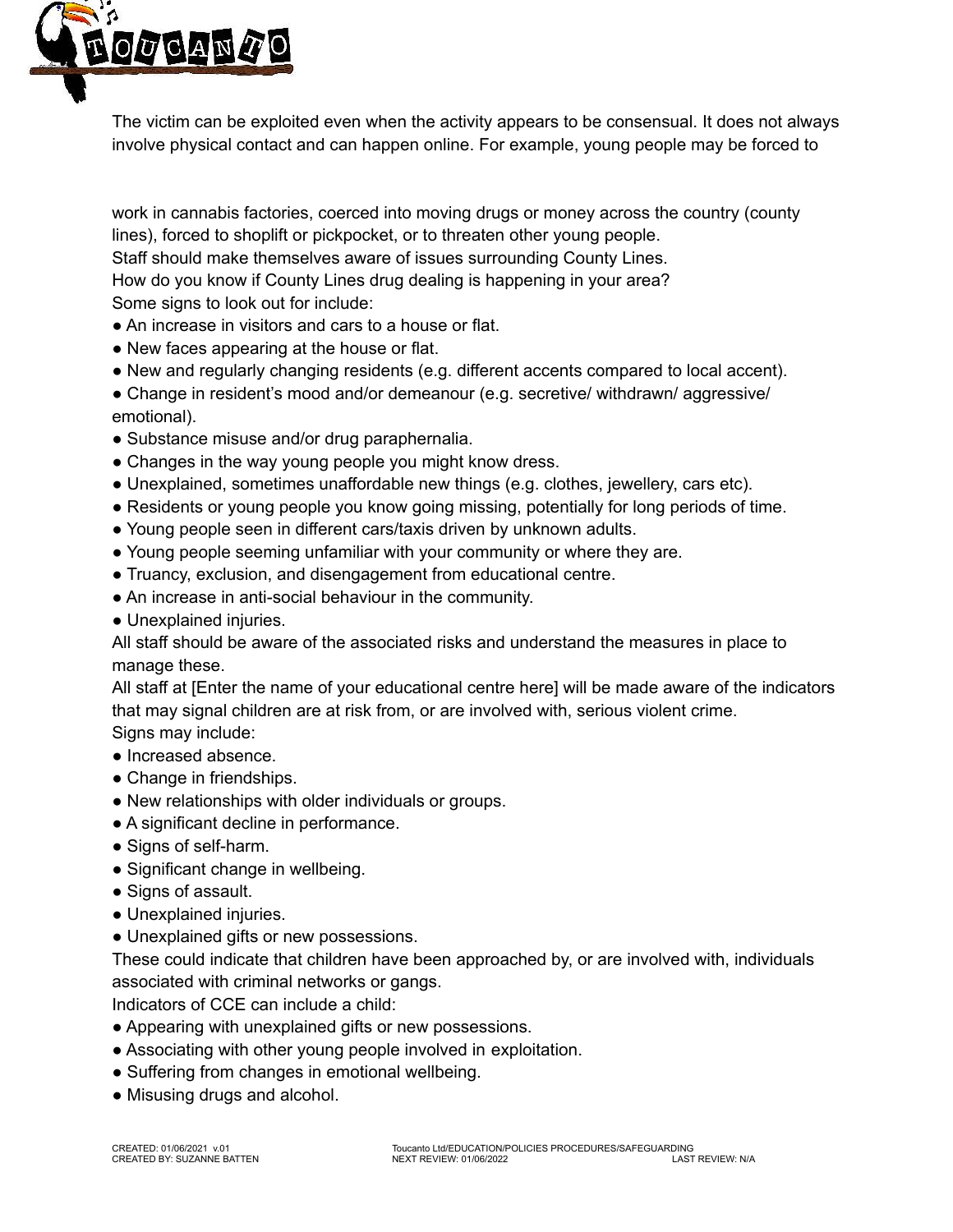

- Going missing for periods of time or regularly coming home late.
- Regularly missing educational centre or education.
- Not taking part in education.

If a member of staff suspects CCE, they will discuss this with the DSL. The DSL will trigger the local safeguarding procedures, including a referral to the local authority's children's social care team and the police, if appropriate.

## 7.3 Child Sexual Exploitation (CSE)

Child sexual exploitation is a form of child sexual abuse. It occurs when an individual or group takes advantage of an imbalance of power to coerce, manipulate or deceive a child or young person under the age of 18 into sexual activity:

• a) in exchange for something the victim needs or wants, and/or

● b) for the financial advantage or increased status of the perpetrator or facilitator.

The victim may have been sexually exploited even if the activity appears consensual. Child sexual exploitation does not always involve physical contact; it can also occur through the use of technology.

The following list of indicators is not exhaustive or definitive, but it does highlight common signs which can assist professionals in identifying children or young people who may be victims of sexual exploitation.

Signs include:

- Underage sexual activity.
- Inappropriate sexual or sexualised behaviour.
- Sexually risky behaviour, 'swapping' sex.
- Repeat sexually transmitted infections.
- In girls, repeat pregnancy, abortions, and miscarriage.
- Receiving unexplained gifts or gifts from unknown sources.
- Having multiple mobile phones and worrying about losing contact via mobile.
- Having unaffordable new things (clothes, a mobile phone, etc.) or expensive habits (alcohol, drugs, etc.).
- Changes in the way they dress.
- Going to hotels or other unusual locations to meet friends.
- Seen at known places of concern (e.g. brothels).
- Moving around the country, appearing in new towns or cities, not knowing where they are.
- Getting in/out of different cars driven by unknown adults.
- Having older boyfriends or girlfriends.
- Contact with known perpetrators.
- Involved in abusive relationships, intimidated, and fearful of certain people or situations.
- Hanging out with groups of older people, or anti-social groups, or with other vulnerable peers.
- Associating with other young people involved in sexual exploitation.
- Recruiting other young people to exploitative situations.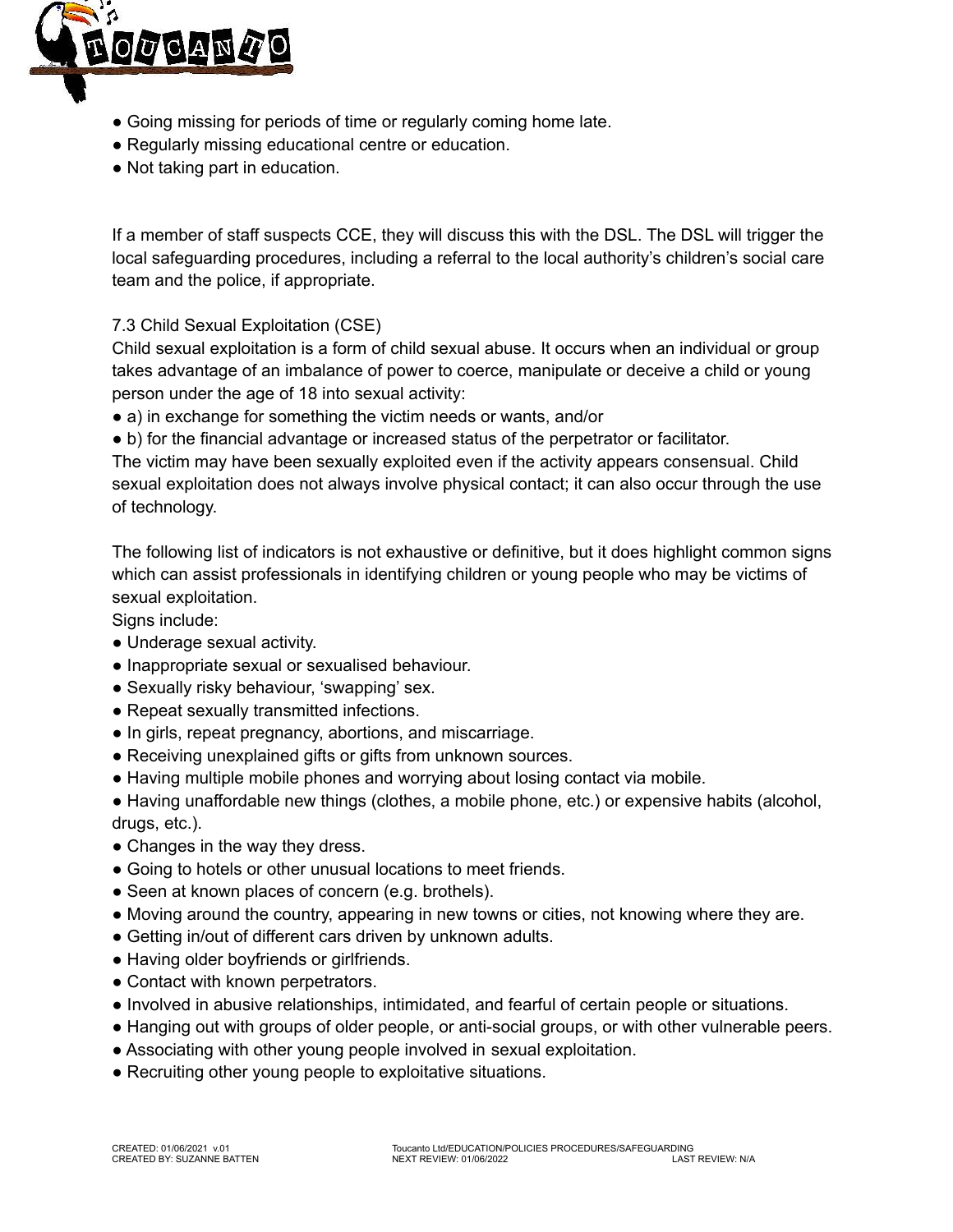

● Truancy, exclusion, disengagement with educational centre, opting out of education altogether.

- Unexplained changes in behaviour or personality (chaotic, aggressive, sexual, etc.).
- Mood swings, volatile behaviour, emotional distress.
- Self-harming, suicidal thoughts, suicide attempts, overdosing, eating disorders.
- Drug or alcohol misuse.
- Getting involved in crime.
- Police involvement, police records.
- Involved in gangs, gang fights, gang membership.
- Injuries from physical assault, physical restraint, sexual assault.
- 7.4 Honour-based Abuse: Forced Marriage (FM)

This is an entirely separate issue from arranged marriage. It is a human rights abuse and falls within the Crown Prosecution Service definition of domestic violence.

Young men and women can be at risk in affected ethnic groups. Evidence shows that the issue of forced marriage affects certain sectors of communities, typically girls in the age range of 14 – 16 years old originating from Pakistan, India, and Bangladesh (approx. 60% of the cases) together with a percentage of cases of children originating from the Middle-East and African countries.

A signal of FM is the removal of the students from educational centre and lengthy absence which is often unexplained. Other indicators may be detected by changes in adolescent behaviours. Whistleblowing may come from younger siblings.

Any member of staff at Toucanto with any concerns should report this immediately to the DSL, who should raise the concern with the Local Police Safeguarding Unit by email or phone. Never attempt to intervene directly as a educational centre or through a third party. Whilst the onus of the investigation for criminal offences will remain with the Police, the DSL should co-operate and liaise with the relevant agencies in line with current child protection responsibilities.

#### 7.5 Honour-based Abuse: Female Genital Mutilation (FGM)

There is a specific legal duty on teachers regarding FGM. If, during the course of their work, a member of staff discovers that an act of FGM appears to have been carried out on a girl under the age of 18 years, then they must report it to the police. All staff at [Enter the name of your educational centre here] will recognise this responsibility.

The 'One Chance' rule.

As with Forced Marriage, there is the 'One Chance' rule regarding FGM. This refers to staff potentially only having one chance to speak to a potential victim and thus may only have one chance to save a life. It is essential that the educational centre takes action without delay. What is FGM?

Female genital mutilation involves procedures that intentionally alter/injure the female genital organs for non-medical reasons.

Why is it carried out?

It is often based on a belief that FGM: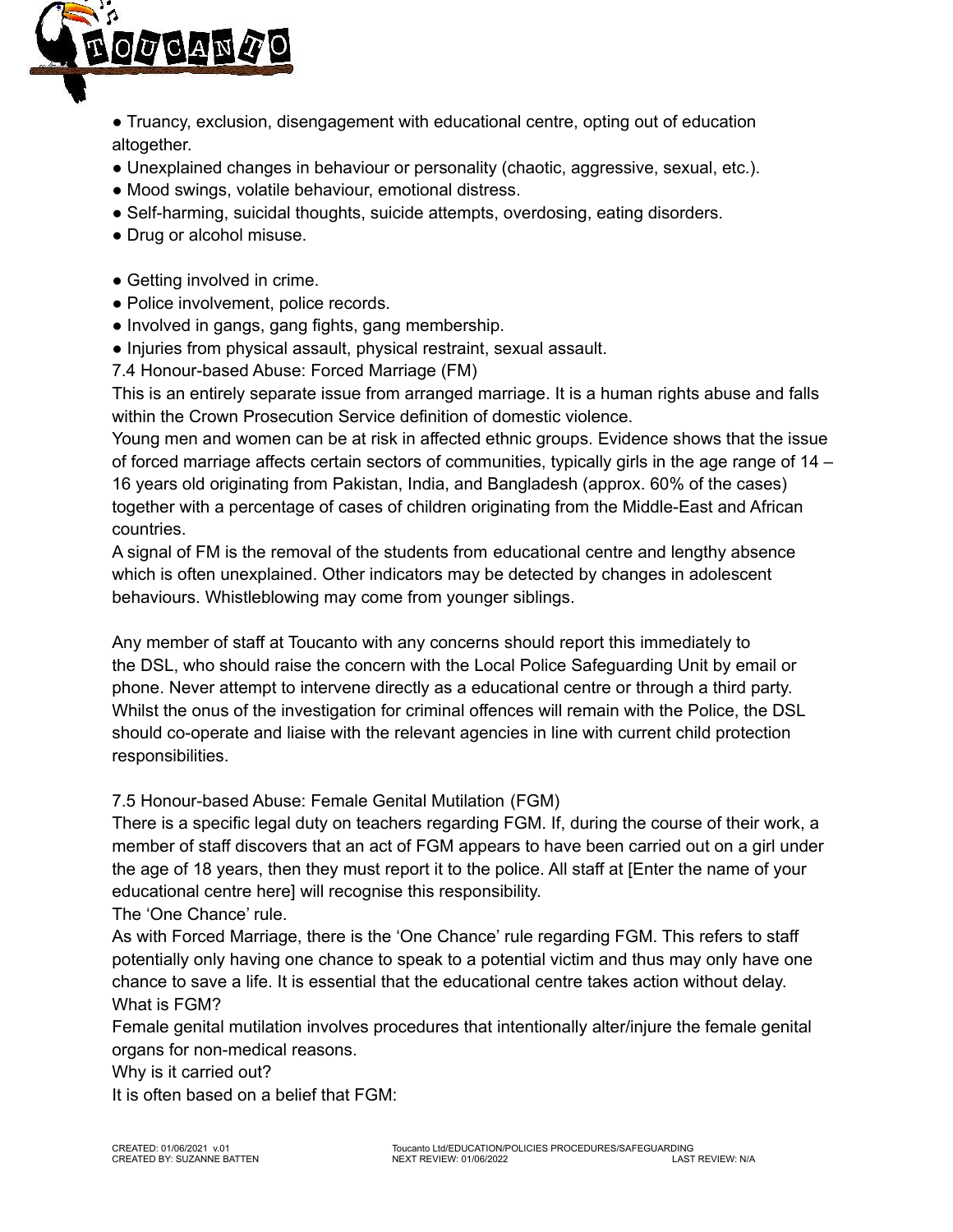

Brings status/respect to the girl – social acceptance for marriage. Preserves a girl's virginity. Is part of being a woman/rite of passage.

Upholds family honour.

Cleanses and purifies the girl.

Gives a sense of belonging to the community. Fulfils a religious requirement.

Perpetuates a custom/tradition.

Helps girls be clean/hygienic.

Is cosmetically desirable.

Is mistakenly believed to make childbirth easier.

FGM IS A CRIMINAL OFFENCE. There is no justification for this procedure.

All staff at [Enter the name of your educational centre here] will be made aware of FGM

practices and the need to look for signs, symptoms, and other indicators of FGM.

All teachers have a mandatory responsibility to report FGM if they discover it (through disclosure not physical examination) to the police and informing the DSL immediately who will support (the Deputy DSL will take on this responsibility if the DSL is not available).

Circumstances and occurrences that may point to FGM happening include:

- The child talking about getting ready for a special ceremony.
- The child and their family taking a long trip abroad.
- The child's family being from one of the 'at risk' communities for FGM (Kenya, Somalia,

Sudan, Sierra Leon, Egypt, Nigeria, Eritrea as well as non-African communities including Yemen, Afghani, Kurdistan, Indonesia, and Pakistan).

● Knowledge that the child's sibling has undergone FGM.

• The child talking about going abroad to be 'cut' or to prepare for marriage.

Signs that may indicate a child has undergone FGM:

● Prolonged absence from educational centre and other activities.

● Behaviour change on return from a holiday abroad, such as being withdrawn and appearing subdued.

- Bladder or menstrual problems.
- Finding it difficult to sit still and looking uncomfortable.
- Complaining about pain between the legs.
- Mentioning something somebody did to them that they are not allowed to talk about.
- Secretive behaviour, including isolating themselves from the group.
- Reluctance to take part in physical activity.
- Repeated urinal tract infection.
- Disclosure.

Further guidance and information are available from:

NSPCC FGM Helpline

Contact days and times: 24 hours Tel: 0800 028 3550 Email: [fgmhelp@nspcc.org.uk](mailto:fgmhelp@nspcc.org.uk)

# 7.6 Peer-on-peer abuse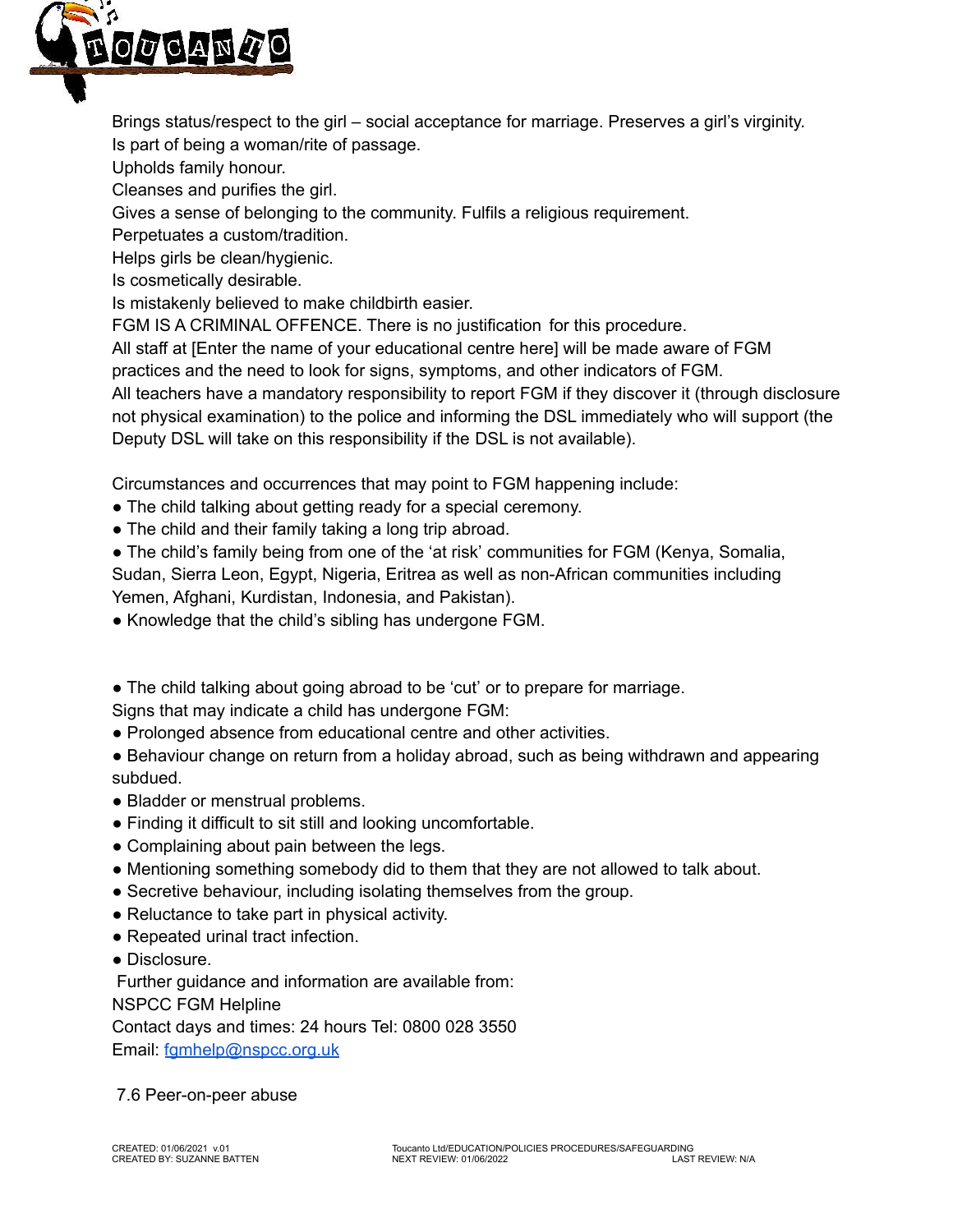

All staff at Toucanto will be made aware that children can abuse other children (referred to as peer-on-peer). This is most likely to include, but may not be limited to:

- Bullying (including cyberbullying).
- Physical abuse such as hitting, biting, kicking, shaking, hair-pulling, or causing physical harm.
- Sexual violence, such as rape, assault by penetration, and sexual assault.

● Sexual harassment, such as sexual comments, remarks, jokes, and online sexual harassment, which may be stand- alone or part of a broader pattern of abuse.

● Upskirting, which is a form of abuse that has been high on educational centre and court agendas for a number of years and is a criminal offence in its own right under the Voyeurism (Offences) Act 2019. Upskirting occurs when someone takes a picture under a person's clothing, with or without underwear, without them knowing or without permission, with the intention of viewing their genitals or buttocks to obtain sexual gratification or cause the victim humiliation, distress, or alarm. It is a common aspect of peer-on-peer abuse and can happen to any gender.

- Sexting (also known as youth produced sexual imagery).
- Initiation/hazing type violence and rituals.

# 7.7 Sexting

Your responsibilities when responding to an incident

If you are made aware of an incident involving sexting (also known as 'youth produced sexual imagery'), you must report it to the DSL immediately.

You must not:

● View, download, or share the imagery yourself, or ask a pupil to share or download it. If you have already viewed the imagery by accident, you must report this to the DSL.

• Delete the imagery or ask the pupil to delete it.

● Ask the pupil(s) who are involved in the incident to disclose information regarding the imagery (this is the DSL's responsibility).

● Share information about the incident with other members of staff, the pupil(s) it involves, or their, or other, parents and/or carers.

• Say or do anything to blame or shame any young people involved.

You should explain that you need to report the incident, and reassure the pupil(s) that they will receive support and help

from the DSL.

This policy on sexting should also be shared with pupils so they are aware of the processes the educational centre will follow in the event of an incident.

8. Procedure for students identified as being 'at risk' or vulnerable to exploitation, child sexual exploitation; honour-based abuse (forced marriage and female genital mutilation), children who are at risk from or involved with violent crime and peer-on-peer abuse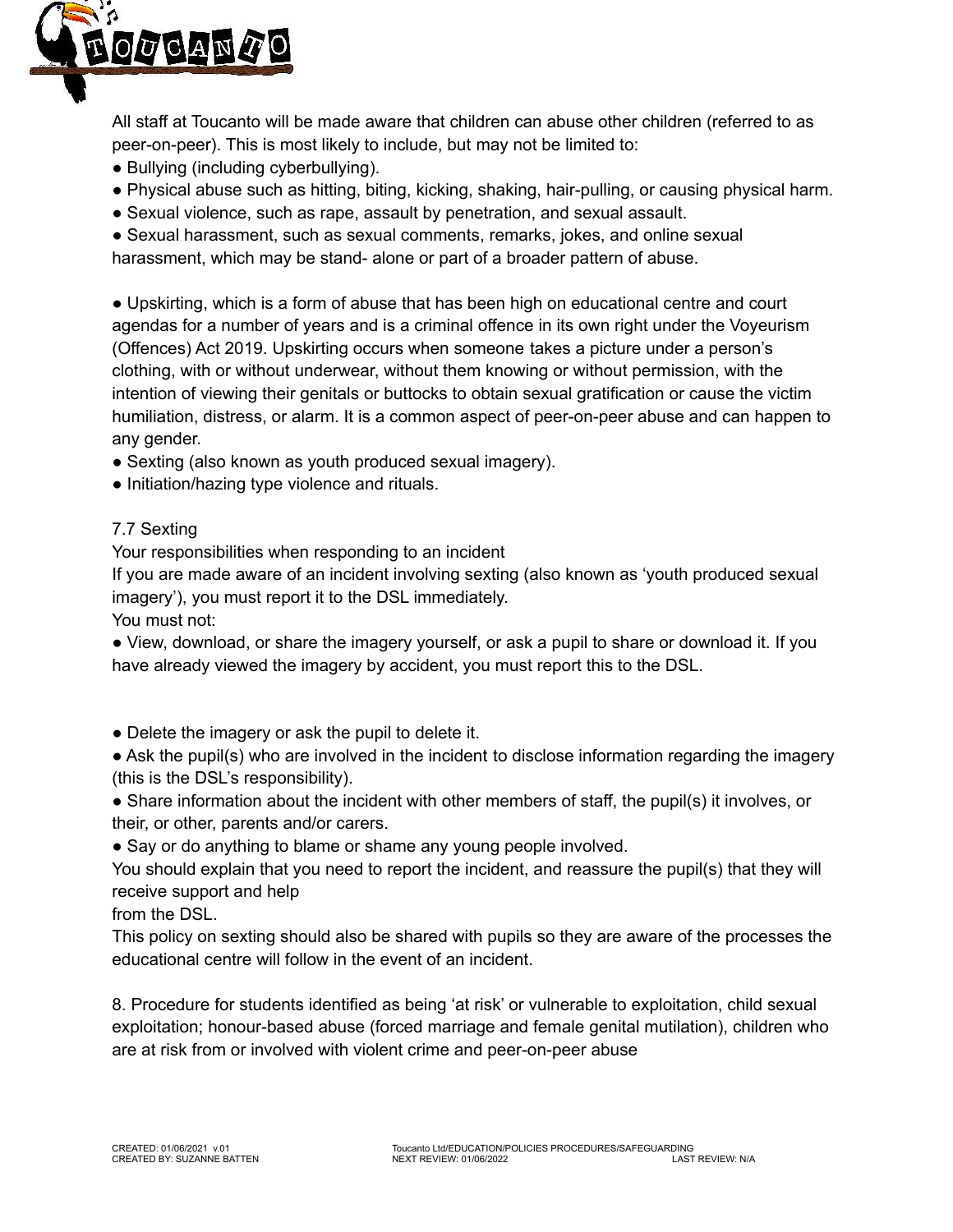

Where risk factors are present but there is no evidence of a particular risk, the DSL/SPOC at Toucanto will advise staff on preventative work that can be done within the educational centre to engage the student into mainstream activities and social groups.

The DSL may well be the person who talks to the student's family where appropriate, sharing the educational centre's concern about the student's vulnerability and how the family and educational centre can work together to reduce the risk.

In this situation, depending on the level of concern and agreement with the parent and the student (as far as possible):

• The DSL can decide to notify the Multi-Agency Safeguarding Hub (MASH) of the decision so that a strategic overview can be maintained and any themes or common factors can be recognised; and

● The educational centre will review the situation after taking appropriate action to address the concerns.

The DSL will also offer and seek advice about undertaking an early help assessment and/or making a referral to Social Services or involving the local Safeguarding Children's Board. If the concerns about the student are significant and meet the additional needs/complex need criteria, he/she will be referred to the MASH. This includes concerns about a student who is affected by the behaviour of a parent or other adult in their household.

# 9. Children Missing in Education

All students, regardless of their circumstances or background, are entitled to full-time education that is suitable to their age, ability, aptitude, and any special educational needs and disabilities. The educational centre operates a strong attendance tracking system that is overseen by a member of the leadership team. The tracking and use of effective attendance management strategies enables the educational centre to ensure each day that every child is accounted for. The educational centre takes a range of actions to tackle Persistent Absentees and completes official reports on children who are persistently absent from educational centre.

The educational centre will only authorise leave of absence in exceptional circumstances. The Learning Coordinator, or Deputy in their absence, will determine the length of time that the child can be away from the educational centre.

The educational centre recognises that some children seeking leave of absence are vulnerable to risk of abuse, neglect, or travelling to conflict zones, or at risk of FGM or forced marriage. Attendance staff are trained to look out for these triggers and the educational centre works in partnership with the Local Authority to ensure localised risks are particularly taken note of and shared with all staff. Staff who have pastoral responsibility undergo training on attendance and safeguarding issues on an annual basis.

Where this is identified, staff should alert the DSL andLeRning Coordinator. The DSL will, as soon as a concern is established, alert the Local Authority.

As a matter of course: student absence must be followed up on a daily basis – this must be a priority. Unless circumstances indicate that a student is at risk and immediate action is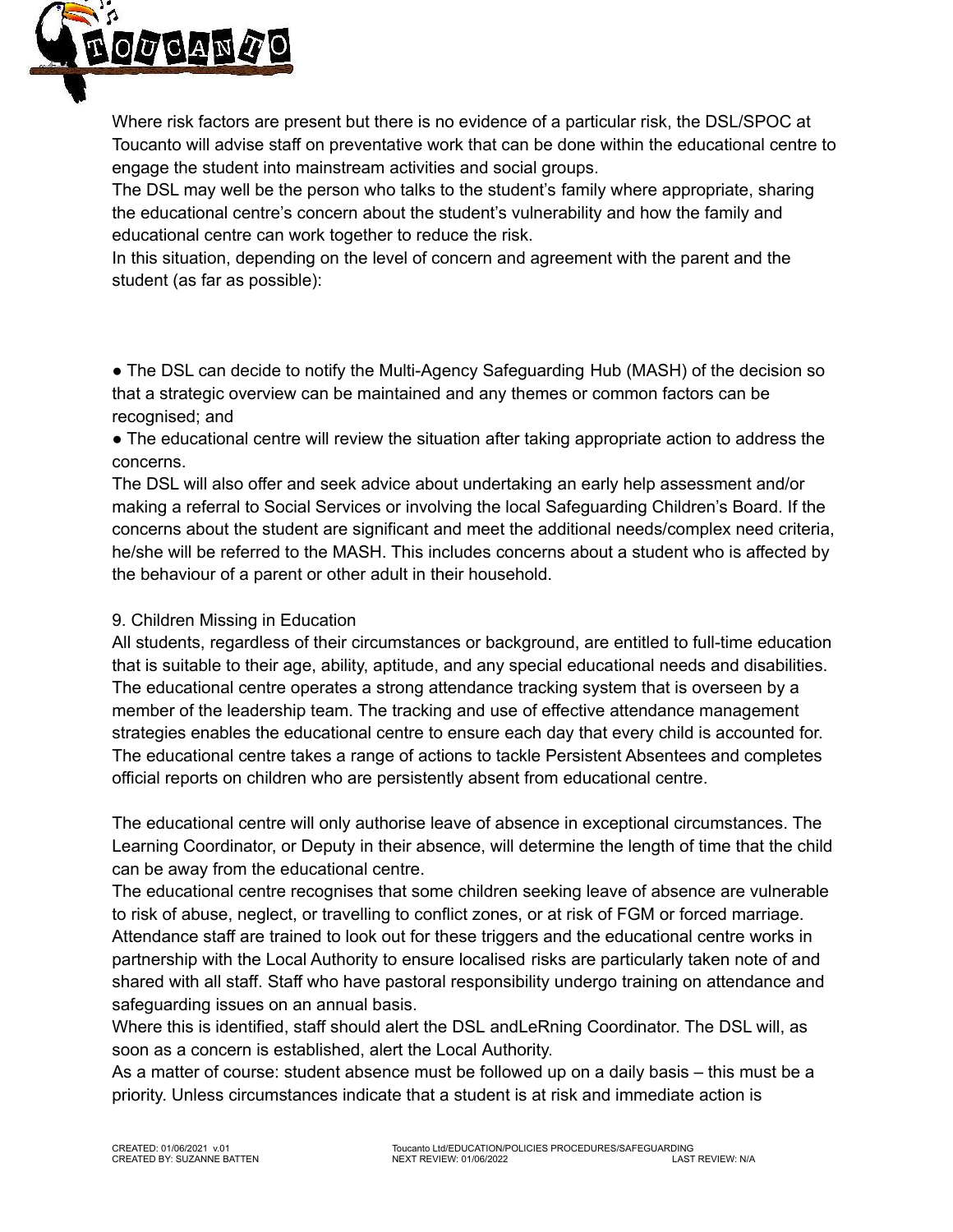

necessary, the Local Authority will be informed of every student who has a continuous period of unexplained absence of three days or more.

The admissions register at the educational centre is kept up to date and the Local Authority is informed of all students who are removed from the educational centre roll when they:

• Have been taken out of educational centre by their parents and are being educated outside the educational centre system e.g. home education.

● Have ceased to attend educational centre and no longer live within reasonable distance of the educational centre at which they are registered.

● Have been certified by the educational centre medical officer as unlikely to be in a fit state of health to attend educational centre before ceasing to be of compulsory educational centre age, and neither he/she nor his/her parent has indicated the intention to continue to attend the educational centre after ceasing to be of compulsory educational centre age.

• Are in custody for a period of more than four months due to a final court order and the proprietor does not reasonably believe they will be returning to the educational centre at the end of that period.

• Have been permanently excluded.

The local authority will be informed as soon as the grounds for deletion are met, in line with the local authority guidelines,

but no later than at the point of deleting the student's name from the roll.

No student will be removed from a educational centre roll until all safeguarding checks have been completed or the whereabouts of a student have been established.

#### 10. Domestic Abuse

Domestic violence and abuse refer to any incident or pattern of incidents of controlling, coercive, threatening behaviour, violence or abuse between those aged 16 or over who are, or have been, intimate partners or family members, regardless of gender or sexuality.

All children can witness and be adversely affected by domestic abuse in the context of their home life where domestic abuse occurs between family members. Exposure to domestic abuse and/or violence can have a serious, long lasting emotional and psychological impact on children.

# Operation Encompass

This initiative helps police and educational centres work together to provide emotional and practical help to children who have been involved in domestic abuse. When the police are called to an incident of domestic abuse, where there are children in the household who have experienced the domestic incident, the police will inform the key adult (usually the DSL) before the child or children arrive at educational centre the following day. This ensures that the educational centre has up to date and relevant information about the child's circumstances and can enable support to be given to the child according to their needs. DSLs should endeavour to alert relevant pastoral support staff as soon as possible where this is appropriate.

Police forces not signed up to operation encompass will have their own arrangements in place.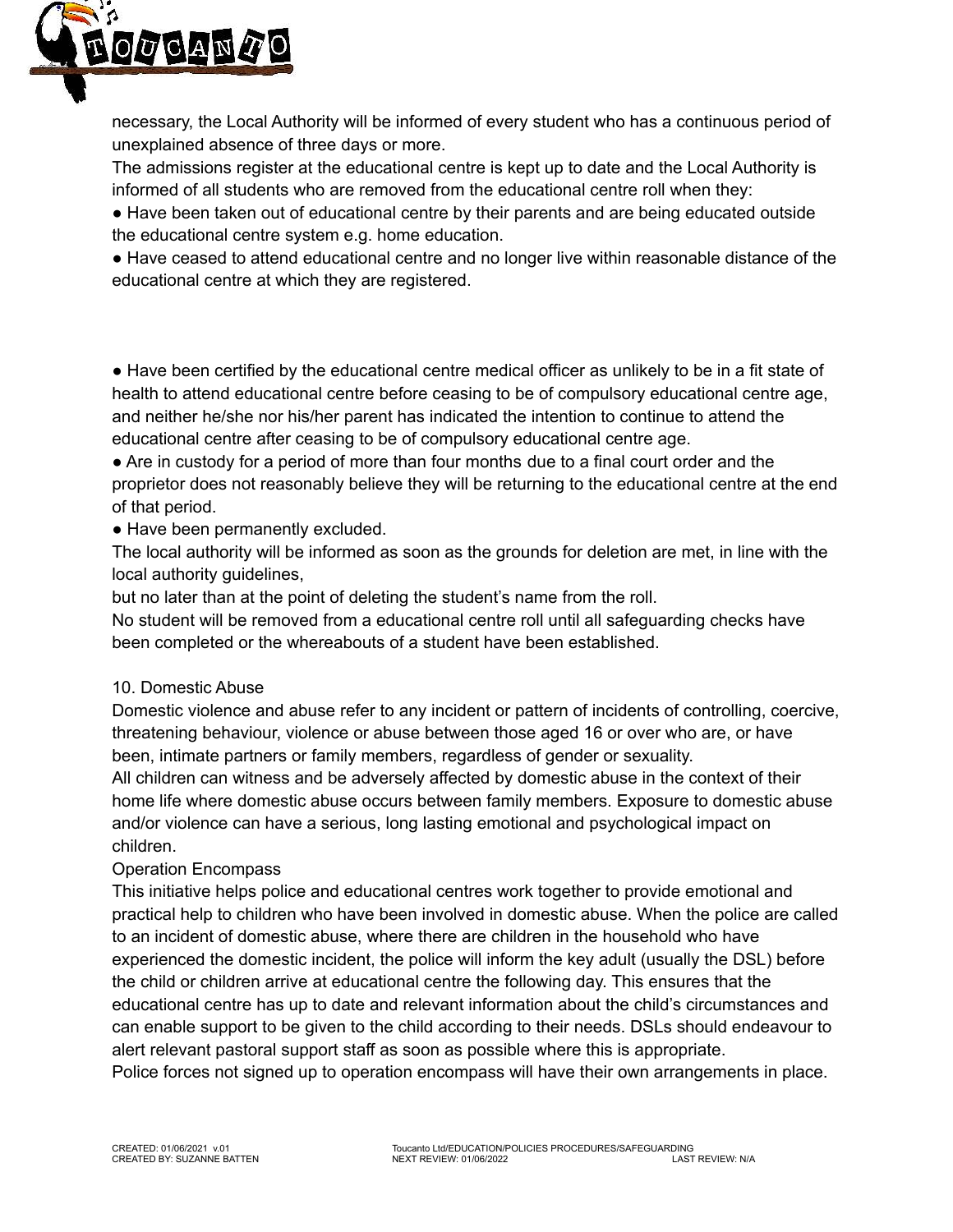

# 11. Online Safety

Toucanto's Online, E-Safety and Acceptable use of Technology Policies can be found on the educational centre website or upon request. All staff will be made aware of the contents. The E-safety Policy and related policies must be read alongside this document and in conjunction with the DfE guidance: Teaching on-line safety in educational centres, 2019. Children must be safeguarded from potentially harmful and inappropriate online material. As such, the educational centre ensure appropriate filters and appropriate monitoring systems are in place.

Online safety is included in our curriculum provision and ensures children are taught about safeguarding, including online, through teaching and learning opportunities. This may include covering relevant issues through a variety of lessons and learning opportunities.

Although appropriate blocking is essential, it does not restrict our students learning or lead to unreasonable restrictions as to what our students can be taught with regards to online teaching and safeguarding. This policy sets out specific measures that ensure students in the educational centre work safely, including protection from terrorist or extremist material, peer abuse, and bullying via online platforms, including sexting.

# 12. Opportunities to teach

Toucanto will ensure that children are taught about safeguarding. This may include covering relevant topics through learning in general but is covered particularly in Relationships Education and Relationships

and Sex Education. This will be delivered through PSCHE lessons. The subject of Relationships and Sex education is mandatory from September 2020.

# 13. Looked after children

All staff in Toucanto will have an awareness of issues around safeguarding looked after children. The leadership team will ensure that staff have the skills, knowledge, and understanding necessary to keep looked after children safe.

Staff will be aware of the legal status of a looked after child's care arrangements. In particular, they will ensure that appropriate staff have the information they need in relation to a student's looked after legal status (whether they are looked after under voluntary arrangements with consent of parents or on an interim or full care order) and contact arrangements with birth parents or those with parental responsibility. They should also have information about the student's care arrangements and the levels of authority delegated to the carer by the authority looking after him/her. The Designated Safeguarding Lead will have details of the student's social worker and the name of the virtual educational centre head in the authority that looks after the student.

The Head Teacher will appoint a Designated Teacher to promote the educational achievement of students who are looked after and to ensure that this person has appropriate training.

# 14. Pupils with a social worker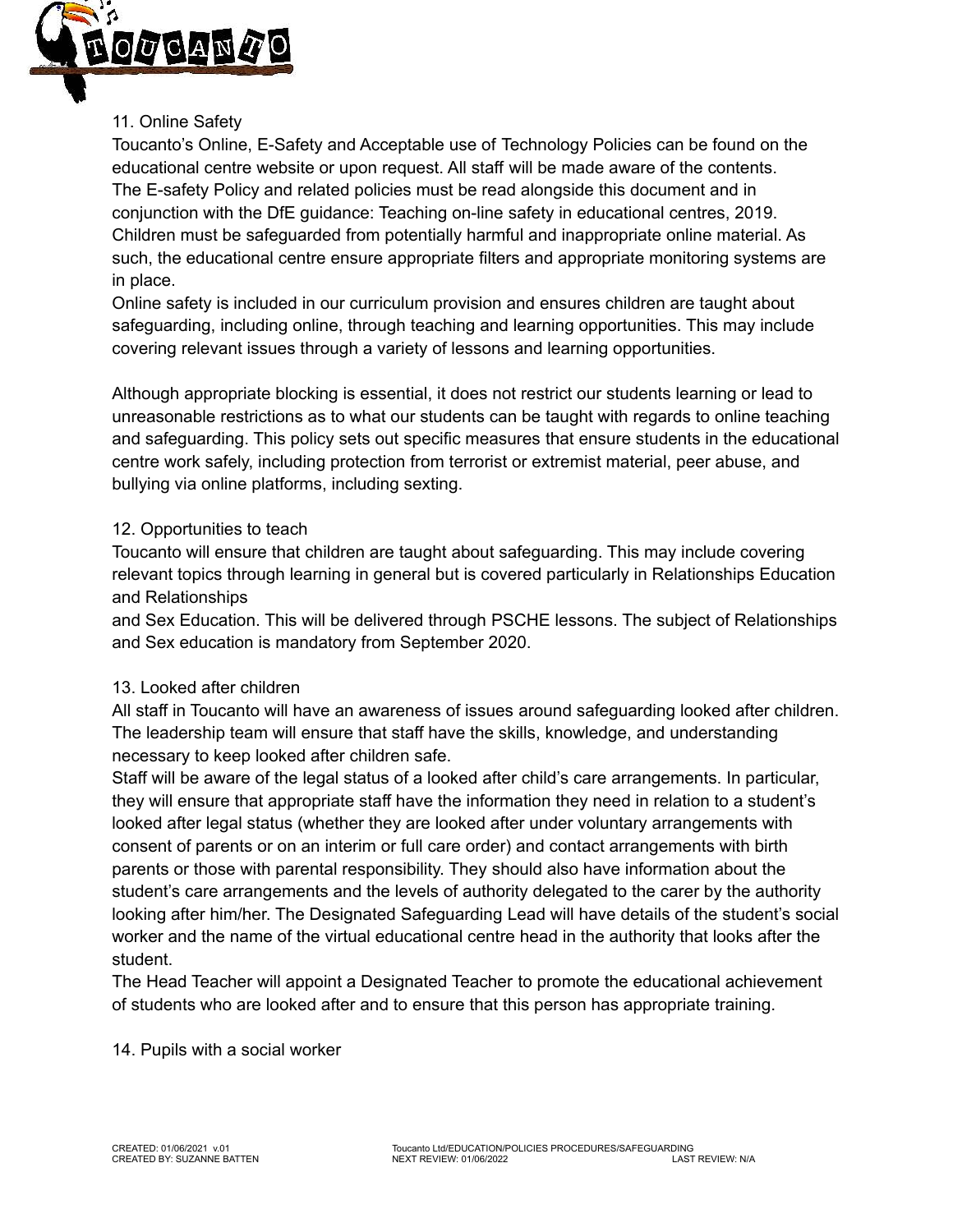

We recognise that children with social workers can need extra support. A child's experiences of adversity and trauma can leave them vulnerable to further harm as well as potentially creating barriers to attendance, learning, behavior and mental health.

The DSL and all members of staff will work with and support social workers to help protect vulnerable children.

Where we are aware that a pupil has a social worker, the DSL will always consider this fact to ensure any decisions are made in the best interests of the pupil's safety, welfare and educational outcomes. For example, it will inform decisions about:

● Responding to unauthorised absence or missing education where there are known safeguarding risks.

• The provision of pastoral and/or academic support.

15. Children who harm other children (Peer on peer abuse)

Toucanto recognises that children are capable of abusing their peers. Examples of this may include when children are violent or cause danger towards other children.

It can also be when children sexually abuse or sexually harass other children – please refer to Appendix 2.

Where a student's behaviour causes significant harm to other students, staff should follow the child protection procedures for the educational centre. The DSL will refer the child in line with the local area safeguarding protocol for these children.

# 16. Confidentiality and Record Keeping

Staff at Toucanto have a professional responsibility to share relevant information about the protection of children with the DSL and potentially external investigating agencies, where possible, under the guidance of the DSL.

If a student confides in a member of staff and requests that the information is kept secret, it is important that the member of staff tells the student sensitively that he/she has a responsibility to refer the matter to the DSL.

Accurate, signed, and dated written notes must be kept of all incidents or Child Protection concerns relating to individual students. If a teacher or any other staff have a child protection concern, they should inform the DSL or Deputy DSL as soon as possible. These will be kept on the student's Child Protection file.

Child Protection records must be retained securely. Arrangement for Child Protection documentations must comply with the educational centres Data Protection Policy together with data protection law and regulation applicable at the time. The DSL will ensure that all Child Protection records are held separately from other student records. Child Protection files and documents will be stored securely, by encryption and/or password protecting electronic files or ensuring that paper records are in a locked cabinet with restricted access. Information from child protection files will only be shared with relevant staff when it is necessary to do so and in a manner that is consistent with data protection law.

If the educational centre receives a request for direct access to, or copies of, educational centre documentation held on a Child Protection file, the Head Teacher and DSL will be informed and a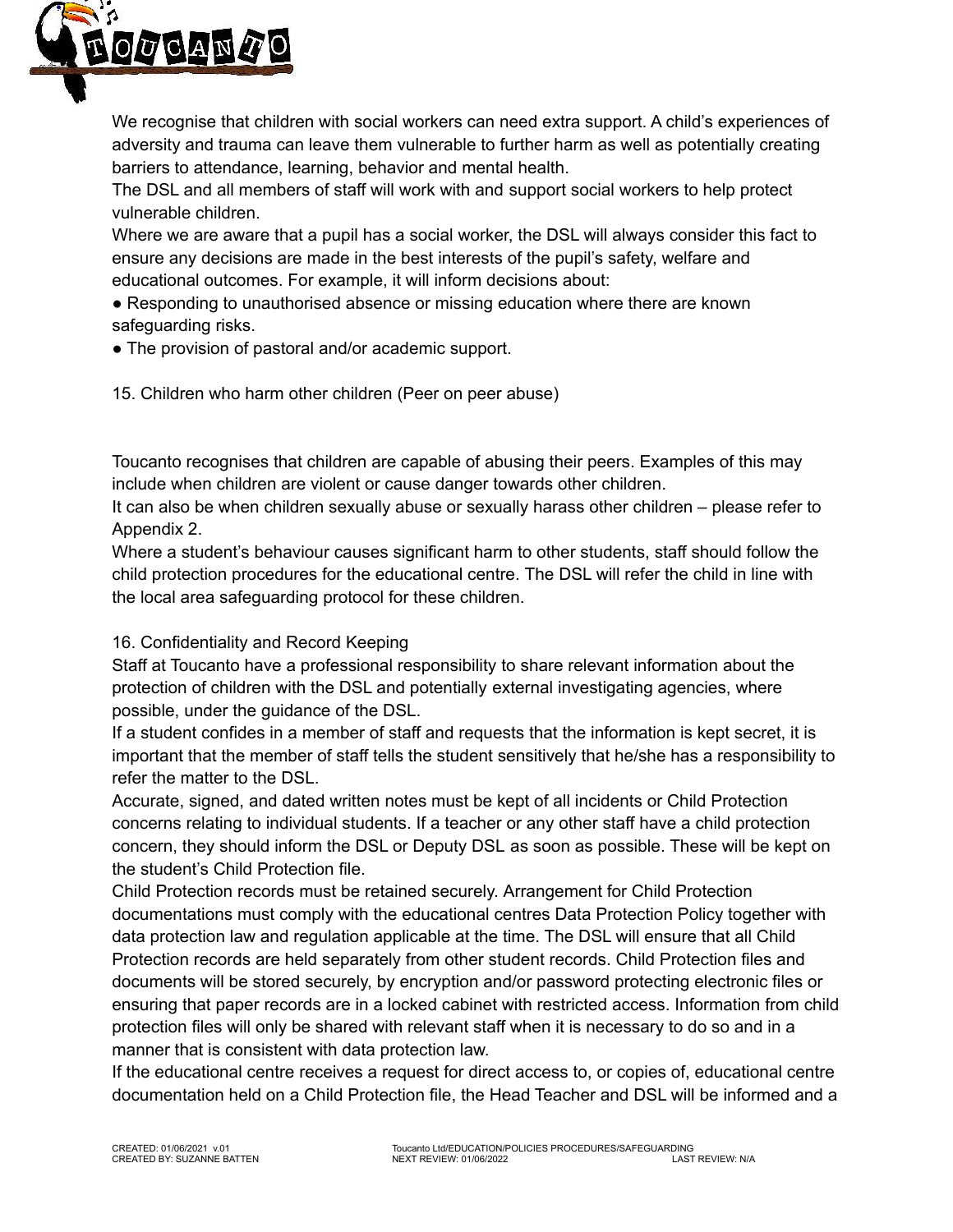

decision taken on the appropriate way forward in accordance with the Data Protection Policy. It may be that the educational centres Data Protection Officer will be consulted or further legal advice sought.

In the event of a student who is being dealt with under the educational centre's child protection procedures transferring to another educational centre, the educational centre will:

● Find out the name of the receiving educational centre (and, where appropriate, the Local Authority).

- Contact the relevant member of staff at that educational centre to discuss the transfer.
- Securely send all information relating to the student to the receiving educational centre (and, where relevant, the Local Authority).
- Check with the receiving educational centre that the student has actually arrived there on the expected day (and inform all relevant agencies of the transfer).

Any external individual or organisation contracted by the educational centre to work with educational centre students must report any child protection incidents or disclosures from students to the Head Teacher or DSL at the earliest opportunity. Such bodies will, as part of

their contractual arrangements with the educational centre, be required to work in accordance with the educational centre's child protection and safeguarding policy. The educational centre has in place data sharing agreements and complies with all relevant data sharing protocols.

17. Working with parents / individuals with parental responsibility

Toucanto recognises the importance of working, where appropriate, in partnership with parents and carers to ensure the welfare and safety of our students.

The educational centre will therefore:

• Make parents aware of the educational centre's statutory role in safeguarding and promoting the welfare of students, including the duty to refer students on, where necessary, by making all policies available on the website and on request.

• Work with parents to support the needs of their child.

• Consider the safety of the student and, should a concern arise, the Designated Safeguarding Lead (DSL) has the

responsibility to seek advice prior to contacting parents.

● Aim to help parents understand that the educational centre has a responsibility for the welfare of all students and has a duty to refer cases to the Local Authority in the interests of the student as appropriate.

● Ensure a robust complaints system is in place to deal with issues raised by parents and carers.

● Provide advice and signpost parents and carers to other services where students need extra support.

# 18. Health and Safety

The Head Teacher of Toucanto will ensure that there is a robust, up to date Health and Safety Policy and Procedure to meet the statutory responsibility for the safety of students and staff at the educational centre. The Head Teacher will identify and manage health and safety through the use of risk assessments, which are carried out: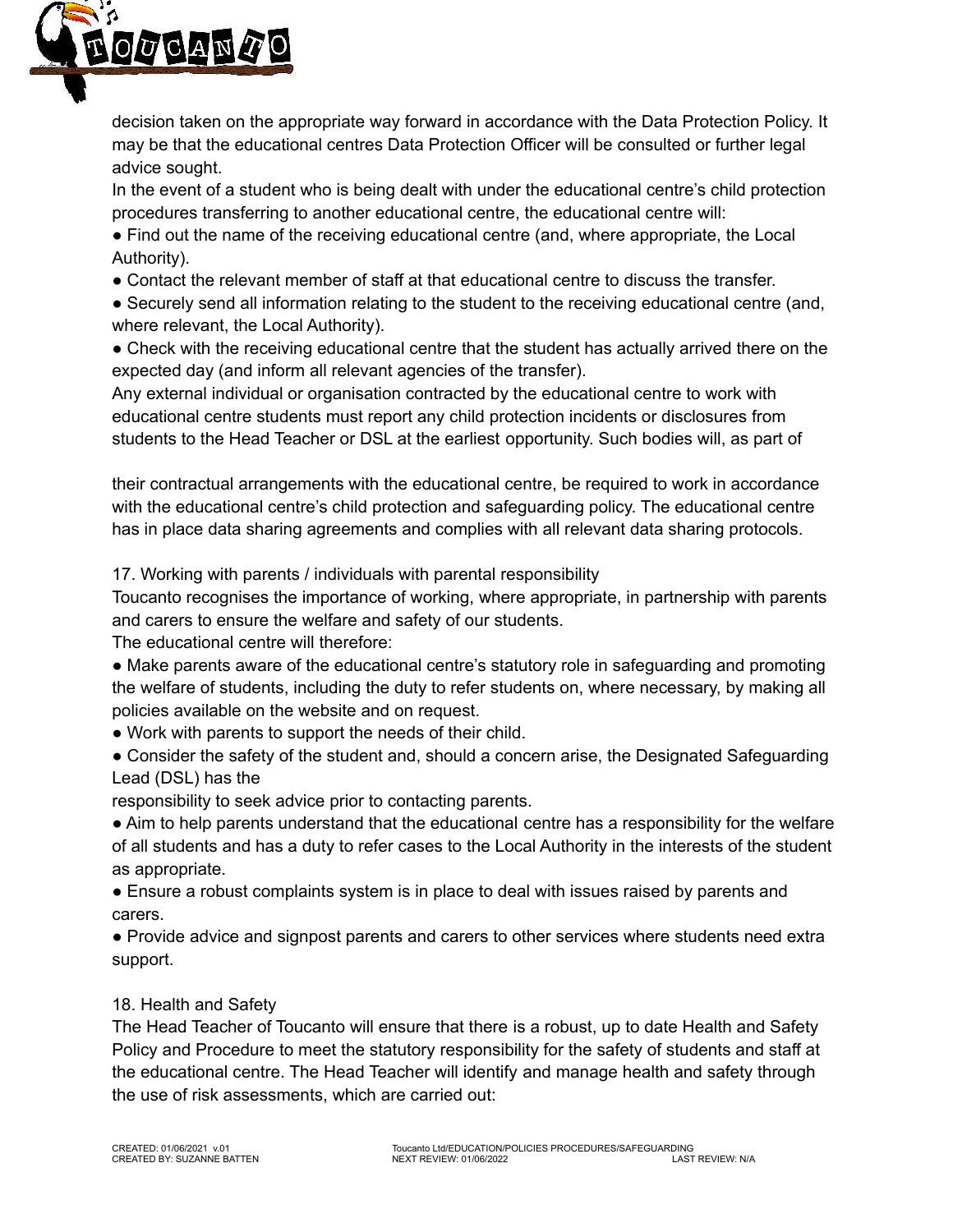

• On an annual basis for the educational centre learning spaces and environment in and outdoors.

- For all educational centre trips and educational visits.
- For students travelling between locations during the educational centre day.
- For all work-based learning on work experience placements.
- When a student returns following an exclusion due to risky or violent behaviour.
- When there are any changes to the premises or practices.
- Following a serious accident in relation to staff and/or students.
- When there is a high-level risk associated with contact with parents.
- To maintain effective security of the premises including protection from intruders, trespassers, and/or criminal damage.

Visitors and contractors will be expected to:

- Report to the educational centre reception on arrival.
- Provide proof of identity.
- Wear a name badge at all times.
- Receive suitable supervision by educational centre staff when on site.
- Be made aware of the arrangements for safeguarding and health and safety.
- Comply with the relevant vetting checks specified through the educational centre's recruitment process.

#### 19. Equal Opportunities

Toucanto and Governing Body must take into account the Equality, Diversity, and Values Policy when discharging their duties under this policy.

#### 20. Monitoring and Review of this Policy

The Designated Safeguarding Lead (DSL) at [Enter the name of your educational centre here] will monitor the working of this policy and will report as required to the Head Teacher and the nominated governor. It will be reviewed annually.

#### Appendix 1 - Staff Guidance

#### A. Procedures in respect of Child Abuse

Child abuse exists where children have been physically or emotionally abused or severely neglected. Abuse of children is likely to be noticed by the educational centre staff and Health Workers or Education Welfare Officers. It is essential, therefore, that all those whose work brings them into contact with children and their families know the signs of child abuse and are aware of the procedures that they must follow to safeguard the child.

Part one of Keeping Children Safe in Education 2020 should be referred to for a list of those children who may be in need of safeguarding support.

[Enter the name of your educational centre here] has the role of recognising and responding to potential indicators of abuse and neglect. All other action should be taken by those with statutory powers to help the child. Early contact and close liaison with such agencies are therefore regarded as essential by the educational centre.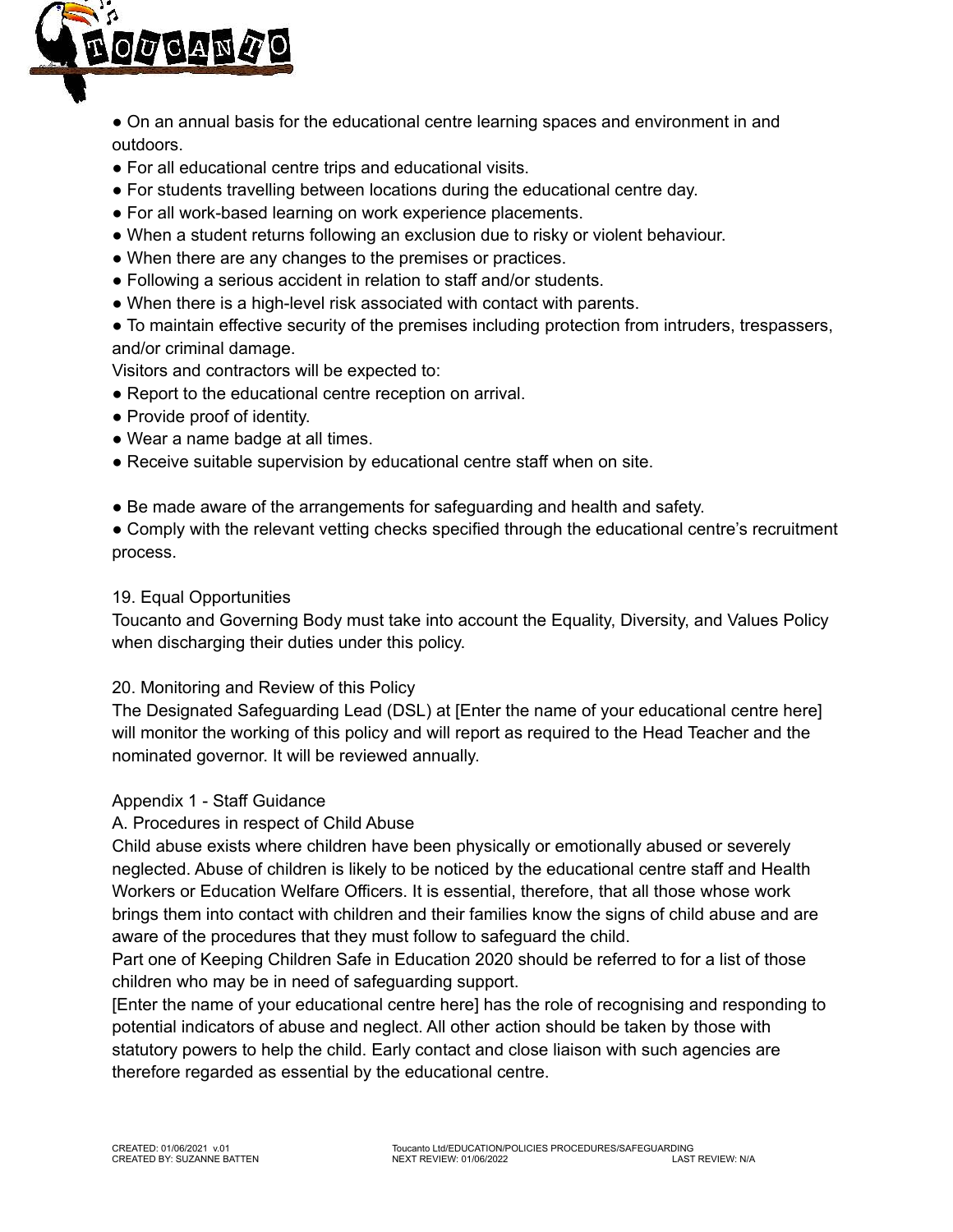

In the event of an actual or suspected case of child abuse by adults, parents, teachers, or any other adult, it is the responsibility of staff to report this to the Designated Safeguarding Lead (DSL) as soon as possible. The Designated Safeguarding Lead (DSL) is responsible for ensuring that children are identified and the appropriate agency is involved. The Designated Safeguarding Lead (DSL) or Designated Safeguarding Officer (DSO) will attend any reviews called by

the Local Authority, and may call on appropriate members of staff for reports. It is important that if staff overhear children discussing 'abuse' or 'neglect' that this information is relayed for investigation. Staff should not assume that somebody else will take action and must share information which might be critical in keeping children safe.

Staff leading educational centre off-site visits, particularly residential ones, should provide a list of the students taking part to the Designated Safeguarding Lead (DSL), to ensure that they are made aware of all essential information relating to the students in their care. A confidential register will be maintained of all those students known to be at risk. Names will be entered on the register if it is confirmed by the Local Authority that the child is actually at risk.

B. Guidance for all staff on dealing with disclosure / suspected abuse / neglect / sexual harassment, sexual assault, violence, honour based abuse (forced marriage and female genital mutilation), children who are at risk from or involved with violent crime and peer-on-peer abuse

I. Dealing with disclosures of abuse

- Always listen carefully and quietly. Do not press for any evidence at all.
- Remain calm and reassuring. Do not dismiss the disclosure and do not show distress or concern.
- Do not refute the allegation.
- Show that you care through open and reassuring facial expressions and body language.
- Do not interrogate or ask leading questions (it could later undermine a case).
- Ensure you take a written verbatim account of the child's disclosure.

● Staff should be aware that written accounts could become part of a statutory assessment or criminal investigation.

● Where there is an online element, the key consideration is for staff not to view or forward illegal images of a child. Where viewing images is unavoidable, the following link provides advice on how to respond: https://assets.

publishing.service.gov.uk/government/uploads/system/uploads/attachment\_data/file/759007/6\_2 939 SP\_NCA\_ Sexting\_In\_educational centres\_FINAL\_Update\_Jan17.pdf

II. At this point, staff should take the following steps:

- Explain to the student that the disclosure must be reported emphasise your trust in them.
- Do not promise to keep the allegation secret or that 'everything will be alright.'
- Reassure the student by telling them that they have done the right thing in telling you. Do not offer physical reassurance.
- Do not admonish in any way e.g. 'I wish you had told me sooner.'
- Inform the DSL initially verbally.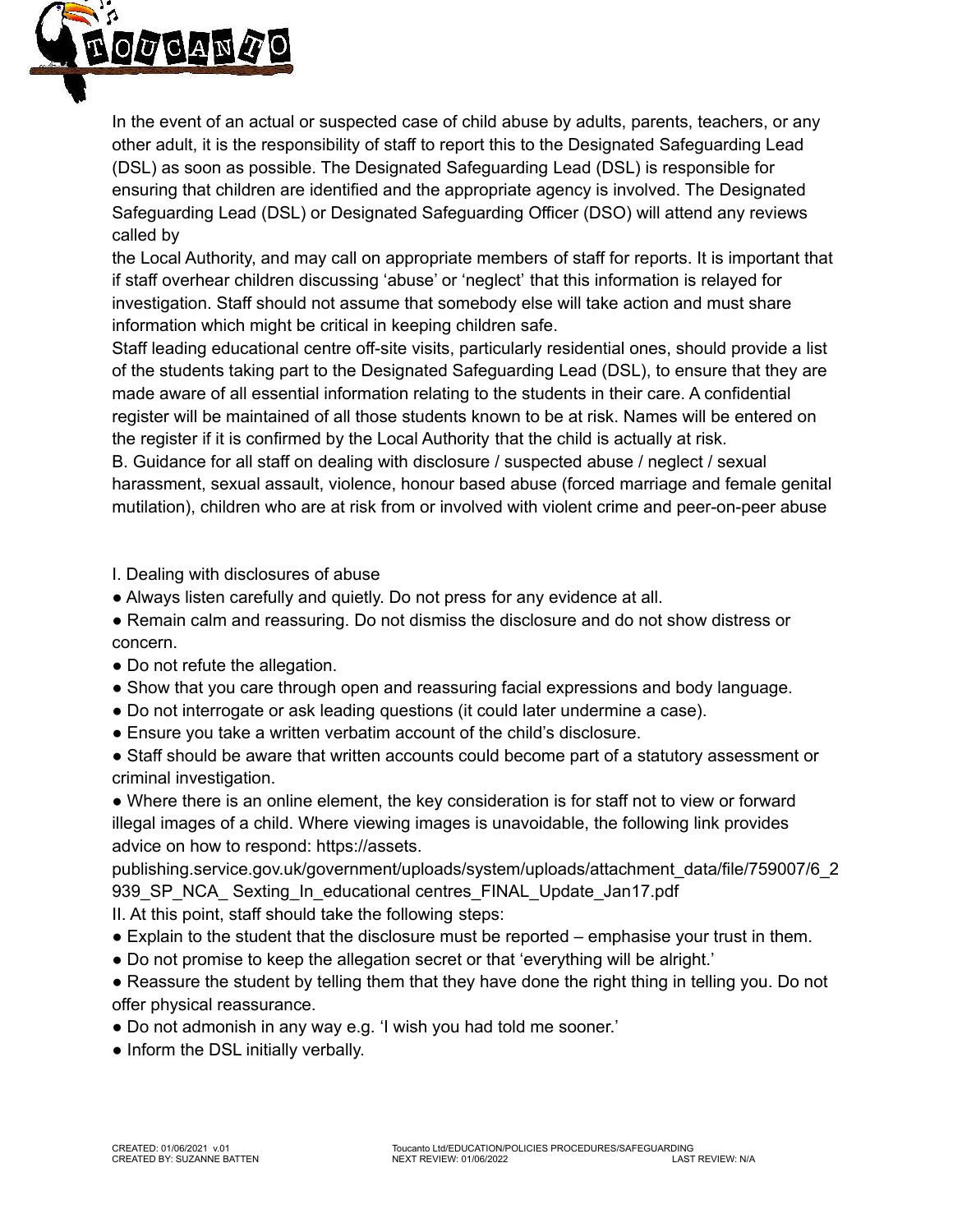

● Under no circumstances discuss the matter with any other person. If the allegations prove to be untrue, any such discussion would be deemed defamatory. Information to staff is on a 'need to know' basis at the discretion of the DSL.

• If the child agrees, and it is appropriate, take them with you to the DSL.

• With the DSL, prepare a detailed report itemising:

○ The information revealed by the student. It should not contain any opinion whatsoever.

○ Actions taken by yourself, including when the suspicions were reported, to whom the suspicions were reported,

and follow-up action taken within the educational centre.

○ Date and sign any written record of events and action taken and keep confidential and secure.

● You must keep, in absolute confidence, a copy of the report, as will the DSL.

• The DSL keeps Child Protection records centrally and securely and are not kept in the child's file.

• All staff are under a duty to report all suspicions of abuse to the DSL.

• The DSL is responsible for passing on these concerns to Children's Services.

● Accurate records are essential in the event of further investigations.

III. If you see or hear something that is concerning:

● Don't ignore it or assume that it is someone else's responsibility to report it.

● Upload all information to the educational centre's safeguarding systems and seek advice immediately from your DSL.

● Don't feel silly – if it worries you, someone else needs to know.

● If it is something related to safeguarding, but not a child whose safety is immediately at risk, inform the appropriate Pastoral Leader or safeguarding officer in person and follow up with a one-line email notifying the DSL that there is a safeguarding concern.

● If it is related to a child being at risk, see the DSL or Deputy DSL immediately and definitely before the child goes home that day where possible.

● All staff may raise concerns directly with Children's Services if they feel an incident is not being dealt with appropriately or they are unable to locate relevant staff.

● Concerns about adults in the educational centre should be made directly to the Head Teacher. Child Protection Procedures – Points of action

1. If anyone discovers or suspects child abuse/peer on peer sexual violence or sexual harassment, they must inform the DSL. The DSL will, in the appropriate manner and according to procedures, assess the situation.

2. The DSL will, if appropriate, take the following steps

Where there is a report of peer on peer sexual violence, the DSL will make an immediate risk and needs assessment in accordance with part five of Keeping Children Safe in Education 2020 (guidance for this can be found in Appendix 4). Where there is a report of sexual harassment, the need for a risk assessment will be considered on a case by case basis.

Where it is clear that a Child Protection Referral (significant harm) is needed, they will contact Social Services without delay.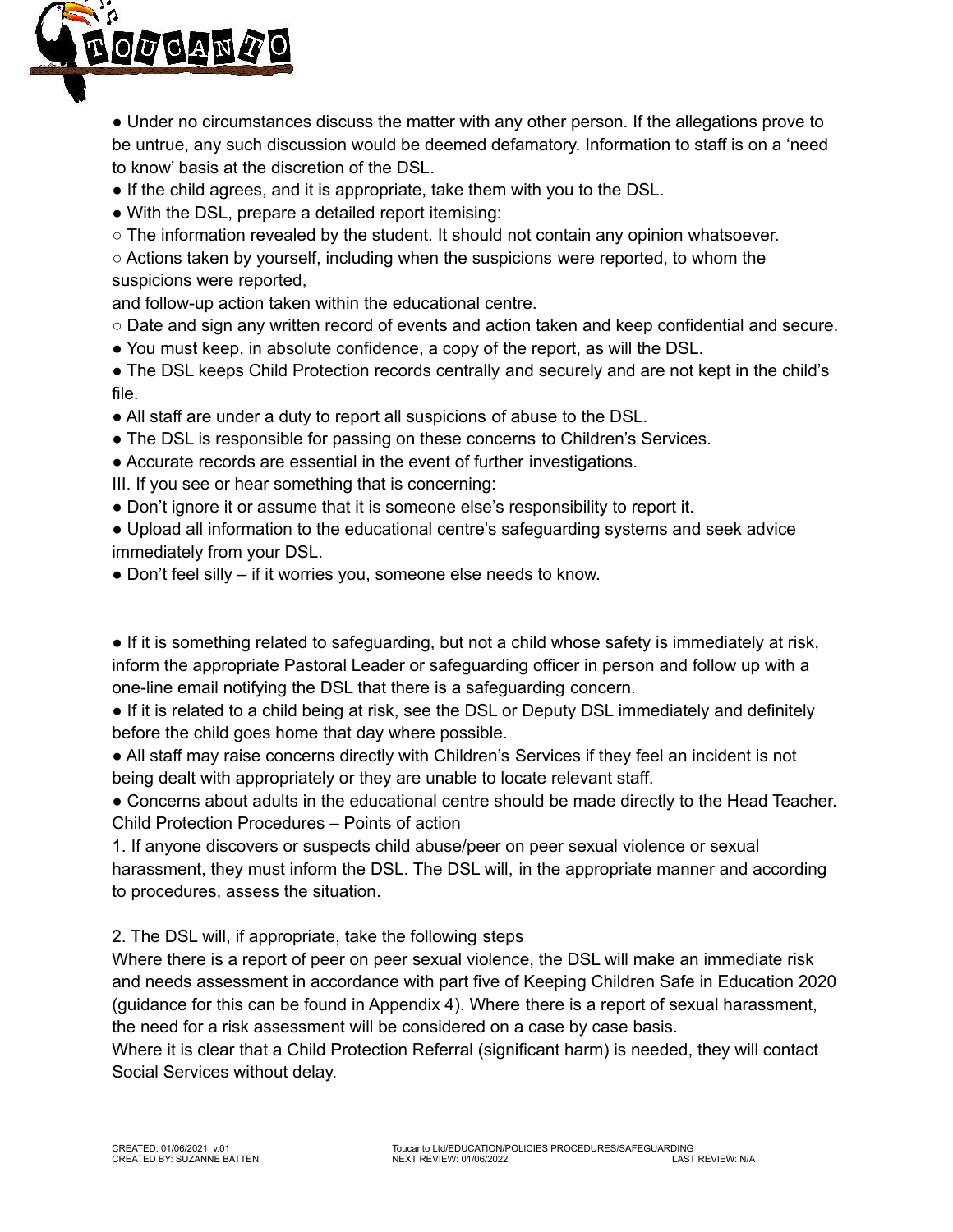

Where the DSL is not sure whether it is a Child Protection issue, or where the DSL needs to check the Child Protection register, they may seek advice from the MASH (Multi Agency Safeguarding Board).

○ They will follow locally agreed protocols which can be found on the Local Authority Safeguarding Children's Board website.

3. The DSL or a delegated child protection officer will attend a Child Protection Conference. We recognise the importance of multi-agency working and will ensure that staff are able to attend all relevant meetings, case conferences, core groups, and strategy meetings. We will provide relevant training and support for staff required to attend any meetings.

Appendix 2 - Information on child abuse and categories of abuse

All staff in [Enter the name of your educational centre here] should be aware that abuse, neglect, and safeguarding issues are rarely standalone events that can be covered by one definition or label. In most cases multiple issues will overlap with one another.

# 1. Abuse

Abuse is a form of maltreatment of a child. Somebody may abuse or neglect a child by inflicting harm or by failing to act to prevent harm. Children may be abused in a family or in an institutional or community setting by those known to them or, more rarely, by others (e.g. via the internet). They may be abused by an adult or adults or another child or children (peer on peer abuse).

In a situation where abuse is alleged to have been carried out by another peer, the child protection procedures outlined in this policy should be adhered to for both the victim and the

alleged abuser. That is, it should be considered a child care and protection issue for both children.

All abusers must be held accountable for their behaviour and work must be done to ensure that abusers take responsibility for their behaviour and acknowledge that the behaviour is unacceptable. If there is any conflict of interest between the welfare of the alleged abuser and the victim, the victim's welfare is of paramount importance.

Abusive behaviour that is perpetrated by peers must be taken seriously. It is known that some adult abusers begin abusing during childhood and adolescence, that significant numbers will have suffered abuse themselves, and that the abuse is likely to become progressively more serious. Early referral and intervention are therefore essential in line with paragraph 2 of this policy.

#### 2. Peer on peer abuse

Peer on peer can manifest itself in many ways. All staff should be aware that children can abuse other children (referred to as peer on peer). This is most likely to include, but may not be limited to:

- Bullying (including cyberbullying).
- Physical abuse such as hitting, biting, kicking, shaking, hair-pulling, or causing physical harm.
- Sexual violence, such as rape, assault by penetration, and sexual assault.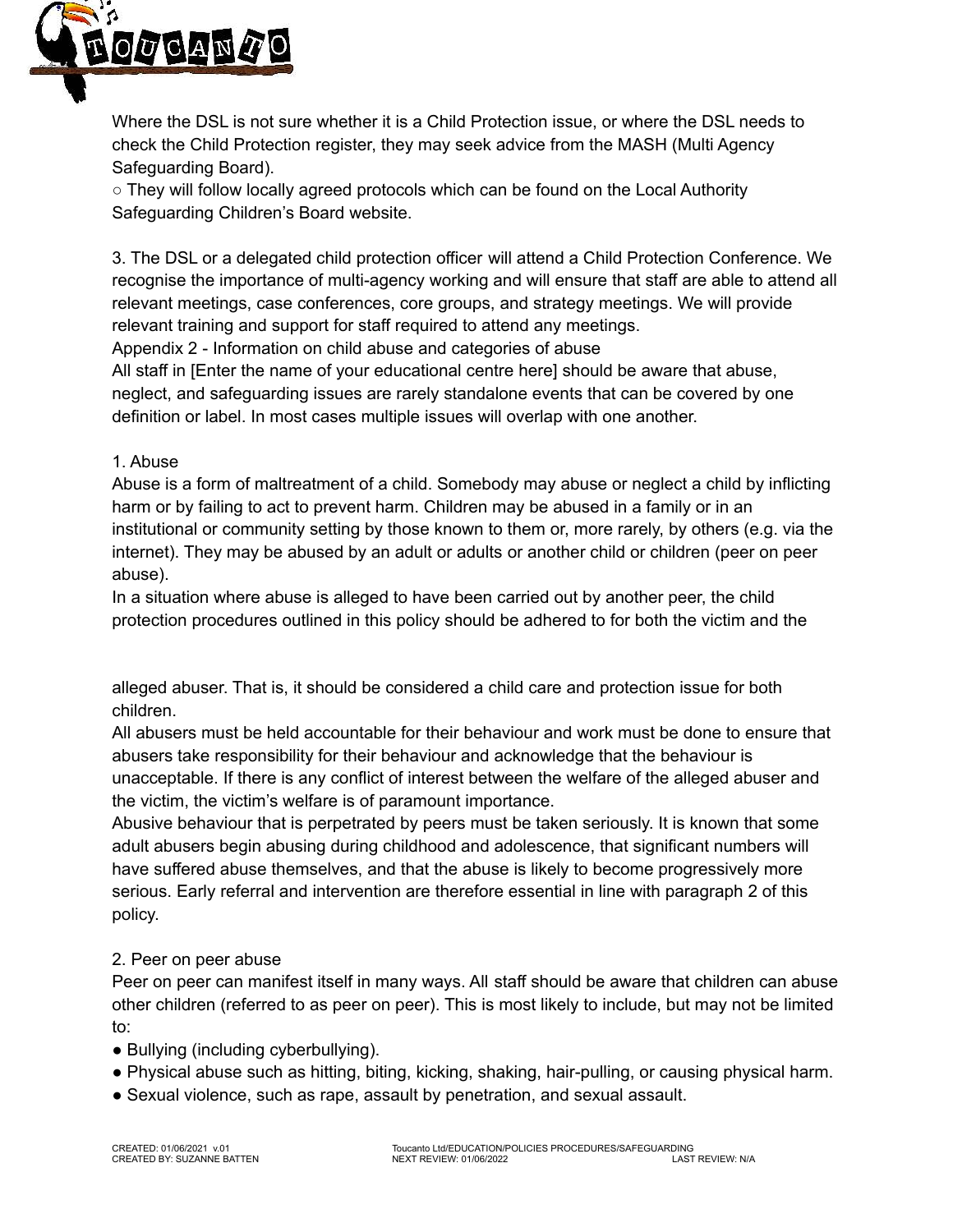

● Sexual harassment, such as sexual comments, remarks, jokes, and online sexual harassment, which may be stand- alone or part of a broader pattern of abuse.

• Upskirting, which typically involves taking a picture under a person's clothing without them knowing, with the intention of viewing their genitals or buttocks to obtain sexual gratification, or cause the victim humiliation, distress, or alarm.

- Sexting (also known as youth produced sexual imagery).
- Initiation/hazing type violence and rituals.

Please refer to the Depart for Education advice:

https://www.gov.uk/government/publications/sexual-violence-and-sexual-harassment-between-c hildren-in-educational centres- and-colleges

It could be through 'sexting' using online communications, text, or image messaging. Please refer to the online safety policy for further information. The Child Exploitation Online Protection Centre (CEOP) also provides further guidance on sexting at <https://www.ceop.police.uk/safety-centre/>

## 3. Emotional abuse

Emotional abuse is the persistent emotional maltreatment of a child that causes severe and persistent adverse effects on the child's development. It may involve conveying to children that they are worthless or unloved, inadequate, or valued only insofar as they meet the needs of another person. It may include not giving the child opportunity to express their views, deliberately silencing them, or 'making fun' of what they say or how they communicate. It may feature age or developmentally inappropriate expectations being imposed on children. These may include interactions that are beyond the child's developmental capability, as well as overprotection and limitation of exploring or learning, or preventing the child participating in

normal social interaction. It may involve seeing or hearing the ill-treatment of another. It may involve serious bullying (including cyberbullying) causing children to frequently feel frightened or in danger, exploitation, or corruption of children. Some level of emotional abuse is involved in all types of maltreatment of a child, though it may occur alone.

#### 4. Sexual abuse

Sexual abuse involves forcing or enticing a child or young person to take part in sexual activities, not necessarily involving a high level of violence, whether or not the child is aware of what is happening. The activities may include physical contact, including assault by penetration (for example, rape or oral sex) or non-penetrative acts such as masturbation, kissing, rubbing, and touching outside of clothing. They may also include non-contact activities, such as involving children in looking at, or in the production of, sexual images, watching sexual activities, encouraging children to behave in sexually inappropriate ways, or grooming a child in preparation for abuse (including via the internet).

Sexual abuse is not solely perpetrated by adult males. Women can also commit acts of sexual abuse as can other children.

#### 5. Neglect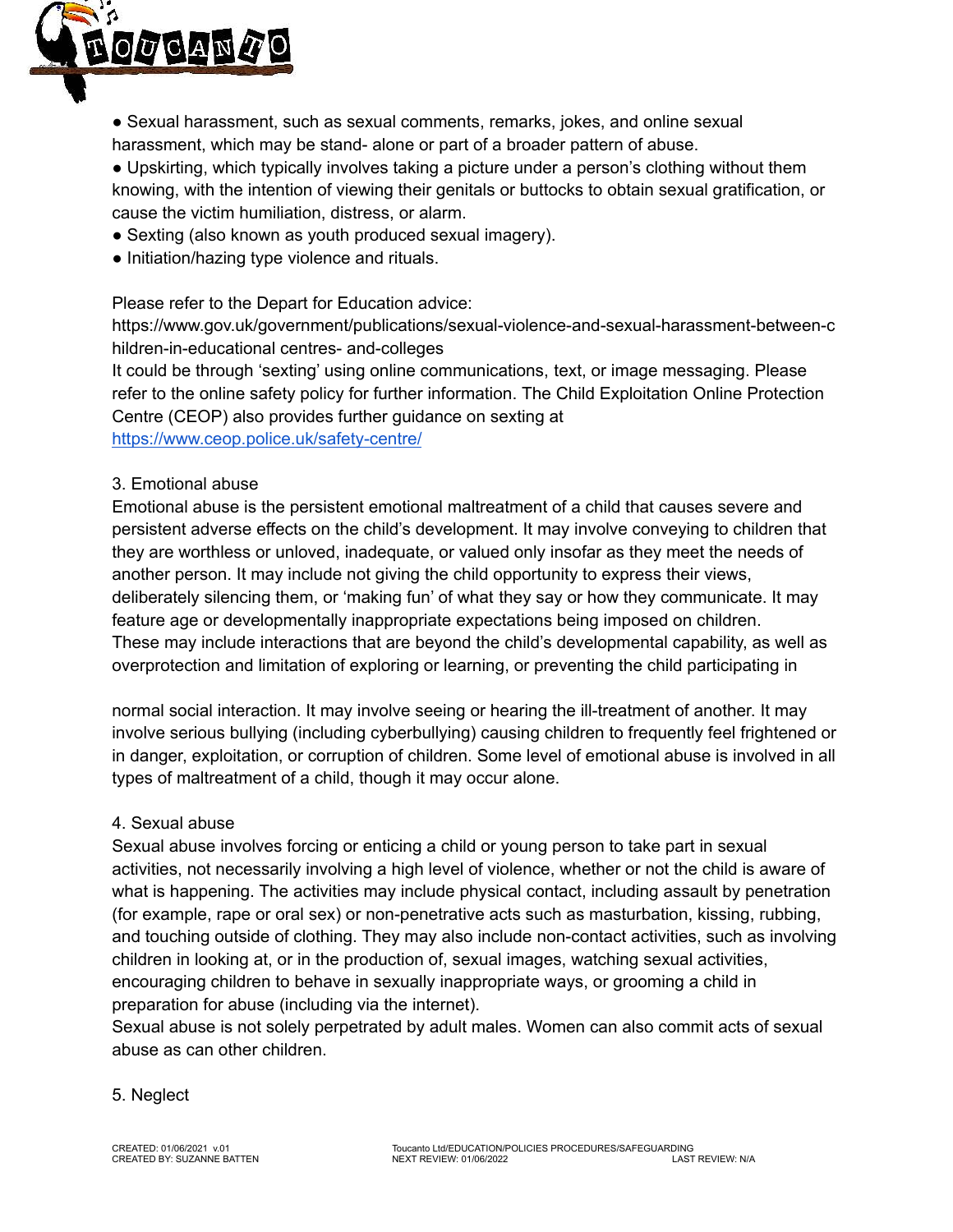

Neglect is the persistent failure to meet a child's basic or physical and/or psychological needs, which is likely to result in the serious impairment of the child's health or development. Neglect may occur during pregnancy as a result of maternal substance abuse.

Once a child is born, neglect may involve a parent or carer failing to: provide adequate food, clothing, and shelter (including exclusion from home or abandonment); protect a child from physical and emotional harm or danger, ensure adequate supervision (including the use of inadequate care-givers); or ensure access to appropriate medical care or treatment. It may also include neglect of, or unresponsiveness to, a child's basic emotional needs.

All staff and volunteers should be concerned about a child if he/she presents indicators of possible significant harm. Training will be provided to all staff on the 'signs of abuse.'

6. Signs of Abuse in Children

The following non-specific, broad signs may indicate something is wrong:

- Significant change in behaviour.
- Extreme anger or sadness. Aggressive and attention-seeking behaviour.
- Suspicious bruises with unsatisfactory explanations.
- Lack of self-esteem.
- Self-injury.
- Depression.
- Inappropriate sexual behaviour.
- Child Sexual Exploitation.

# 7. Risk Indicators

The factors described in this section are frequently found in cases of child abuse. Their presence is not proof that abuse has occurred, but they:

● Must be regarded as indicators of the possibility of significant harm.

● Justify the need for careful assessment and discussion with the Designated Safeguarding Lead.

● May require consultation with and/or referral to Children's Services.

The absence of such indicators does not mean that abuse or neglect has not occurred. In an abusive relationship the child may:

● Appear frightened of the parent/carers.

• Act in a way that is inappropriate to her/his age and development (though full account needs to be taken of different

patterns of development and different ethnic groups). The parent or carer may:

● Persistently avoid child health promotion services and treatment of the child's episodic illnesses.

• Have unrealistic expectations of the child, frequently complain about/to the child, and may fail to provide attention or

praise (high criticism/low warmth environment).

- Be absent or misusing substances.
- Persistently refuse to allow access on home visits.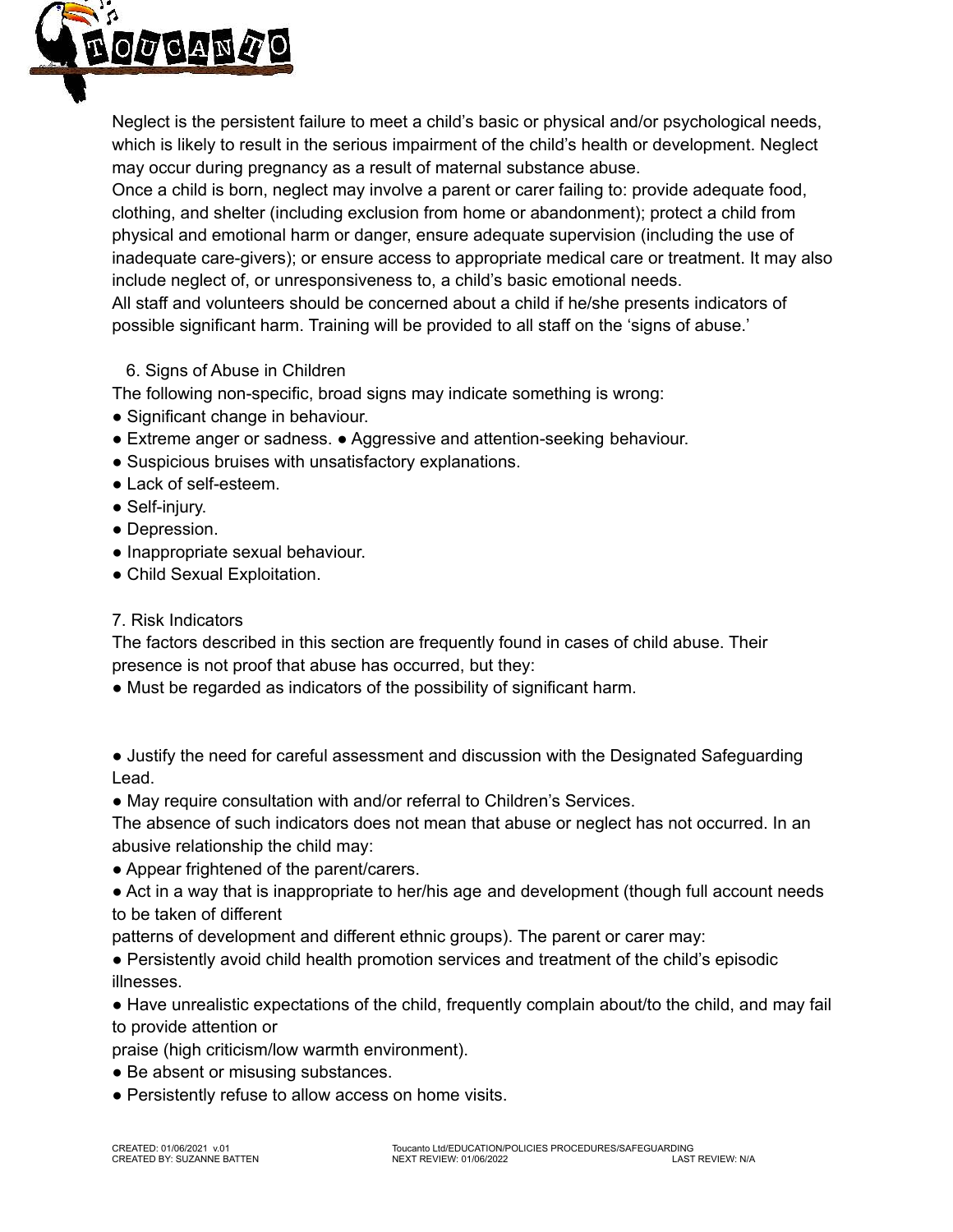

• Be involved in domestic abuse.

Staff should be aware of the potential risk to children when individuals, previously known or suspected to have abused children, move into the household.

## 8. Recognising Physical Abuse

The following are often regarded as indicators of concern:

- An explanation which is inconsistent with an injury.
- Several different explanations provided for an injury.
- Unexplained delay in seeking treatment.
- The parents/carers are uninterested or undisturbed by an accident or injury.
- Parents are absent without good reason when their child is presented for treatment.
- Repeated presentation of minor injuries (which may represent a "cry for help" and if ignored could lead to a more serious injury).
- Family use of different doctors and A&E departments.
- Reluctance to give information or mention previous injuries.

#### 9. Bruising

Children can have accidental bruising, but the following must be considered as non-accidental unless there is evidence or an adequate explanation provided:

- Two simultaneous bruised eyes (rarely accidental, though a single bruised eye can be accidental or abusive).
- Repeated or multiple bruising on the head or on sites unlikely to be injured accidentally.
- Variation in colour possibly indicating injuries caused at different times.
- The outline of an object used e.g. belt marks, handprints, or a hairbrush.
- Bruising or tears around, or behind, the earlobe(s) indicating injury by pulling or twisting.
- Bruising around the face.
- Bruising on the arms, buttocks, and thighs may be an indicator of sexual abuse.

#### 10. Bite Marks

Bite marks can leave clear impressions of the teeth. Human bite marks are oval or crescent shaped. Those over 3 cm in diameter are more likely to have been caused by an adult or older child. A medical opinion should be sought where there is any doubt over the origin of the bite.

#### 11. Burns and Scalds

It can be difficult to distinguish between accidental and non-accidental burns and scalds, and will always require experienced medical opinion. Any burn with a clear outline may be suspicious e.g.:

• Circular burns from cigarettes (but may be friction burns if along the bony protuberance of the spine).

- Linear burns from hot metal rods or electrical fire elements.
- Burns of uniform depth over a large area.
- Scalds that have a line indicating immersion or poured liquid (a child getting into hot water of his/her own accord will struggle to get out and cause splash marks).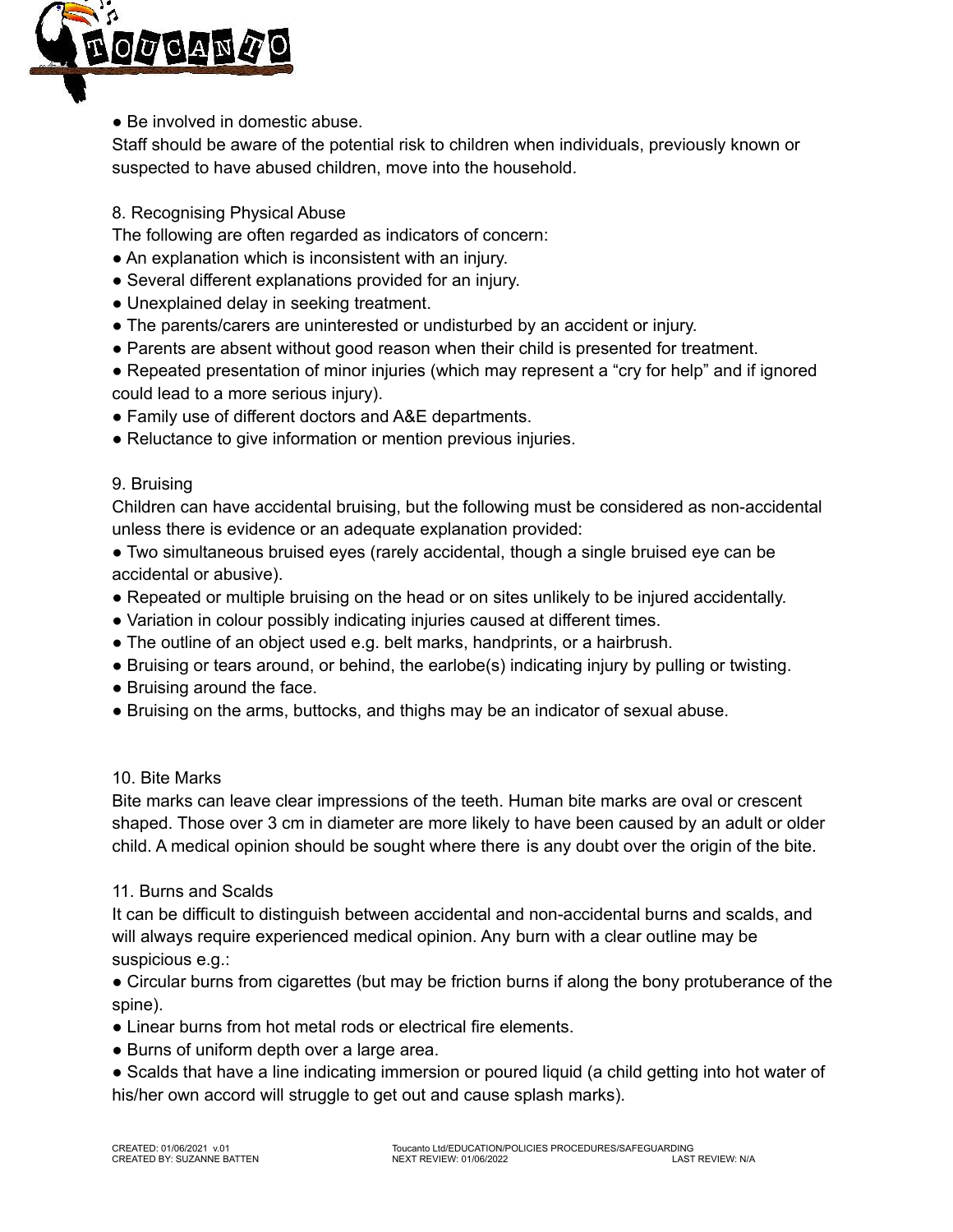

● Old scars indicating previous burns/scalds which did not have appropriate treatment or adequate explanation.

#### 12. Fractures

Fractures may cause pain, swelling, and discolouration over a bone or joint. There are grounds for concern if:

- The history provided is vague, non-existent, or inconsistent with the fracture type.
- There are associated old fractures.

• Medical attention is sought after a period of delay when the fracture has caused symptoms such as swelling, pain, or loss of movement.

## 13. Scars

A large number of scars, scars of different sizes or ages, and scars on different parts of the body may suggest abuse.

## 14. Recognising Emotional Abuse

Emotional abuse may be difficult to recognise, as the signs are usually behavioural rather than physical. The manifestations of emotional abuse might also suggest the presence of other kinds of abuse.

The following may be indicators of emotional abuse:

- Developmental delay.
- Abnormal attachment between a child and parent/carer e.g. anxious, indiscriminate, or not appropriate attachment.
- Indiscriminate attachment or failure to attach.
- Aggressive behaviour towards others.
- Scapegoating within the family, such as a parent blaming the child for something bad that happened to them (e.g. losing a job).
- Frozen watchfulness.
- Low self-esteem and lack of confidence.
- Withdrawn or seen as a "loner" difficulty relating to others.
- The indicators of emotional abuse are often also associated with other forms of abuse.

#### 15. Recognising Signs of Sexual Abuse

Boys and girls of all ages may be sexually abused and are frequently scared to say anything due to guilt and/or fear. This is particularly difficult for a child to talk about and full account should be taken of the cultural sensitivities of any individual child/family. Recognition can be difficult, unless the child discloses and is believed. There may be no physical signs and indications are likely to be emotional/behavioural.

Some behavioural indicators associated with this form of abuse are:

- Inappropriate sexualised conduct.
- Sexually explicit behaviour, play, or conversation, inappropriate to the child's age.
- Continual and inappropriate or excessive masturbation.
- Self-harm (including eating disorder), self-mutilation, and suicide attempts.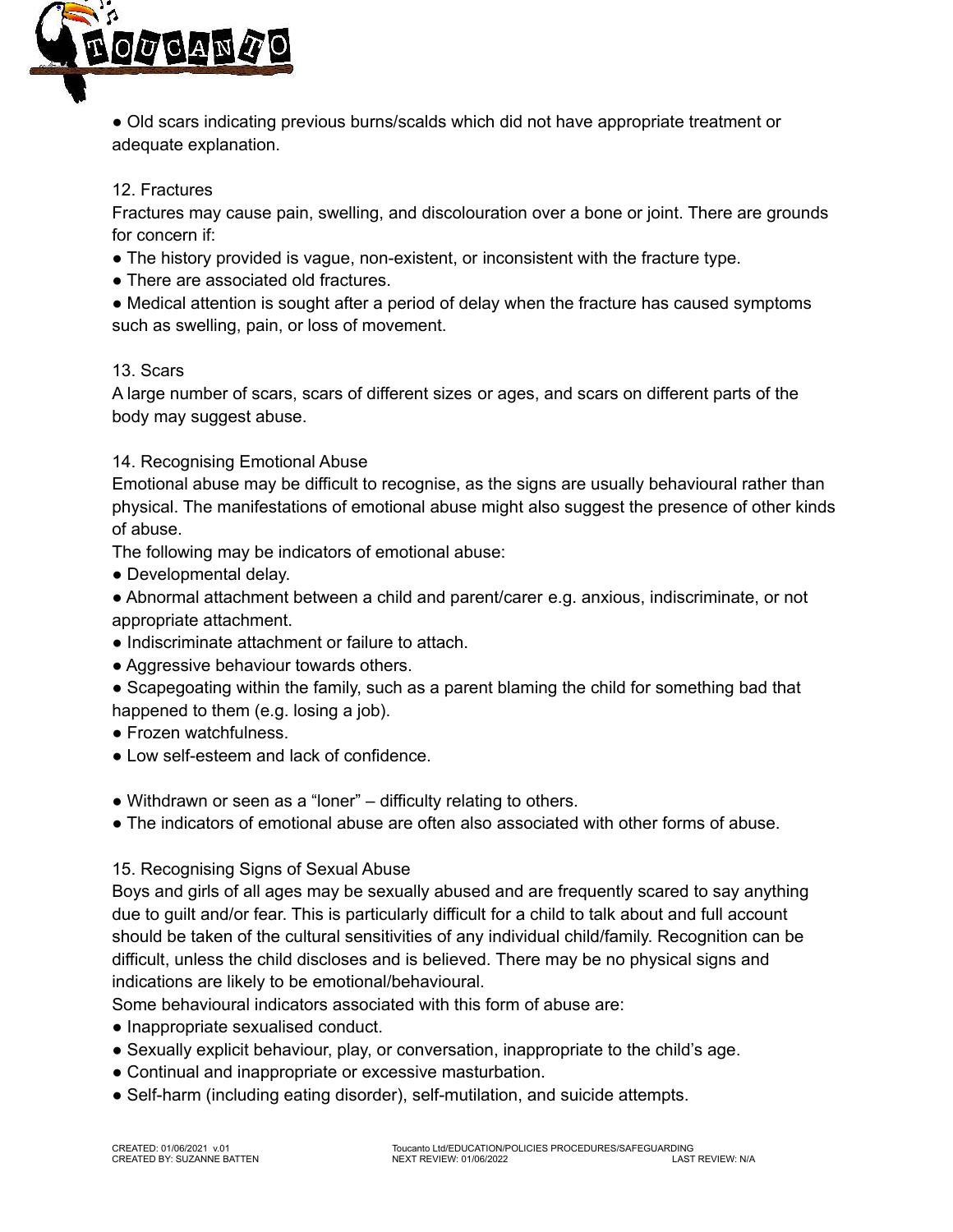

● Involvement in prostitution or indiscriminate choice of sexual partners.

● An anxious unwillingness to remove clothes e.g. for sports events (but this may be related to cultural norms or physical difficulties).

Some physical indicators associated with this form of abuse are:

- Pain or itching of genital area.
- Blood on underclothes.
- Pregnancy in a younger girl where the identity of the father is not disclosed.

● Physical symptoms such as injuries to the genital or anal area, bruising to buttocks, abdomen, and thighs, and sexually transmitted disease.

#### 16. Sexual Abuse by Young People

The boundary between what is abusive and what is part of normal childhood or youthful experimentation can be blurred. The determination of whether behaviour is developmental, inappropriate or abusive will hinge around the related concepts of true consent, power imbalance, and exploitation.

This may include children and young people who exhibit a range of sexually problematic behaviour such as indecent exposure, obscene telephone calls, fetishism, bestiality, and sexual abuse against adults, peers, or children. This may also include online sexual harassment. This may be standalone, or part of a wider pattern of sexual harassment and/or sexual violence. It may include:

- Non-consensual sharing of sexual images and videos.
- Sexualised online bullying.
- Unwanted sexual comments and messages, including on social media.
- Sexual exploitation
- Coercion and threats.

Developmental sexual activity encompasses those actions that are to be expected from children and young people as they move from infancy through to an adult understanding of their physical, emotional, and behavioural relationships with each other. Such sexual activity is essentially information gathering and experience testing. It is characterised by mutuality and of the seeking of consent.

Inappropriate sexual behaviour can be inappropriate socially, inappropriate to development, or both. In considering whether behaviour fits into this category, it is important to consider what negative effects it has on any of the parties involved and what concerns it raises about a child or young person. It should be recognised that some actions may be motivated by information seeking, but still cause significant upset, confusion, worry, physical damage, etc. It may also be that the behaviour is "acting out" which may derive from other sexual situations to which the child or young person has been exposed.

If an act appears to have been inappropriate, there may still be a need for some form of behaviour management or intervention. For some children, educative inputs may be enough to address the behaviour.

Abusive sexual activity includes any behaviour involving coercion, threats, or aggression together with secrecy, or where one participant relies on an unequal power base.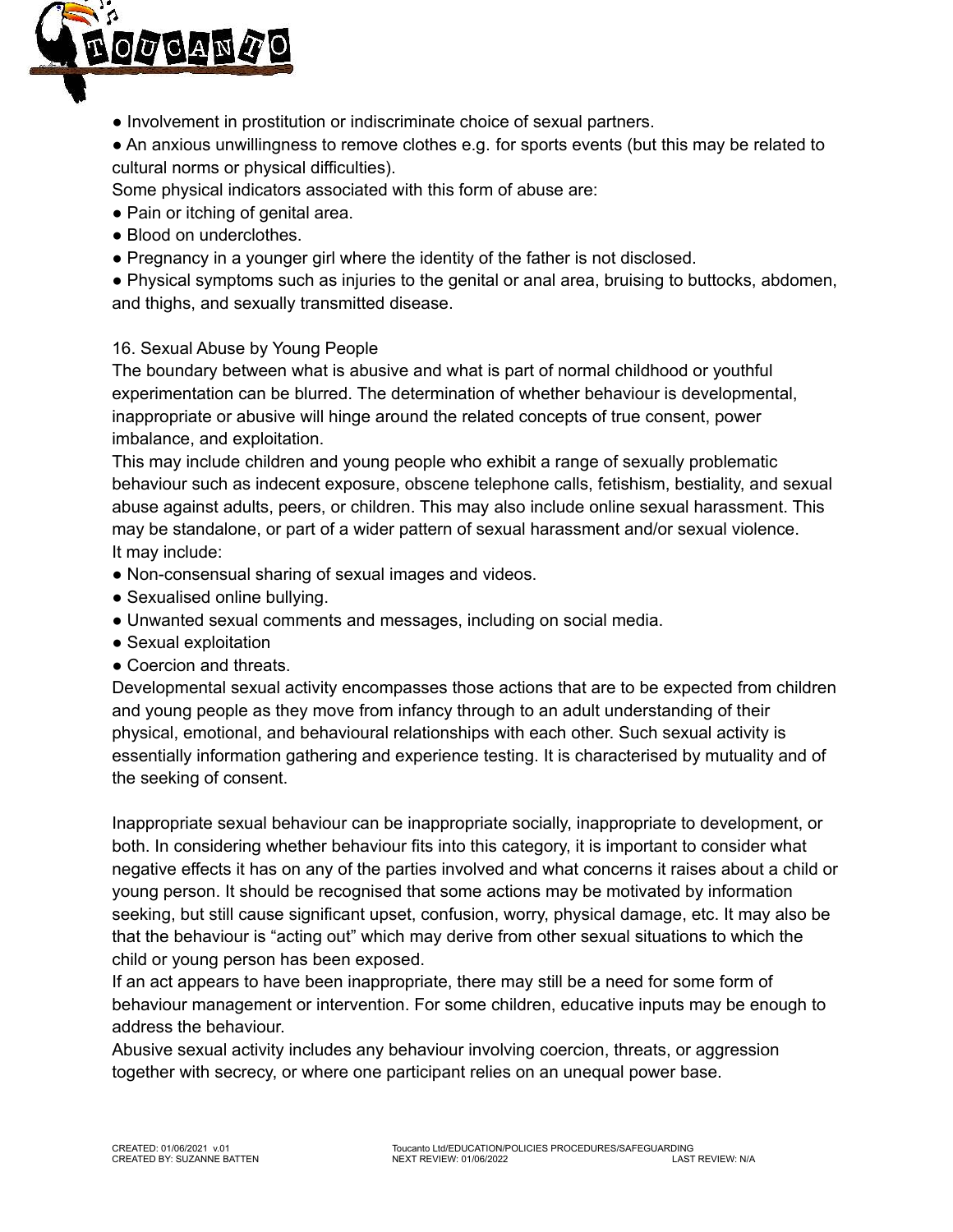

# 17. Assessment

In order to more fully determine the nature of an incident and the presence of exploitation, the following factors should be given consideration:

● Equality – consider differentials of physical, cognitive, and emotional development, power and control and authority, passive and assertive tendencies.

● Consent – consider whether an incident appeared consensual or non-consensual, keeping in mind that consent means willing agreement. This requires consideration of all the following:

○ Understanding that is based on age, maturity, development level, functioning, and experience.

 $\circ$  Knowledge of society's standards for what is being proposed – awareness of potential consequences and

alternatives.

○ Assumption that agreements or disagreements will be respected equally.

- Voluntary decision.
- Mental competence.

● Coercion – a young perpetrator who abuses may use techniques like bribing, manipulation, and emotional threats of secondary gains and losses that is loss of love, friendship, etc. Some may use physical force, brutality, or the threat of these regardless of victim resistance. In evaluating sexual behaviour of children and young people, the above information should be used only as a guide.

# 18. Recognising Neglect

Evidence of neglect is built up over a period of time and can cover different aspects of parenting. Indicators include:

● Failure by parents or carers to meet the basic essential needs e.g. adequate food, clothes, warmth, hygiene, and medical care.

- A child seen to be listless, apathetic, and irresponsive with no apparent medical cause.
- Failure of child to grow within normal expected pattern, with accompanying weight loss.
- Child thrives away from home environment.
- Child frequently absent from educational centre.
- Child left with adults who are intoxicated or violent.
- Child abandoned or left alone for excessive periods.

Appendix 3 - The educational centre's Statutory Duty and Guidance Documents

This policy sets out how [Enter the name of your educational centre here] will meet its statutory duty to safeguard and promote the welfare of our students. It has been developed in accordance with the law and guidance found at https://www.gov.uk/ that seeks to protect children.

Further guidance in relation to the safeguarding topics covered in this policy include:

- Keeping Children Safe in Education: Statutory Guidance for educational centres and Colleges
- Working Together to Safeguard Children
- Multi-agency Statutory Guidance on Female Genital Mutilation
- Teaching Online Safety in educational centres
- Information about mandatory reporting of female genital mutilation
- Protecting Children from Radicalisation: the prevent duty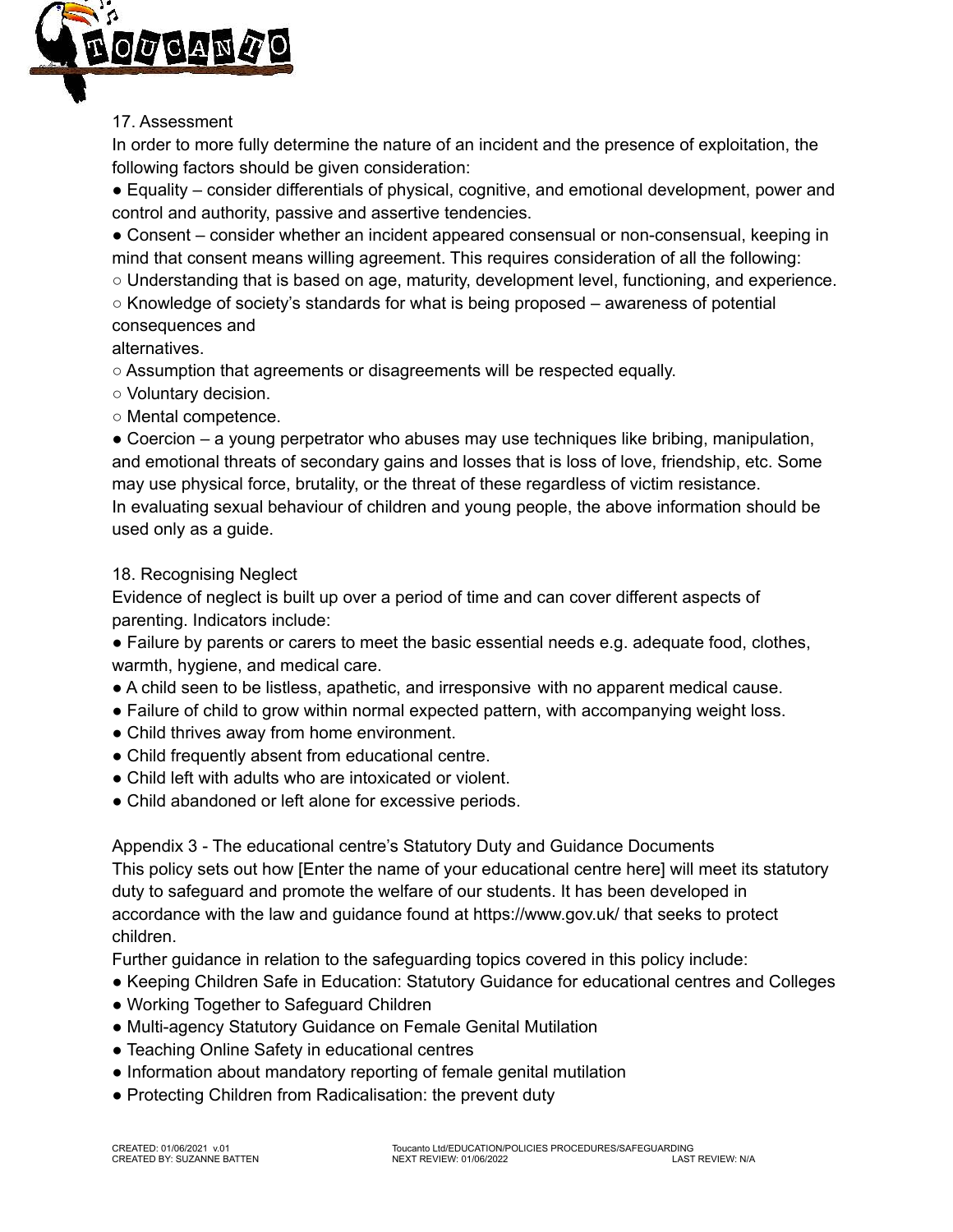

- Prevent Duty Guidance: England and Wales
- Inspecting safeguarding in maintained educational centres and academies
- Inspecting safeguarding in safeguarding in early years, education and skills settings
- Competence Still Matters: Safeguarding training for all employees and volunteers
- Preventing Youth Violence and Gang Involvement
- Safeguarding in educational centres: Best Practice
- Criminal exploitation of children and vulnerable adults: county lines
- Sexual Offences Act
- The Children Act 1989 and 2004 and The Education Act 2002
- Mental Health and Behaviour in educational centres: Departmental Advice
- Multi-agency statutory guidance on female genital mutilation
- Sexting in educational centres, Aug 2016, UK Council for Internet Safety
- Learning together to be safe a toolkit to help educational centres contribute to the prevention of violent extremism
- The Prevent Strategy: A Guide for Local Partners in England

If anyone wishes to seek further information or guidance, they can refer to the above documents.

# Appendix 4 - KCSIE 2020 Part 5 Guidance

The following guidance is taken directly from Keeping Children Safe in Education 2020, part 5. It discusses the procedures and guidance set out for cases involving child on child sexual violence and sexual harassment in educational centres and colleges.

Part five: Child on Child Sexual Violence and Sexual Harassment

267. This part of the guidance is about managing reports of child on child sexual violence and sexual harassment.

268. Governing bodies and proprietors should be aware that the department has published detailed advice to support educational centres and colleges. The advice is available here: https://www.gov.uk/government/publications/sexual-violence-

and-sexual-harassment-between-children-in-educational centres-and-colleges and includes what sexual violence and sexual harassment look like, important context to be aware of, related

legal responsibilities for educational centres and colleges, and advice on a whole educational centre or college approach to preventing child on child sexual violence and sexual harassment. Responding to reports of sexual violence and sexual harassment

269. Reports of sexual violence and sexual harassment are likely to be complex and require difficult professional decisions to be made, often quickly and under pressure. Pre-planning, effective training and effective policies will provide educational centres and colleges with the foundation for a calm, considered and appropriate response to any reports.

270. This part of the guidance does not attempt to provide (nor would it be possible to provide) detailed guidance on what to do in any or every particular case. The guidance provides effective safeguarding practice and principles for educational centres and colleges to consider in their decision-making process.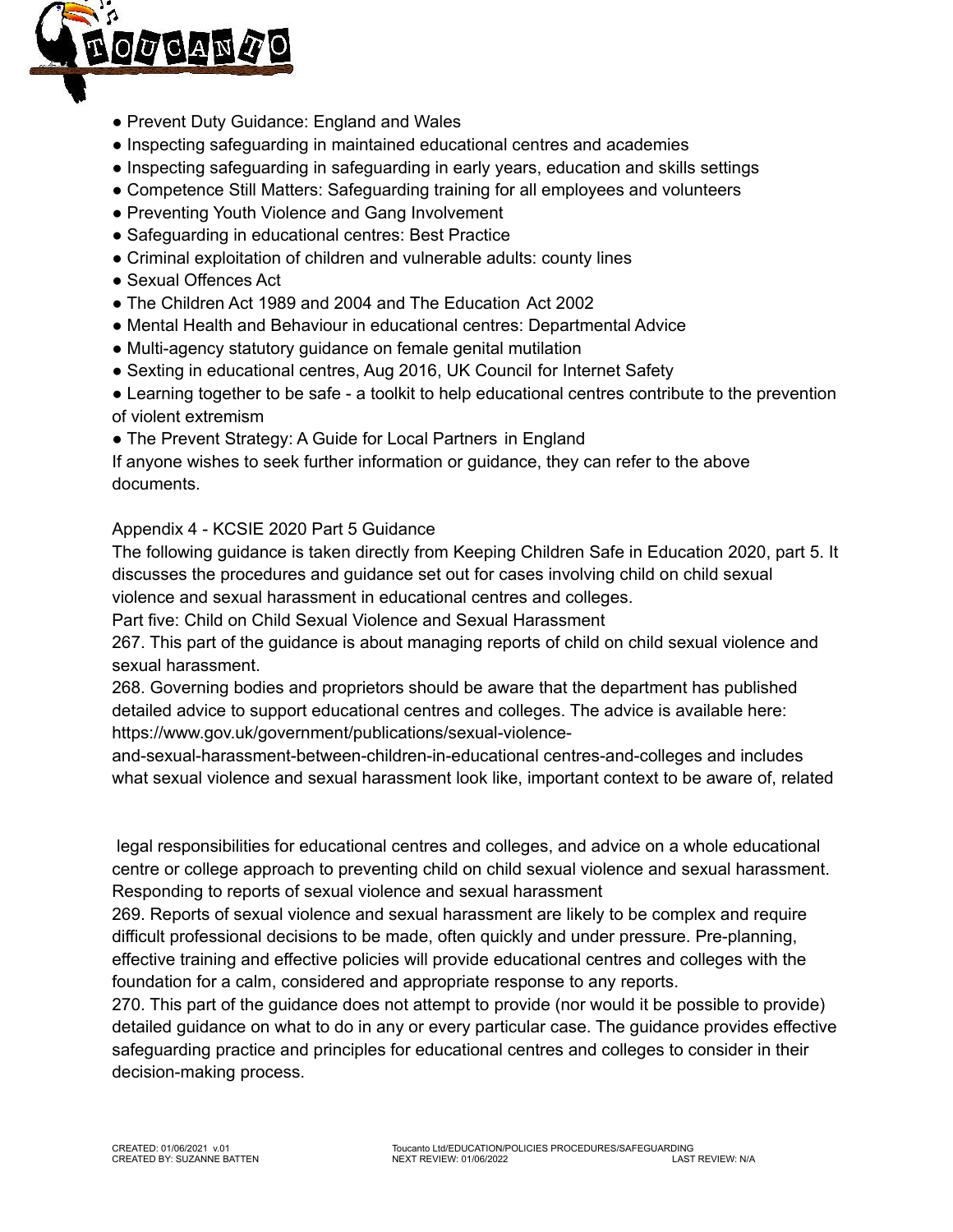

271. Ultimately, any decisions are for the educational centre or college to make on a case-by-case basis, with the designated safeguarding lead (or a deputy) taking a leading role and using their professional judgement, supported by other agencies, such as children's social care and the police as required.

272. There is support available for educational centres and colleges. Paragraph 43 and Annex A in the Sexual Violence and Sexual Harassment Between Children in educational centres and Colleges advice provides information and links to resources.

The immediate response to a report

Responding to the report

273. The educational centre's or college's initial response to a report from a child is important. It is essential that all victims are reassured that they are being taken seriously and that they will be supported and kept safe. A victim should never be given the impression that they are creating a problem by reporting sexual violence or sexual harassment. Nor should a victim ever be made to feel ashamed for making a report.

274. As per Part one of this [KCSIE] guidance, all staff should be trained to manage a report. Local policies (and training) will dictate exactly how reports should be managed. However, effective safeguarding practice includes:

● Not promising confidentiality at this initial stage, as it is very likely a concern will have to be shared further (for example, with the designated safeguarding lead or children's social care) to discuss next steps. Staff should only share the report with those people who are necessary in order to progress it. It is important that the victim understands what the next steps will be and who the report will be passed to.

● Recognising a child is likely to disclose to someone they trust: this could be anyone on the educational centre or college staff. It is important that the person to whom the child discloses recognises that the child has placed them in a position of trust. They should be supportive and respectful of the child.

Page 40 Policy created by

• Listening carefully to the child, being non-judgmental, being clear about boundaries and how the report will be progressed, not asking leading questions and only prompting the child where necessary with open questions – where, when, what, etc.

• Considering the best way to make a record of the report. Best practice is to wait until the end of the report and immediately write up a thorough summary. This allows the staff member to

devote their full attention to the child and to listen to what they are saying. It may be appropriate to make notes during the report (especially if a second member of staff is present). However, if making notes, staff should be conscious of the need to remain engaged with the child and not appear distracted by the note taking. Either way, it is essential a written record is made.

• Only recording the facts as the child presents them. The notes should not reflect the personal opinion of the note taker. educational centres and colleges should be aware that notes of such reports could become part of a statutory assessment by children's social care and/or part of a criminal investigation.

● Where the report includes an online element, being aware of searching, screening and confiscation advice (for educational centres) and UKCCIS sexting advice (for educational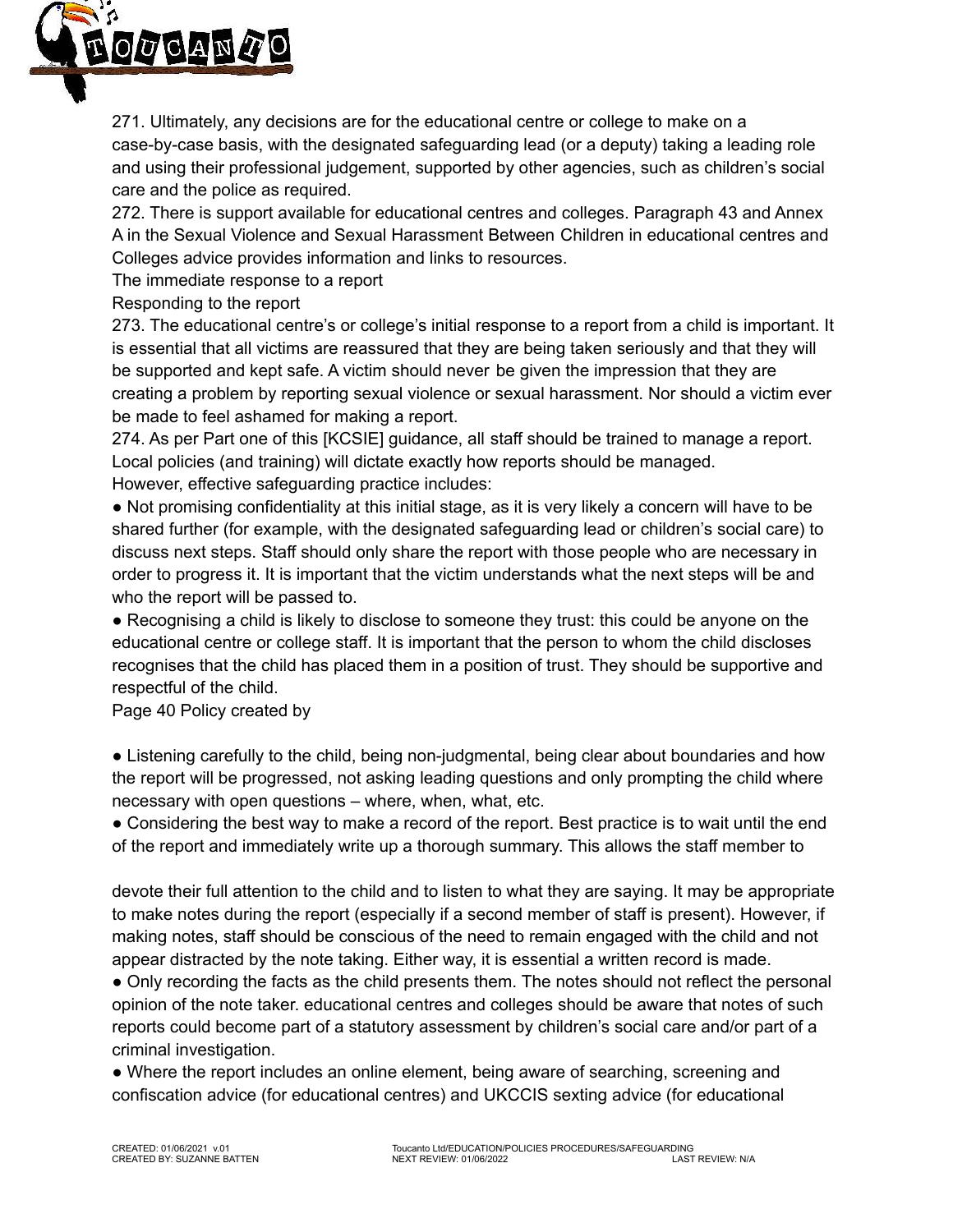

centres and colleges). The key consideration is for staff not to view or forward illegal images of a child. The highlighted advice provides more details on what to do when viewing an image is unavoidable.

• If possible, managing reports with two members of staff present, (preferably one of them being the designated safeguarding lead or a deputy). However, this might not always be possible.

● Informing the designated safeguarding lead (or deputy), as soon as practically possible, if the designated safeguarding lead (or deputy) is not involved in the initial report.

# Risk Assessment

275. When there has been a report of sexual violence, the designated safeguarding lead (or a deputy) should make an immediate risk and needs assessment. Where there has been a report of sexual harassment, the need for a risk assessment should be considered on a case-by-case basis. The risk and needs assessment should consider:

- The victim, especially their protection and support.
- The alleged perpetrator.

● All the other children (and, if appropriate, adult students and staff) at the educational centre or college, especially any actions that are appropriate to protect them.

276. Risk assessments should be recorded (written or electronic) and should be kept under review. At all times, the educational centre or college should be actively considering the risks posed to all their pupils and students and putting adequate measures in place to protect them and keep them safe.

277. The designated safeguarding lead (or a deputy) should ensure they are engaging with children's social care

and specialist services as required. Where there has been a report of sexual violence, it is likely that professional risk assessments by social workers and or sexual violence specialists will be required. The risk assessment at paragraph 275 is not intended to replace the detailed assessments of expert professionals. Any such professional assessments should be used to inform the educational centre's or college's approach to supporting and protecting their pupils and students and updating their own risk assessment.

Action following a report of sexual violence and/or sexual harassment What to consider

278. educational centres and colleges should carefully consider any report of sexual violence and/or sexual harassment. The designated safeguarding lead (or deputy) is likely to have a

complete safeguarding picture and be the most appropriate person to advise on the educational centre's or college's initial response. Important considerations will include:

• The wishes of the victim in terms of how they want to proceed. This is especially important in the context of sexual violence and sexual harassment. Victims should be given as much control as is reasonably possible over decisions regarding how any investigation will be progressed and any support that they will be offered.

• The nature of the alleged incident(s), including: whether a crime may have been committed and consideration of harmful sexual behaviour.

- The ages of the children involved.
- The developmental stages of the children involved.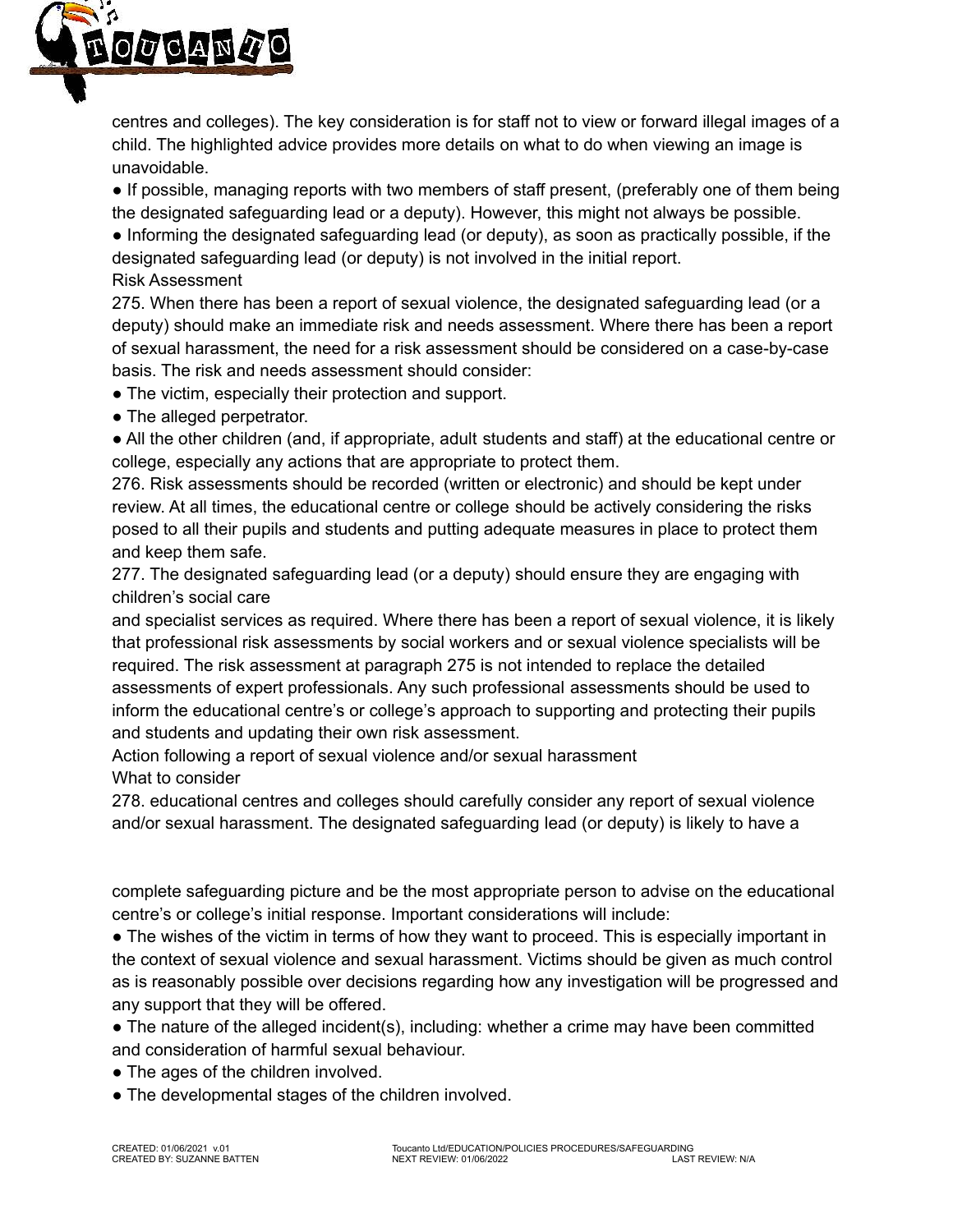

● Any power imbalance between the children. For example, is the alleged perpetrator significantly older, more mature or more confident? Does the victim have a disability or learning difficulty?

● If the alleged incident is a one-off or a sustained pattern of abuse.

● Are there ongoing risks to the victim, other children, adult students or educational centre or college staff?

● Other related issues and wider context, as discussed at paragraph 21.

279. As always, when concerned about the welfare of a child, all staff should act in the best interests of the child. In all cases, educational centres and colleges should follow general safeguarding principles as set out throughout this guidance. Immediate consideration should be given as to how best to support and protect the victim and the alleged perpetrator (and any other children involved/impacted).

280. The starting point regarding any report should always be that sexual violence and sexual harassment is not acceptable and will not be tolerated. Especially important is not to pass off any sexual violence or sexual harassment as 'banter,' 'part of growing up' or 'having a laugh.' Children sharing a classroom: Initial considerations when the report is made Any report of sexual violence is likely to be traumatic for the victim.

However, reports of rape and assault by penetration are likely to be especially difficult, and the victim being in close proximity with the alleged perpetrator is likely to be especially distressing. Whilst the educational centre or college establishes the facts of the case and starts the process of liaising with children's social care and the police, the alleged perpetrator should be removed from any classes they share with the victim. The educational centre or college should also consider how best to keep the victim and alleged perpetrator a reasonable distance apart on educational centre or college premises and on transport to and from the educational centre or college, where appropriate. These actions are in the best interests of both children and should not be perceived to be a judgment on the guilt of the alleged perpetrator.

For other reports of sexual violence and sexual harassment, the proximity of the victim and alleged perpetrator and considerations regarding shared classes, sharing educational centre or college premises and educational centre or college transport, should be considered immediately.

In all cases, the initial report should be carefully evaluated, reflecting the considerations set out at paragraph 278.

The wishes of the victim, the nature of the allegations and the protection of all children in the educational centre will be especially important and should be considered immediately when

considering any immediate actions or college premises and educational centre or college transport.

# Options to manage the report

281. It is important that educational centres and colleges consider every report on a case-by-case basis as per paragraph 278. When to inform the alleged perpetrator will be a decision that should be carefully considered. Where a report is going to be made to children's social care and/or the police, then, as a general rule, the educational centre or college should speak to the relevant agency and discuss next steps and how the alleged perpetrator will be informed of the allegations. However, as per general safeguarding principles, this does not and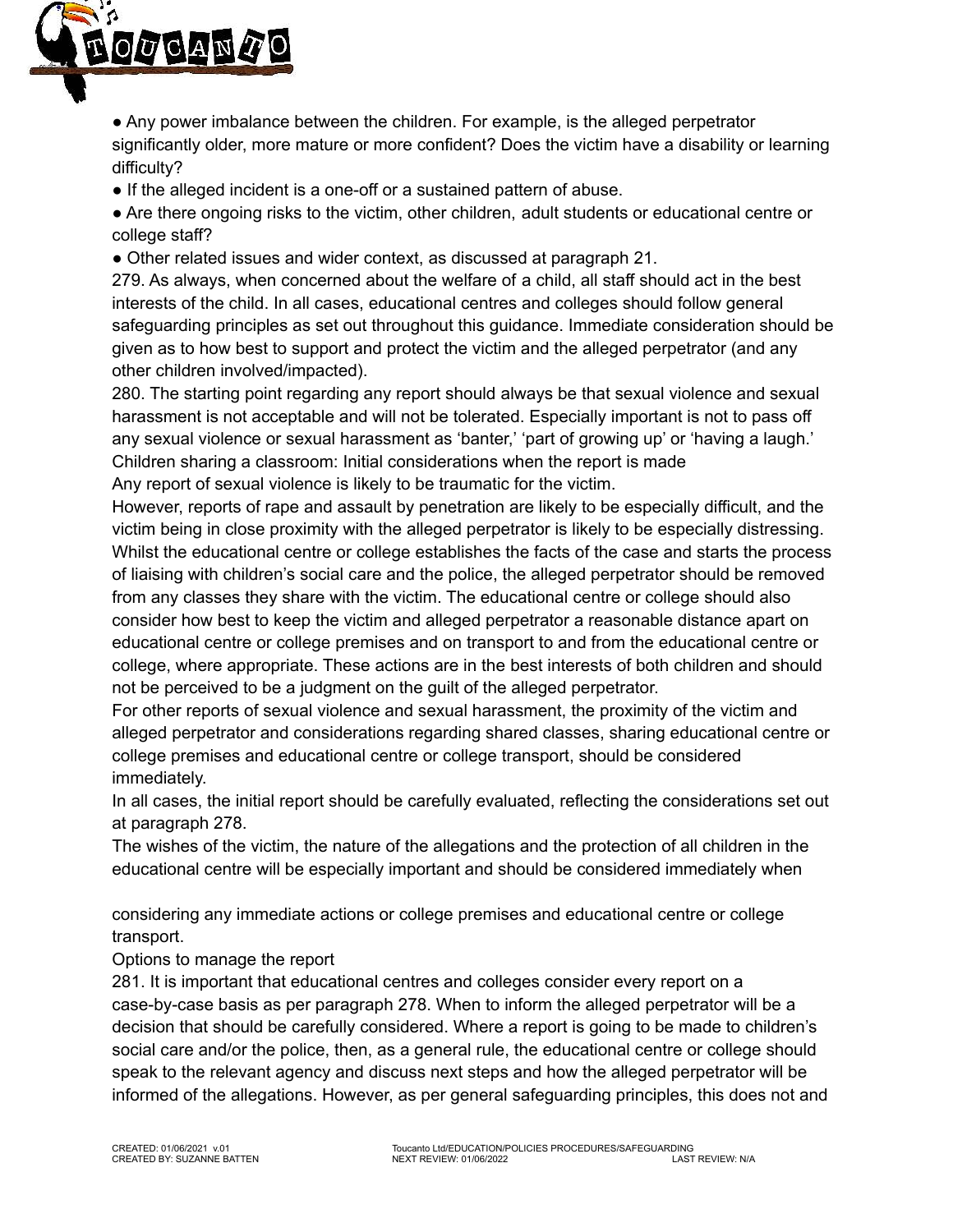

should not stop the educational centre or college taking immediate action to safeguard their children, where required.

There are four likely scenarios for educational centres and colleges to consider when managing any reports of sexual violence and/or sexual harassment.

1. Manage internally

● In some cases of sexual harassment, for example, one-off incidents, the educational centre or college may take the view that the children concerned are not in need of early help or statutory intervention and that it would be appropriate to handle the incident internally, perhaps through utilising their behaviour policy and by providing pastoral support.

● Whatever the educational centre's or college's response, it should be underpinned by the principle that sexual violence and sexual harassment is never acceptable and will not be tolerated.

● All concerns, discussions, decisions and reasons for decisions should be recorded (written or electronic).

2. Early help

● In line with 1 above, the educational centre or college may decide that the children involved do not require statutory interventions, but may benefit from early help. Early help means providing support as soon as a problem emerges, at any point in a child's life. Providing early help is more effective in promoting the welfare of children than reacting later. Early help can be particularly useful to address non-violent harmful sexual behaviour and may prevent escalation of sexual violence.

● Full details of the early help process are in Chapter One of Working Together to Safeguard Children.

● Multi-agency early help will work best when placed alongside strong educational centre or college policies, preventative

education and engagement with parents and carers.

● Whatever the response, it should be under-pinned by the principle that sexual violence and sexual harassment is never acceptable and will not be tolerated.

● All concerns, discussions, decisions and reasons for decisions should be recorded (written or electronic). 3. Referrals to children's social care

● Where a child has been harmed, is at risk of harm, or is in immediate danger, educational centres and colleges should make a referral to local children's social care.

● At the referral to children's social care stage, educational centres and colleges will generally inform parents or carers, unless there are compelling reasons not to (if informing a parent or carer is going to put the child at additional risk). Any such decision should be made with the support of children's social care.

• If a referral is made, children's social care will then make enquiries to determine whether any of the children involved are in need of protection or other services.

● Where statutory assessments are appropriate, the educational centre or college (especially the designated safeguarding lead or a deputy) should be working alongside, and cooperating with, the relevant lead social worker. Collaborative working will help ensure the best possible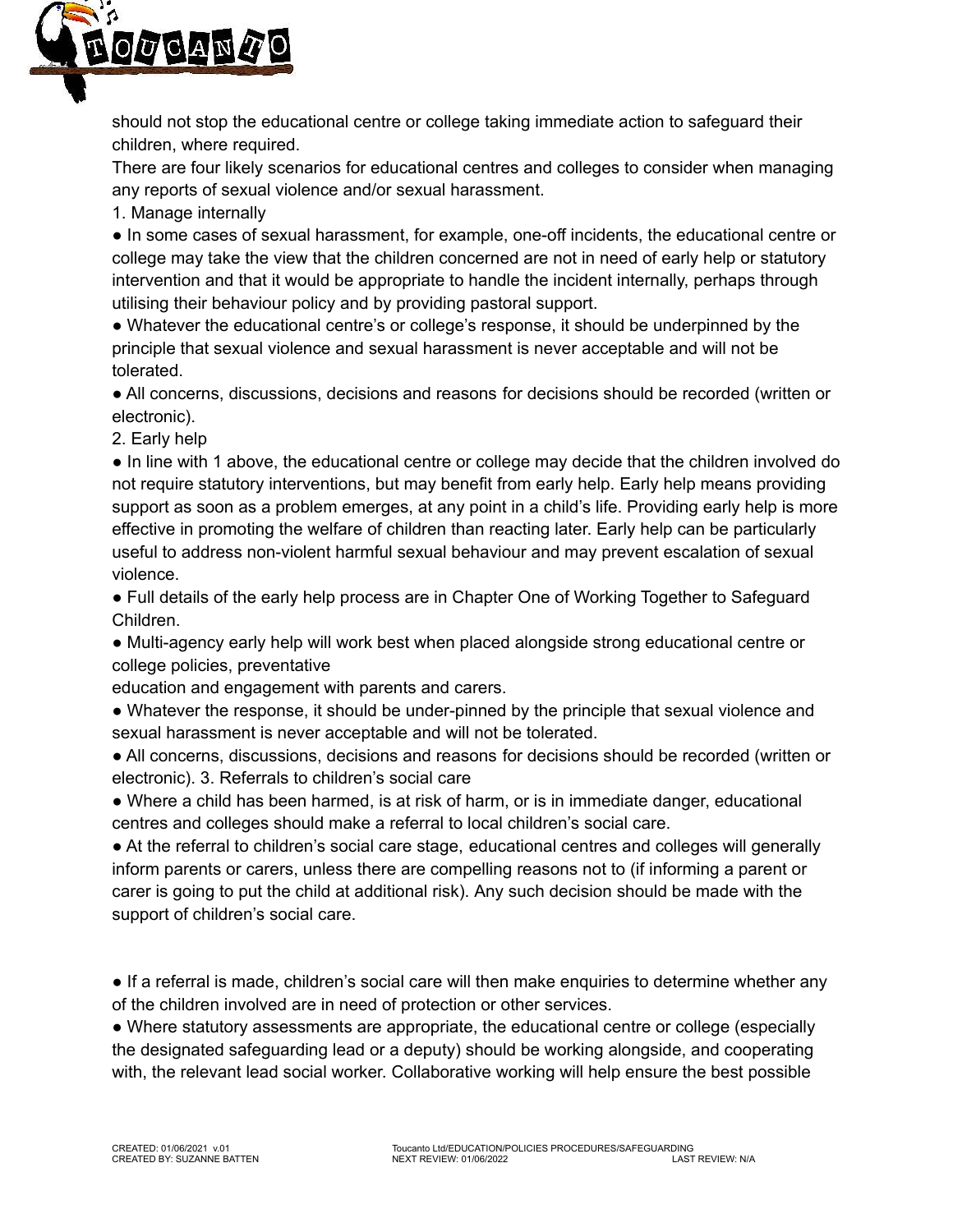

package of coordinated support is implemented for the victim and, where appropriate, the alleged perpetrator and any other children that require support.

● educational centres and colleges should not wait for the outcome (or even the start) of a children's social care investigation before protecting the victim and other children in the educational centre or college. It will be important for the designated safeguarding lead (or a deputy) to work closely with children's social care (and other agencies as required) to ensure any actions the educational centre or college takes do not jeopardise a statutory investigation. The risk assessment as per paragraph 275 will help inform any decision. Consideration of safeguarding the victim, alleged perpetrator, any other children directly involved in the safeguarding report and all children at the educational centre or college should be immediate. • In some cases, children's social care will review the evidence and decide a statutory intervention is not appropriate. The educational centre or college (generally led by the designated safeguarding lead or a deputy) should be prepared to refer again if they believe the child remains in immediate danger or at risk of harm. If a statutory assessment is not appropriate, the designated safeguarding lead (or a deputy) should consider other support mechanisms such as early help, specialist support and pastoral support.

• Whatever the response, it should be under-pinned by the principle that sexual violence and sexual harassment is never acceptable and will not be tolerated.

● All concerns, discussions, decisions and reasons for decisions should be recorded (written or electronic). 4. Reporting to the Police

● Any report to the police will generally be in parallel with a referral to children's social care (as above).

● It is important that the designated safeguarding lead (and their deputies) are clear about the local process for referrals

and follow that process.

• Where a report of rape, assault by penetration or sexual assault is made, the starting point is this should be passed on to the police. Whilst the age of criminal responsibility is ten, if the alleged perpetrator is under ten, the starting principle of reporting to the police remains. The police will take a welfare, rather than a criminal justice, approach.

● At this stage, educational centres and colleges will generally inform parents or carers unless there are compelling reasons not to, for example, if informing a parent or carer is likely to put a child at additional risk. In circumstances where parents or carers have not been informed, it will be especially important that the educational centre or college is supporting the child in any decision they take. This should be with the support of children's social care and any appropriate specialist agencies.

• Where a report has been made to the police, the educational centre or college should consult the police and agree what information can be disclosed to staff and others, in particular, the alleged perpetrator and their parents or carers. They should also discuss the best way to protect the victim and their anonymity.

● All police forces in England have specialist units that investigate child abuse. The names and structures of these units are matters for local forces. It will be important that the designated safeguarding lead (and their deputies) are aware of their local arrangements.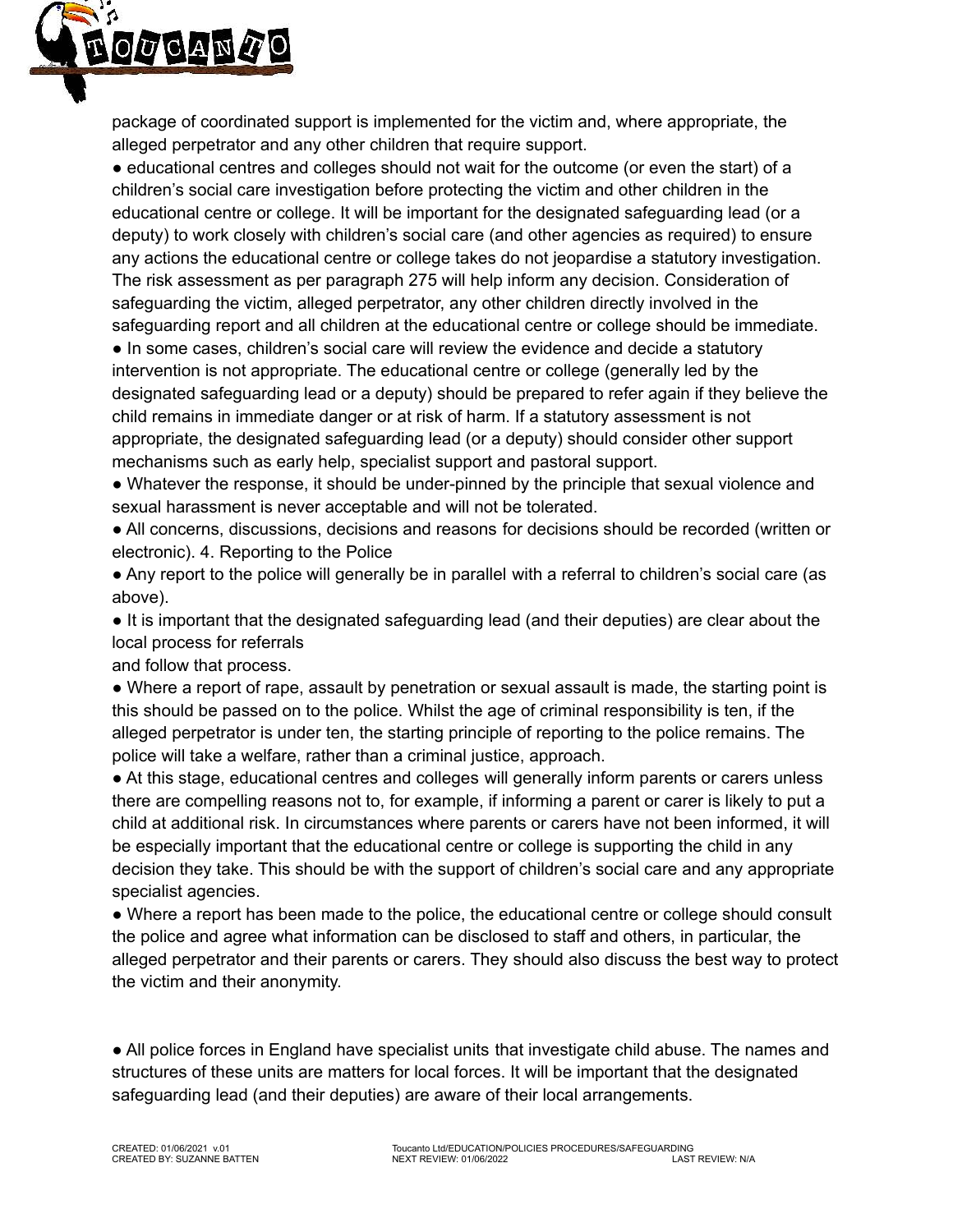

● In some cases, it may become clear very quickly that the police (for whatever reason) will not take further action. In such circumstances, it is important that the educational centre or college continue to engage with specialist support for the victim as required.

● Whatever the response, it should be under-pinned by the principle that sexual violence and sexual harassment is never acceptable and will not be tolerated.

● All concerns, discussions, decisions and reasons for decisions should be recorded (written or electronic). Considering bail conditions

● From April 2017, the use of police bail has been dramatically reduced and will only be used when deemed necessary and proportionate in exceptional circumstances. Consideration will be given to less invasive options to safeguard victims and witnesses and the administration of justice. Therefore, it is less likely that a child attending educational centre or college will be on police bail with conditions attached if there are alternative measures to mitigate any risk.

• In the absence of bail conditions, when there is a criminal investigation, early engagement and joined up working between the educational centre or college, children's social care and the police will be critical to support the victim, alleged perpetrator and other children involved (especially potential witnesses). Where required, advice from the police should be sought in order to help the educational centre or college manage their safeguarding responsibilities.

● The term 'Released Under Investigation' or 'RUI' will replace those previously on bail for offences in circumstances that do not warrant the application of bail to either re-attend on a particular date or to include conditions preventing activity or in some cases ensuring compliance with an administrative process.

● Where bail is deemed proportionate and necessary, the educational centre or college should work with children's social care and the police to manage any implications and safeguard their children. An important consideration will be to ensure that the victim can continue in their normal routine, including continuing to receive a suitable education.

Managing any delays in the criminal process

● There may be delays in any case that is being progressed through the criminal justice system. educational centres and colleges should not wait for the outcome (or even the start) of a police investigation before protecting the victim, alleged

perpetrator and other children in the educational centre or college. The risk assessment as per paragraph 275 will help inform any decision.

● Whilst protecting children and/or taking any disciplinary measures against the alleged perpetrator, it will be important for the designated safeguarding lead (or a deputy) to work closely with the police (and other agencies as required), to ensure any actions the educational centre or college take do not jeopardise the police investigation.

● If educational centres or colleges have questions about the investigation, they should ask the police. The police will help and support the educational centre or college as much as they can (within the constraints of any legal restrictions).

The end of the criminal process

● If a child is convicted or receives a caution for a sexual offence, the educational centre or college should update its risk assessment, ensure relevant protections are in place for all the

children at the educational centre or college and, if it has not already, consider any suitable action in light of their behaviour policy. If the perpetrator remains in the same educational centre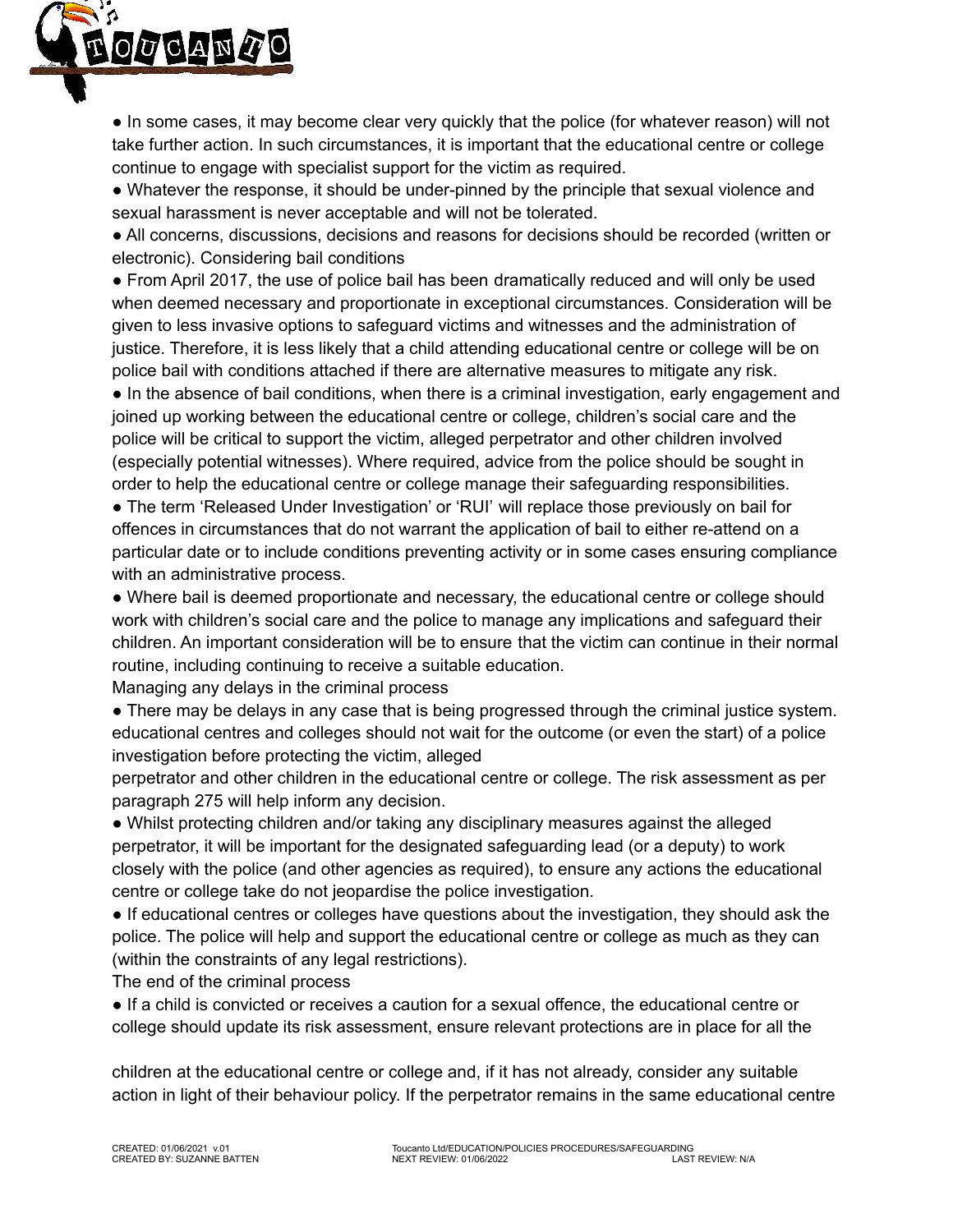

or college as the victim, the educational centre or college should be very clear as to their expectations regarding the perpetrator now they have been convicted or cautioned. This could include expectations regarding their behaviour and any restrictions the educational centre or college thinks are reasonable and proportionate with regard to the perpetrator's timetable.

● Any conviction (even with legal anonymity reporting restrictions) is potentially going to generate interest among other pupils or students in the educational centre or college. It will be important that the educational centre or college ensure both the victim and alleged perpetrator remain protected, especially from any bullying or harassment (including online).

● Where cases are classified as "no further action" (NFA'd) by the police or Crown Prosecution Service, or where there is a not guilty verdict, the educational centre or college should continue to offer support to the victim and the alleged perpetrator for as long as is necessary. A not guilty verdict or a decision not to progress with their case will likely be traumatic for the victim. The fact that an allegation cannot be substantiated does not necessarily mean that it was unfounded. educational centres and colleges should discuss any decisions with the victim in this light and continue to offer support. The alleged perpetrator is also likely to require ongoing support for what will have likely been a difficult experience.

#### Ongoing response

Safeguarding and supporting the victim

282. The following principles are based on effective safeguarding practice and should help shape any decisions regarding safeguarding and supporting the victim.

● Consider the age and the developmental stage of the victim, the nature of the allegations and the potential risk of further abuse. educational centres and colleges should be aware that, by the very nature of sexual violence and sexual harassment, a power imbalance is likely to have been created between the victim and alleged perpetrator.

• The needs and wishes of the victim should be paramount (along with protecting the child) in any response. It is important they feel in as much control of the process as is reasonably possible. Wherever possible, the victim, if they wish, should be able to continue in their normal routine. Overall, the priority should be to make the victim's daily experience as normal as possible, so that the educational centre or college is a safe space for them.

The victim should never be made to feel they are the problem for making a report or made to feel ashamed for making a report.

Consider the proportionality of the response. Support should be tailored on a case-by-case basis. The support required regarding a one-off incident of sexualised name-calling is likely to be vastly different from that for a report of rape.

Support can include:

● Children and Young People's Independent Sexual Violence Advisors (ChISVAs), who provide emotional and practical support for victims of sexual violence. They are based within the specialist sexual violence sector and will help the victim understand what their options are and how the criminal justice process works if they have reported or are considering reporting to the police. ChISVAs will work in partnership with educational centres and colleges to ensure the best possible outcomes for the victim.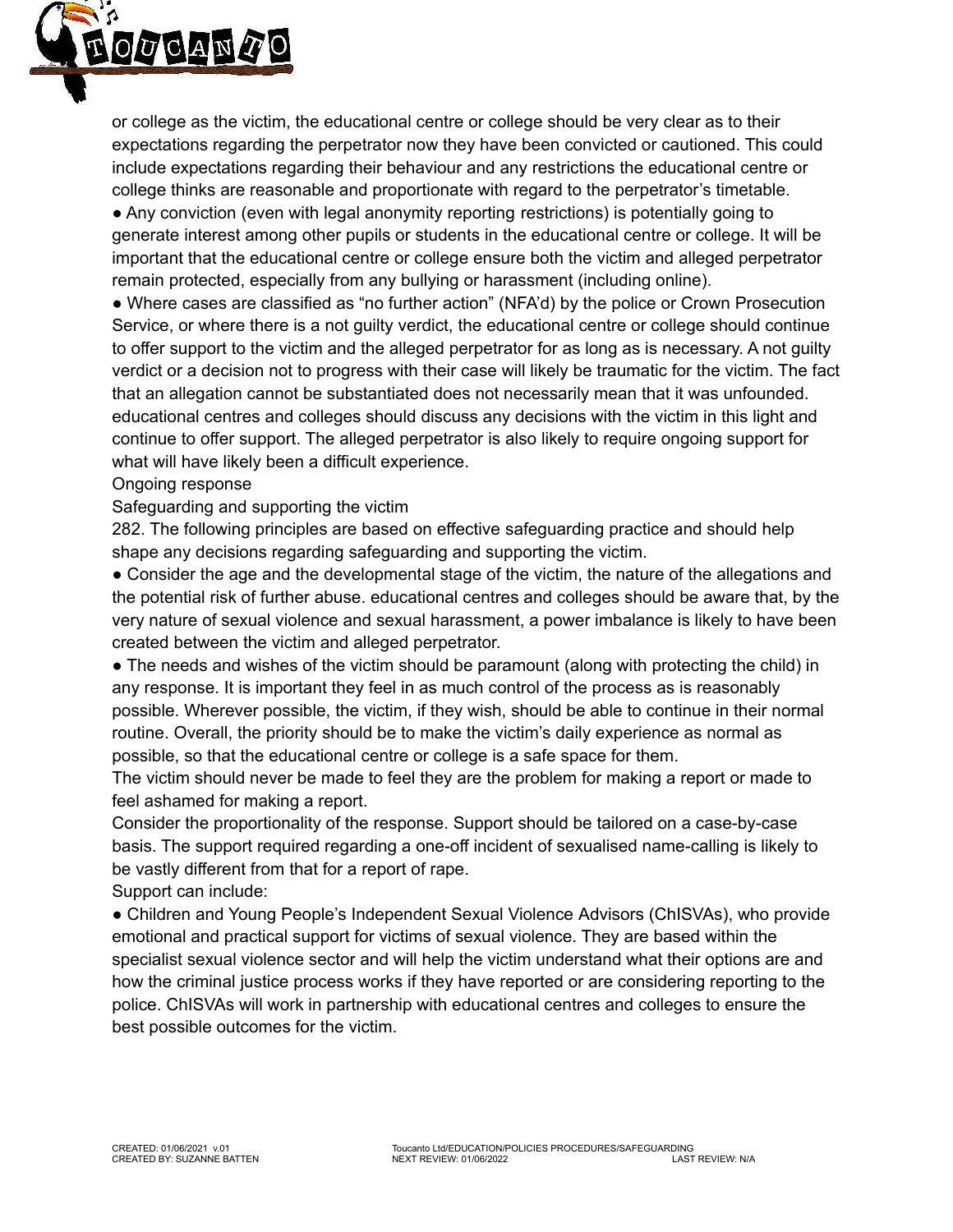

● Police and social care agencies can signpost to ChISVA services (where available) or referrals can be made directly to the ChISVA service by the young person or educational centre or college. Contact details for ChISVAs can be found at https://rapecrisis.org.uk/ and https://www.thesurvivorstrust.org/

• Child and adolescent mental health services (CAMHS), found here:

https://youngminds.org.uk/find-help/your- guide-to-support/guide-to-camhs/

● Rape Crisis Centres can provide therapeutic support for children who have experienced sexual violence, found here: https://rapecrisis.org.uk/

• Internet Watch Foundation (to potentially remove illegal images), found here: https://www.iwf.org.uk/

283. Victims may not disclose the whole picture immediately. They may be more comfortable providing information on a piecemeal basis. It is essential that dialogue is kept open and encouraged. When it is clear that ongoing support will be required, educational centres and colleges should ask the victim if they would find it helpful to have a designated trusted adult (for example, their form tutor or designated safeguarding lead) to talk to about their needs. The choice of any such adult should be the victim's. educational centres and colleges should respect and support this choice.

284. A victim of sexual violence is likely to be traumatised and, in some cases, may struggle in a normal classroom environment. While educational centres and colleges should avoid any action that would have the effect of isolating the victim,

in particular from supportive peer groups, there may be times when the victim finds it difficult to maintain a full-time timetable and may express a wish to withdraw from lessons and activities. This should be because the victim wants to, not because it makes it easier to manage the situation. If required, educational centres and colleges should provide a physical space for victims to withdraw.

285. It may be necessary for educational centres and colleges to maintain arrangements to protect and support the victim for a long time. Educational centres and colleges should be prepared for this and should work with children's social care and other agencies as required. 286. It is important that the educational centre or college does everything they reasonably can to protect the victim from bullying and harassment as a result of any report they have made. 287. Whilst they should be given all the necessary support to remain in their educational centre or college, if the trauma results in the victim being unable to do this, alternative provision or a move to another educational centre or college should be considered to enable them to continue to receive suitable education. This should only be at the request of the victim (and following discussion with their parents or carers).

288. It is important that if the victim does move to another educational institution (for any reason), that the new educational institution is made aware of any ongoing support needs. The designated safeguarding lead should take responsibility to ensure this happens (and should discuss with the victim and, where appropriate, their parents or carers as to the most suitable way of doing this) as well as transferring the child protection file. Information sharing advice referenced from paragraphs 82-86 [in KCSIE] will help support this process. Ongoing Considerations: Victim and alleged perpetrator sharing classes

[Earlier, the guidance] considered the immediate response to a report. Once the designated safeguarding lead (or a deputy) has decided what the next steps will be in terms of progressing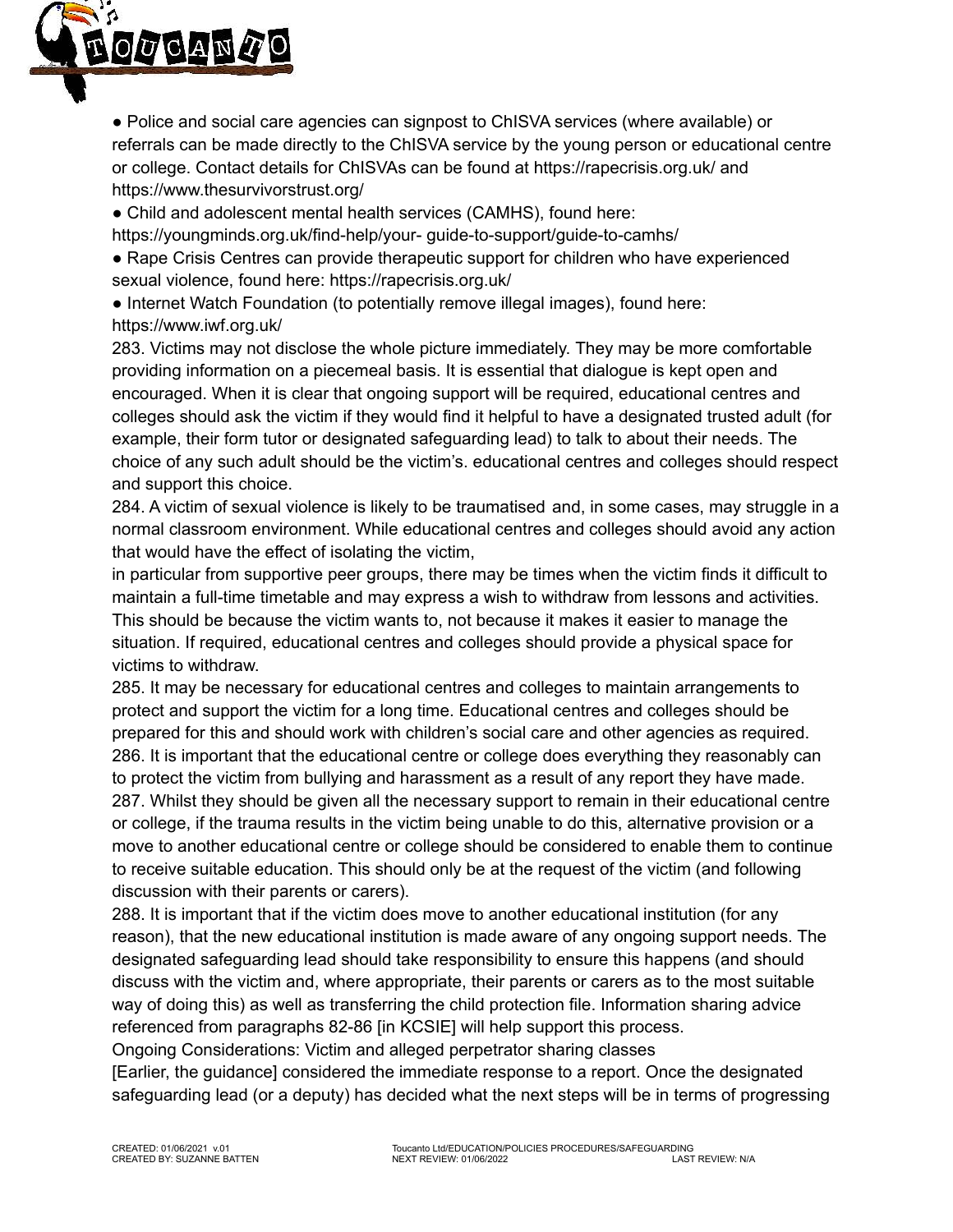

the report, they should consider again the question of the victim and alleged perpetrator sharing classes and sharing space at educational centre. This will inevitably involve complex and difficult professional decisions, including considering their duty to safeguard children and their duty to educate them. It is important each report is considered on a case-by-case basis and risk assessments are updated as appropriate. As always when concerned about the welfare of a child, the best interests of the child should come first. In all cases, educational centres and colleges should follow general safeguarding principles as per this guidance.

Where there is a criminal investigation into a rape, assault by penetration or sexual assault, the alleged perpetrator should be removed from any classes they share with the victim. The educational centre or college should also consider how best to keep the victim and alleged perpetrator a reasonable distance apart on educational centre or college premises and on transport to and from educational centre or college where appropriate. This is in the best interests of both children and should not be perceived to be a judgement on the guilt of the alleged perpetrator. As per paragraph 281, close liaison with the police is essential. Where a criminal investigation into a rape or assault by penetration leads to a conviction or caution, the educational centre or college should take suitable action, if they have not already done so. In all but the most exceptional of circumstances, the rape

or assault is likely to constitute a serious breach of discipline and lead to the view that allowing the perpetrator to remain in the same educational centre or college would seriously harm the education or welfare of the victim (and potentially other pupils or students).

Where a criminal investigation into sexual assault leads to a conviction or caution, the educational centre or college should, if it has not already, consider any suitable sanctions in light of their behaviour policy, including consideration of permanent exclusion. Where the perpetrator is going to remain at the educational centre or college, the principle would be to continue keeping the victim and perpetrator in separate classes and continue to consider the most appropriate way to manage potential contact

on educational centre and college premises and transport. The nature of the conviction or caution and wishes of the victim will be especially important in determining how to proceed in such cases.

In all cases, educational centres and colleges should record and be able to justify their decision-making.

Reports of sexual assault and sexual harassment will, in some cases, not lead to a report to the police (for a variety of reasons). In some cases, rape, assault by penetration, sexual assault or sexual harassment are reported to the police and the case is not progressed or are reported to the police and ultimately result in a not guilty verdict. None of this means the offence did not happen or that the victim lied. The process will have affected both victim and alleged perpetrator. Appropriate support should be provided to both as required and consideration given to sharing classes and potential contact as required on a case-by-case basis. In all cases, educational centres and colleges should record and be able to justify their decision-making. All of the above should be considered with the needs and wishes of the victim at the heart of the process (supported by parents and carers as required). Any arrangements should be kept under review.